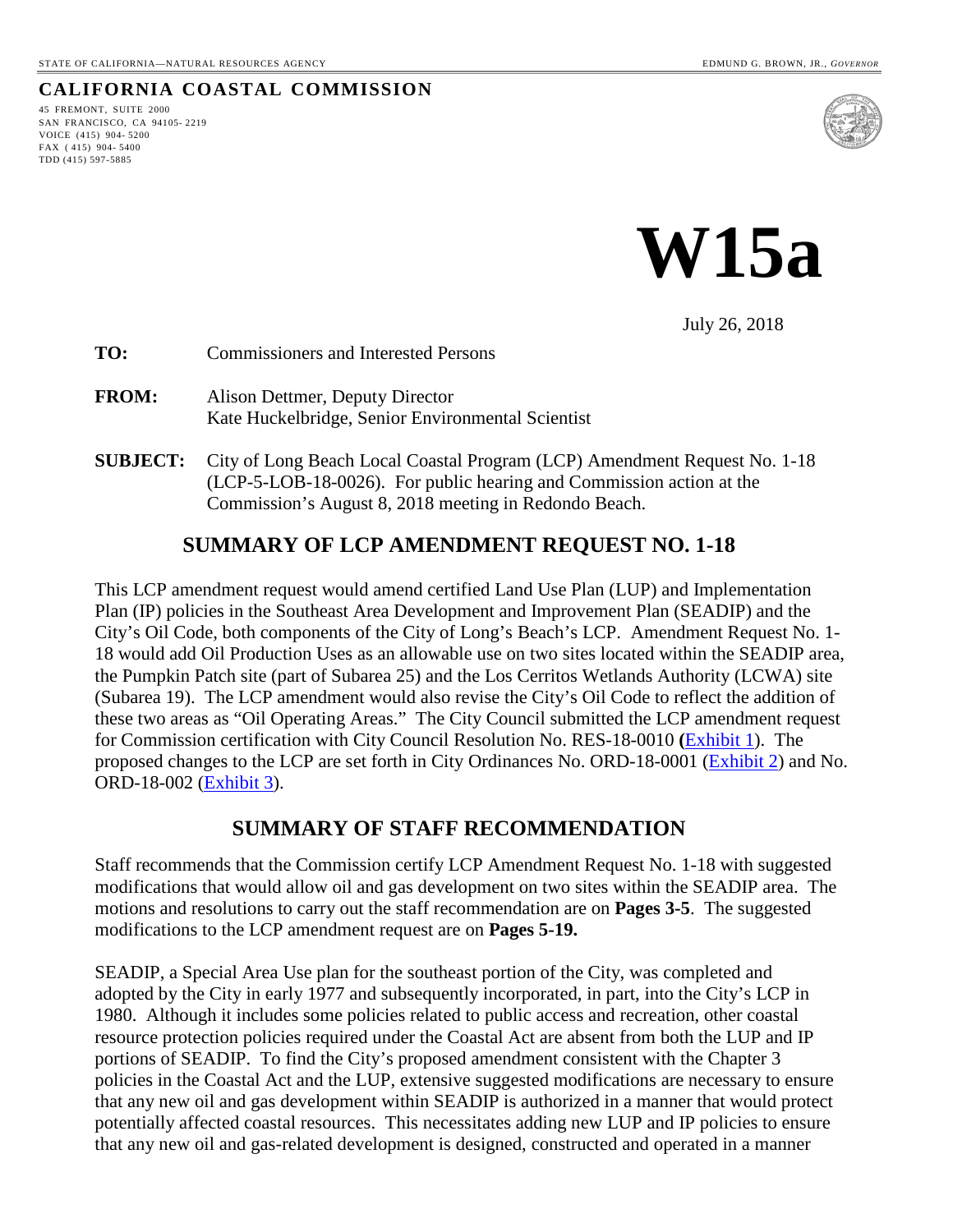that consolidates existing oil and gas facilities, protects coastal resources including marine resources, wetlands, ESHA, and cultural resources, and avoids or minimizes risks associated with oil spills and hazards.

One of the key issues to consider in evaluating the proposed LCP amendment is the potential risk and magnitude of an oil spill from any future oil and gas development proposed on the two SEADIP sites. All oil and gas development carries a risk of an oil spill. However, the location of the proposed oil and gas production sites adjacent to wetlands and coastal waters and in close proximity to the Newport-Inglewood fault and important tribal cultural areas must be considered when evaluating whether these sites are appropriate for oil and gas development. To address these concerns, the suggested modifications include policies intended to reduce both the likelihood of a spill and any potential impacts resulting from a spill. These policies include siting new oil and gas production facilities to avoid or minimize impacts to sensitive coastal resources, and to minimize impacts from hazards such as seismic activity, floods and sea level rise. Also included is a requirement for any new oil and gas production facility to implement an Oil Spill Prevention and Response Plan that describes the worst case scenario oil spill, and demonstrates that the operator has adequate procedures, personnel, equipment and resources to prevent, contain, clean up and mitigate any adverse impacts associated with the worst case spill. These suggested modifications and others, as described later in this report, are critical to ensure that new oil and gas production facilities are developed in a manner that minimizes the likelihood and magnitude of a potential oil spill and is consistent with coastal resource protection policies included in Chapter 3 of the Coastal Act and the LCP.

The proposed LCP amendment, if modified as suggested, will protect marine resources, wetlands, ESHA, and cultural resources, minimize risks associated with hazards and oil spills and consolidate existing oil and gas development consistent with requirements included in Chapter 3 of the Coastal Act and the City's LCP.

Therefore, staff recommends that the Commission, after public hearing:

- **1. Deny the LUP and IP amendment request as submitted; and,**
- **2. Certify, only if modified, the LUP and IP amendment request.**

#### **STANDARDS OF REVIEW**

The standard of review for the proposed amendment to the Land Use Plan (LUP), pursuant to Sections 30512 and 30514 of the Coastal Act, is that the proposed LUP amendment meets the requirements of, and is in conformance with, the Chapter 3 policies of the Coastal Act.

The standard of review for the proposed amendment to the LCP Implementing Ordinances (IP), pursuant to Sections 30513 and 30514 of the Coastal Act, is that the proposed IP amendment conforms with, and is adequate to carry out, the provisions of the certified LUP (taking into account the proposed LUP amendment).

#### **LOCAL REVIEW AND DEADLINE FOR COMMISSION ACTION**

The City of Long Beach Planning Commission held a public hearing for the LCP amendment on November 30, 2017. The City Council held a public hearing on January16, 2018. On February 28,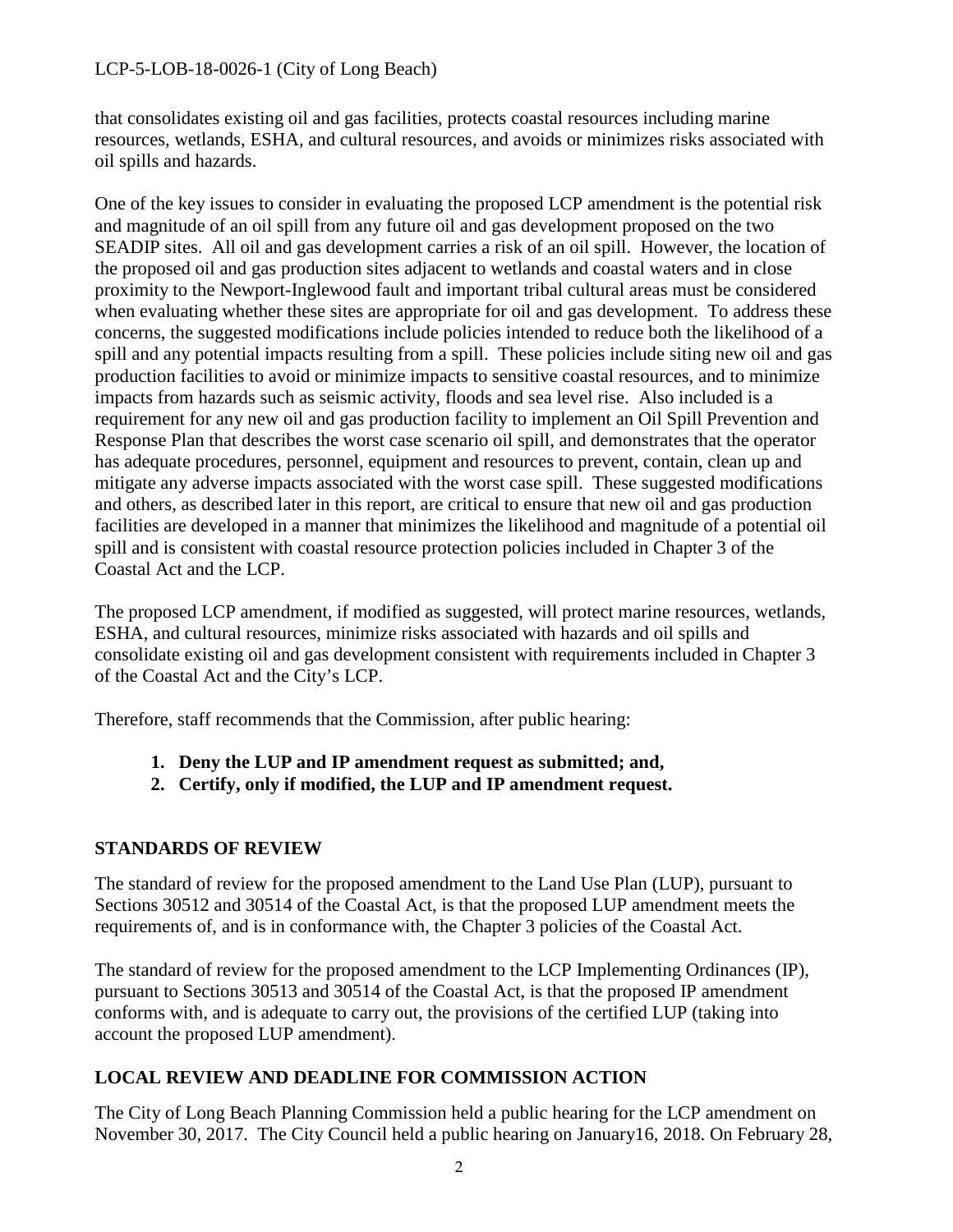2018, the City submitted the LCP amendment request for Coastal Commission certification with City Council Resolution No. RES-18-0010 [\(Exhibit 1\)](https://documents.coastal.ca.gov/reports/2018/8/w15a/w15a-8-2018-exhibits.pdf). On May 1, 2018, the submission was deemed complete by Commission staff. On June 7, 2018, the Commission granted a one year extension for this LCP amendment. As such, the deadline for Commission action on this item, one year and ninety days after the submittal was deemed complete, is July 30, 2019.

### **FOR ADDITIONAL INFORMATION**

The file is available for review at the Commission's San Francisco Office, located at 45 Fremont St, Ste. 2000, San Francisco, CA 94105. The staff report can be viewed on the Commission's website: [http://www.coastal.ca.gov/mtgcurr.html.](http://www.coastal.ca.gov/mtgcurr.html) If you wish to submit a public comment on this item, please send an email to [loscerritoswetlands@coastal.ca.gov.](mailto:loscerritoswetlands@coastal.ca.gov)

#### **[EXHIBITS](https://documents.coastal.ca.gov/reports/2018/8/w15a/w15a-8-2018-exhibits.pdf)**

- 1. City Council Resolution No. RES-18-0010
- 2. City of Long Beach Ordinance No. ORD-18-0001
- 3. City of Long Beach Ordinance No. ORD-18-0002
- 4. City of Long Beach proposed changes to SEADIP
- 5. City of Long Beach proposed changes to the City's Oil Map
- 6. SEADIP Subarea Map
- 7. Map of proposed BOMP project locations
- 8. Map of the Newport-Inglewood fault zone
- 9. New Proposed Subareas 25a and 25b in SEADIP

# **I. MOTIONS AND RESOLUTIONS**

#### **Motion I:**

*I move that the Commission certify Land Use Plan Amendment No. 1-18 to the City of Long Beach Land Use Plan as submitted by the City of Long Beach.* 

Staff recommends a **NO** vote. Failure of this motion will result in denial of the LUP Amendment as submitted and adoption of the following resolution and findings. The motion passes only by affirmative vote of the majority of the appointed Commissioners.

#### **Resolution I:**

*The Commission hereby denies certification of Land Use Plan Amendment No. 1-18 as submitted by the City of Long Beach and adopts the findings set forth below on the grounds that the amendment does not conform with the policies of Chapter 3 of the Coastal Act. Certification of the Land Use Plan amendment would not comply with the California Environmental Quality Act because there are feasible alternatives or mitigation measures which could substantially lessen any significant adverse impact which the Land Use Plan Amendment may have on the environment.*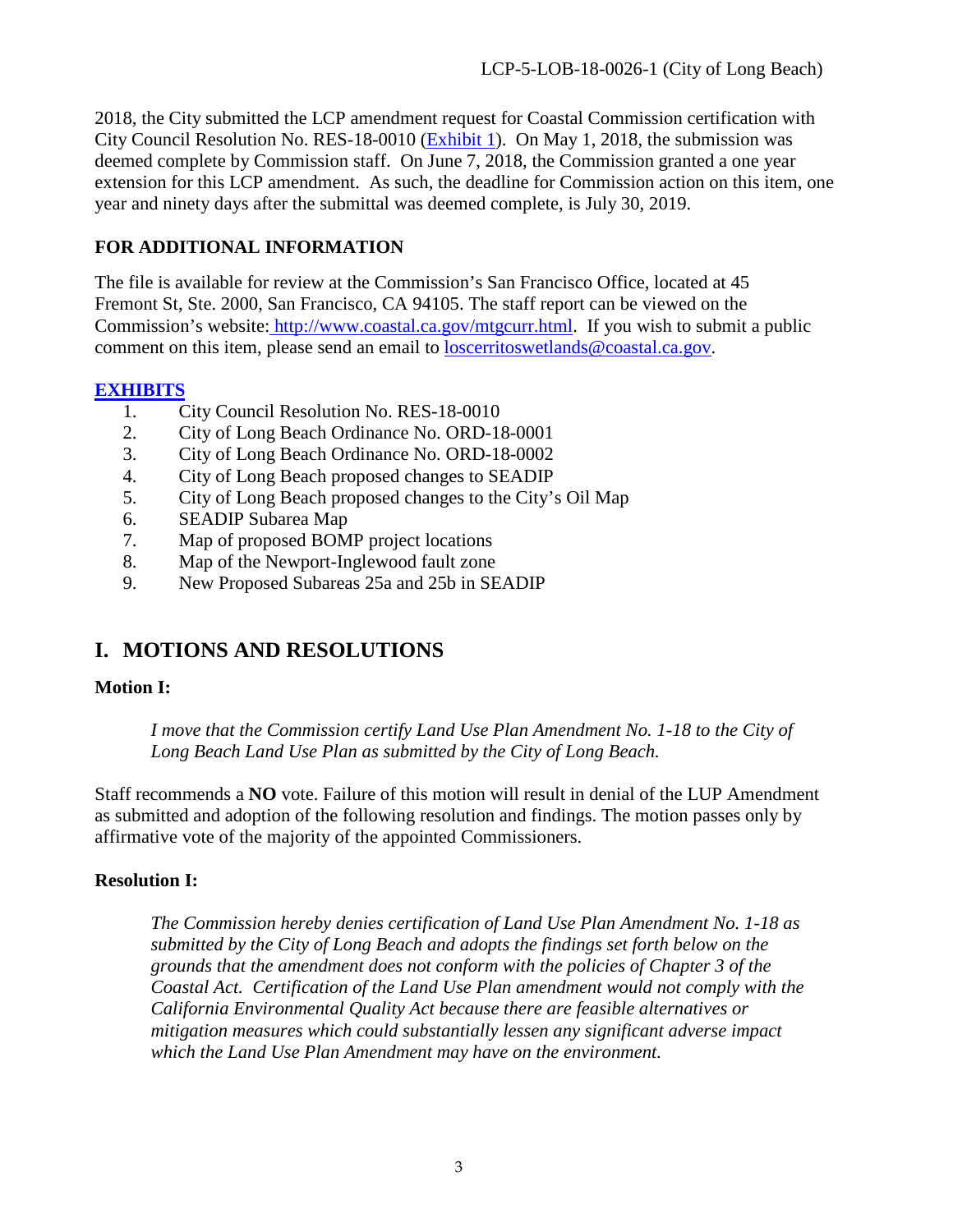#### **Motion II:**

*I move that the Commission certify Land Use Plan Amendment No. 1-18 for the City of Long Beach if it is modified as suggested in this staff report.* 

Staff recommends a **YES** vote. Passage of this motion will result in the certification of the LUP Amendment with suggested modifications and adoption of the following resolution and findings. The motion to certify with suggested modifications passes only upon an affirmative vote of the majority of the appointed Commissioners.

#### **Resolution II:**

*The Commission hereby certifies the Land Use Plan Amendment 1-18 for the City of Long Beach if modified as suggested and adopts the findings set forth below on the grounds that the Land Use Plan Amendment with suggested modifications will meet the requirements of and be in conformity with the policies of Chapter 3 of the Coastal Act. Certification of the Land Use Plan Amendment if modified as suggested complies with the California Environmental Quality Act because either 1) feasible mitigation measures and/or alternatives have been incorporated to substantially lessen any significant adverse effects of the plan on the environment, or 2) there are no further feasible alternatives or mitigation measures that would substantially lessen any significant adverse impacts which the Land Use Plan Amendment may have on the environment.* 

#### **Motion III:**

*I move that the Commission reject the Amendment to the Implementation Program for the City of Long Beach certified LCP as submitted.* 

Staff recommends a **YES** vote. Passage of this motion will result in rejection of Implementation Program Amendment and the adoption of the following resolution and findings. The motion passes only by an affirmative vote of a majority of the Commissioners present.

#### **Resolution III:**

*The Commission hereby denies certification of the Amendment to the Implementation Program submitted for the City of Long Beach certified LCP and adopts the findings set forth below on grounds that the Amendment to the Implementation Program as submitted does not conform with, and is inadequate to carry out, the provisions of the certified City of Long Beach Land Use Plan, as amended. Certification of the Amendment to the Implementation Program would not meet the requirements of the California Environmental Quality Act as there are feasible alternatives and mitigation measures that would substantially lessen the significant adverse impacts on the environment that will result from certification of the Amendment to the Implementation Program as submitted.* 

#### **Motion IV:**

*I move that the Commission certify the Amendment to the Implementation Program for the City of Long Beach certified LCP if it is modified as suggested in this staff report.*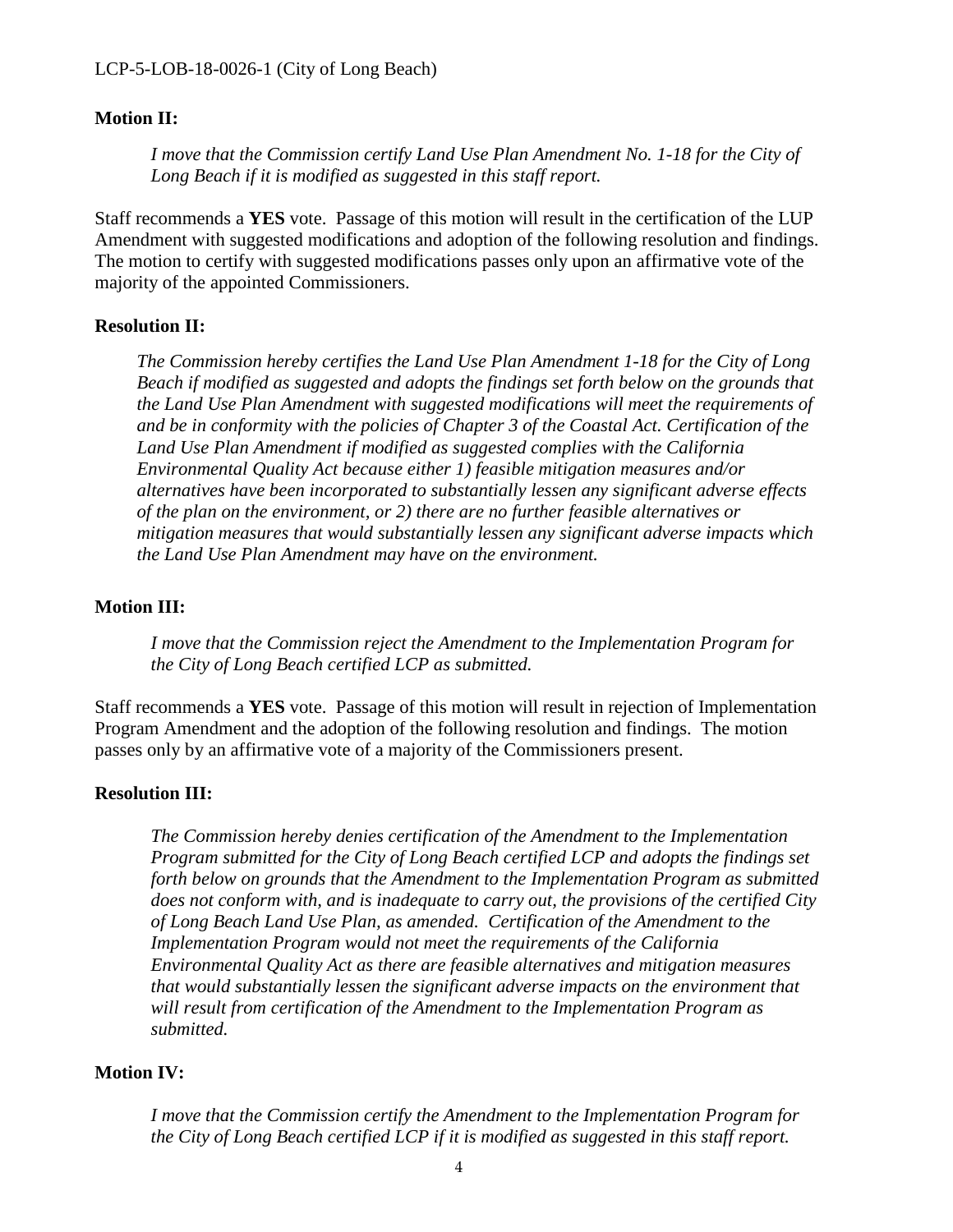Staff recommends a **YES** vote. Passage of this motion will result in certification of the Amendment to the Implementation Program with suggested modifications and the adoption of the following resolution and findings. The motion passes only by an affirmative vote of a majority of the Commissioners present.

### **Resolution IV:**

*The Commission hereby certifies the Amendment to the Implementation Program for the City of Long Beach certified LCP if modified as suggested and adopts the findings set forth below on grounds that the Amendment to the Implementation Program with the suggested modifications will conform with, and is adequate to carry out, the provisions of the certified City of Long Beach Land Use Plan as amended. Certification of the Amendment to the Implementation Program if modified as suggested complies with the California Environmental Quality Act, because either 1) feasible mitigation measures and/or alternatives have been incorporated to substantially lessen any significant adverse effects of the Implementation Program on the environment, or 2) there are no further feasible alternatives and mitigation measures that would substantially lessen any significant adverse impacts on the environment.* 

# **II. SUGGESTED MODIFICATIONS**

Certification of the LUP and IP amendments are subject to the following modifications to the certified LUP and IP policies. Text proposed by the City to be added to the LUP is underlined. Text proposed to be removed by the City is struck through (see [Exhibit 4](https://documents.coastal.ca.gov/reports/2018/8/w15a/w15a-8-2018-exhibits.pdf) for a redline strikeout version of the City's proposed amendments to SEADIP). Text added by the suggested modification is *bold, italicized and underlined*. The City's proposed text that is deleted by the suggested modification is *struck through, bold, italicized, and underlined*. Only those subsections of the LUP and IP for which modifications are being suggested are shown below.

#### **A. Suggested Modification to the LUP: SEADIP**

**Suggested Modification #1: Renumber existing Section A as Section B and revise as requested by the City, and add second introduction paragraph and new Section A as follows:** 

*Portions of this SEADIP (i.e., the non-wetland portions) are part of the City's Local Coastal Program (LCP). The LCP guides development in the City's coastal zone in accordance with the California Coastal Act. The following Coastal Act policies are hereby incorporated into SEADIP.* 

- *A. LAND USE POLICIES*
	- *1. All development shall ensure that marine resources are maintained, enhanced and where feasible, restored.*
	- *2. All development shall maintain, and, where feasible, restore the biological productivity and the quality of coastal waters, streams, wetlands, estuaries and*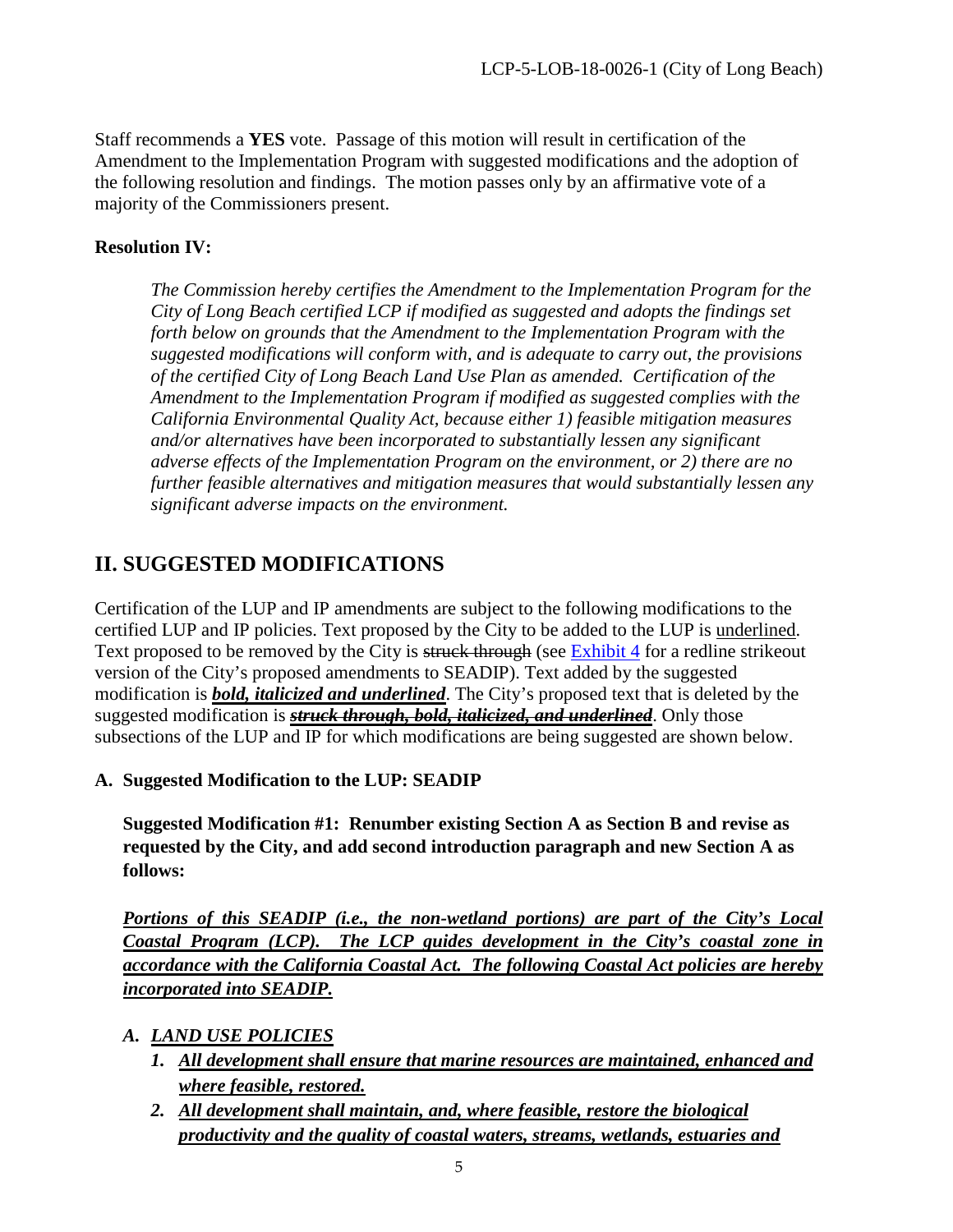*lakes appropriate to maintain optimum populations of marine organisms and for the protection of human health through, among other means, minimizing adverse effects of waste water discharges and entrainment, controlling runoff, preventing depletion of ground water supplies and substantial interference with surface water flow, encouraging waste water reclamation, maintaining natural vegetation buffer areas that protect riparian habitats, and minimizing alteration of natural streams.* 

- *3. All development shall provide protection against the spillage of crude oil, gas, petroleum products, or hazardous substances. Effective containment and cleanup facilities and procedures shall be provided for accidental spills that do occur.*
- *4. Development involving the diking, filling, or dredging of open coastal waters, wetlands (as defined in Coastal Act Section 30121), and estuaries shall be permitted in accordance with other applicable provisions of this LCP where there are no feasible less environmentally damaging alternatives, and where feasible mitigation measures have been provided to minimize adverse environmental effects, and shall be limited to the following types of development:*

*a.New or expanded energy facilities.* 

- *b.Maintaining existing, or restoring previously dredged, depths in existing navigational channels, turning basins, vessel berthing and mooring areas, and boat launching ramps.*
- *c.In open coastal waters, other than wetlands, including streams, and estuaries new or expanded boating facilities and the placement of structural pilings for public recreational piers that provide public access and recreational opportunities.*
- *d.Incidental public service purposes, including, but not limited to, burying cables and pipes or inspection of piers and maintenance of existing intake and outfall lines.*
- *e.Mineral extraction, including sand for restoring beaches, except in environmentally sensitive areas.*
- *f. Restoration purposes.*
- *g.Nature study, aquaculture, or similar resource-dependent activities.*

*Dredging and spoils disposal shall be planned and carried out to avoid significant disruption to marine and wildlife habitats and water circulation. Dredge spoils suitable for beach replenishment should be transported for these purposes to appropriate beaches or into suitable longshore current systems.* 

*In addition to the other provisions of this section, diking, filling, or dredging in existing estuaries and wetlands shall maintain or enhance the functional capacity of the wetland or estuary.* 

*Erosion control and flood control facilities constructed on watercourses can impede the movement of sediment and nutrients that would otherwise be carried by storm runoff into coastal waters. To facilitate the continued delivery of these sediments to the littoral zone, whenever feasible, the material removed from these facilities may be placed at appropriate points on the shoreline in accordance with*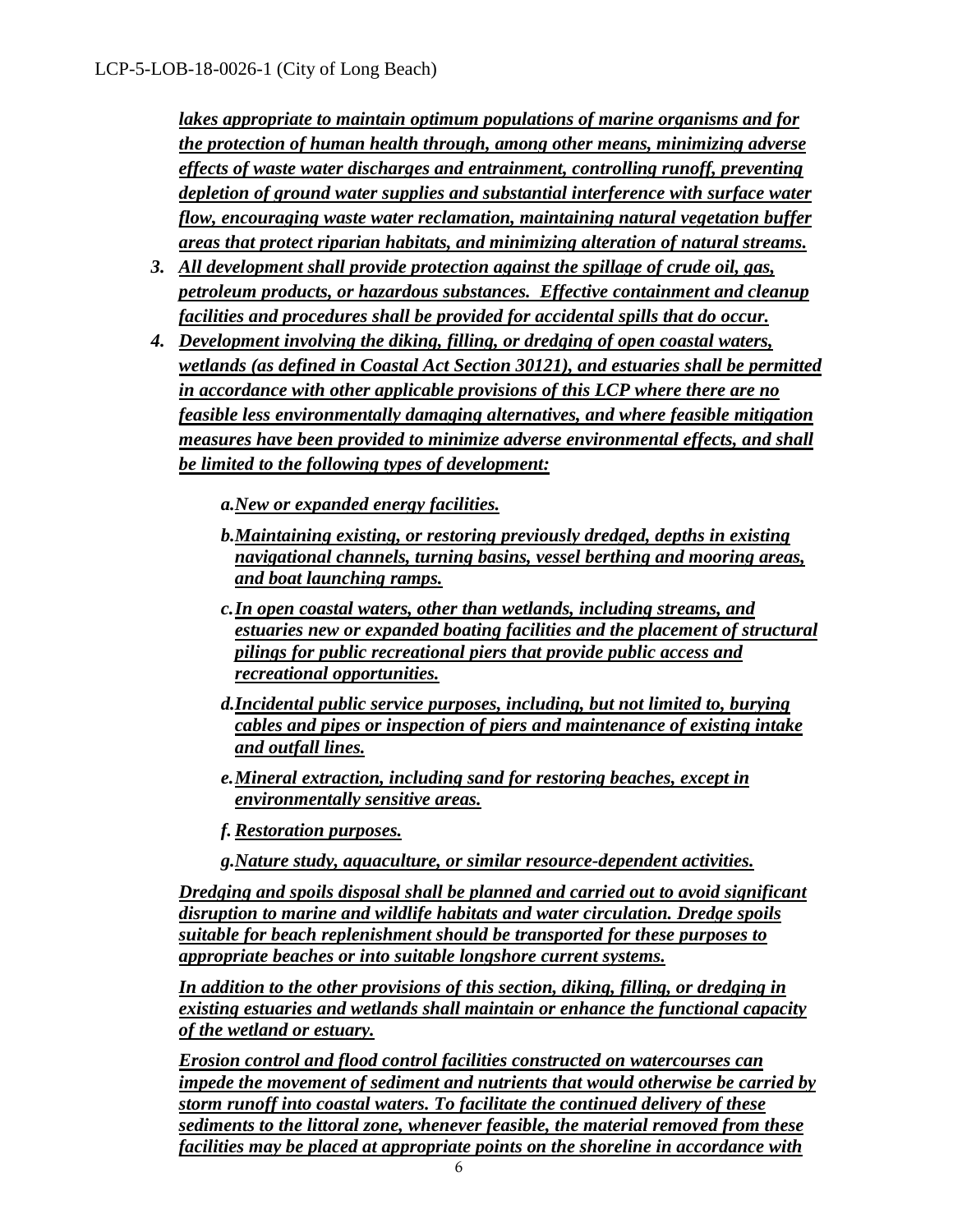*other applicable provisions of this LCP, where feasible mitigation measures have been provided to minimize adverse environmental effects. Aspects that shall be considered before issuing a coastal development permit for these purposes are the method of placement, time of year of placement, and sensitivity of the placement area.* 

- *5. Environmentally sensitive habitat areas, as defined in Coastal Act Section 30107.5, shall be protected against any significant disruption of habitat values, and only uses dependent on those resources shall be allowed within those areas.*
- *6. Development in areas adjacent to environmentally sensitive habitat areas and parks and recreation areas shall be sited and designed to prevent impacts which would significantly degrade those areas, and shall be compatible with the continuance of those habitat and recreation areas.*
- *7. All development that would adversely impact archaeological or paleontological resources shall include reasonable mitigation measures.*
- *8. The scenic and visual qualities of coastal areas shall be considered and protected. Permitted development shall be sited and designed to protect views to and along the ocean and scenic coastal areas, to minimize the alteration of natural land forms, to be visually compatible with the character of the surrounding areas, and, where feasible, to restore and enhance visual quality in visually degraded areas.*
- *9. All development shall minimize risks to life and property in areas of high geologic, flood, and fire hazard.*
- *10. All development shall assure stability and structural integrity, and neither create nor contribute significantly to erosion, geologic instability, or destruction of the site or surrounding area or in any way require the construction of protective devices that would substantially alter natural landforms along bluffs and cliffs.*
- *11. All development shall minimize energy consumption and vehicle miles traveled.*
- *12. Where coastal–dependent industrial facilities or new or expanded oil development cannot feasibly be accommodated consistent with other policies of SEADIP, it may nonetheless be permitted if (1) alternative locations are infeasible or more environmentally damaging; (2) to do otherwise would adversely affect the public welfare; and (3) adverse environmental effects are mitigated to the maximum extent feasible.*
- *13. Oil and gas development shall be permitted in accordance with Section 12, if the following conditions are met:* 
	- *a.The development is performed safely and consistent with the geologic conditions of the well site.*
	- *b.New or expanded facilities related to that development are consolidated, to the maximum extent feasible and legally permissible, unless consolidation will have adverse environmental consequences and will not significantly reduce the number of producing wells, support facilities, or sites required to produce the reservoir economically and with minimal environmental impacts.*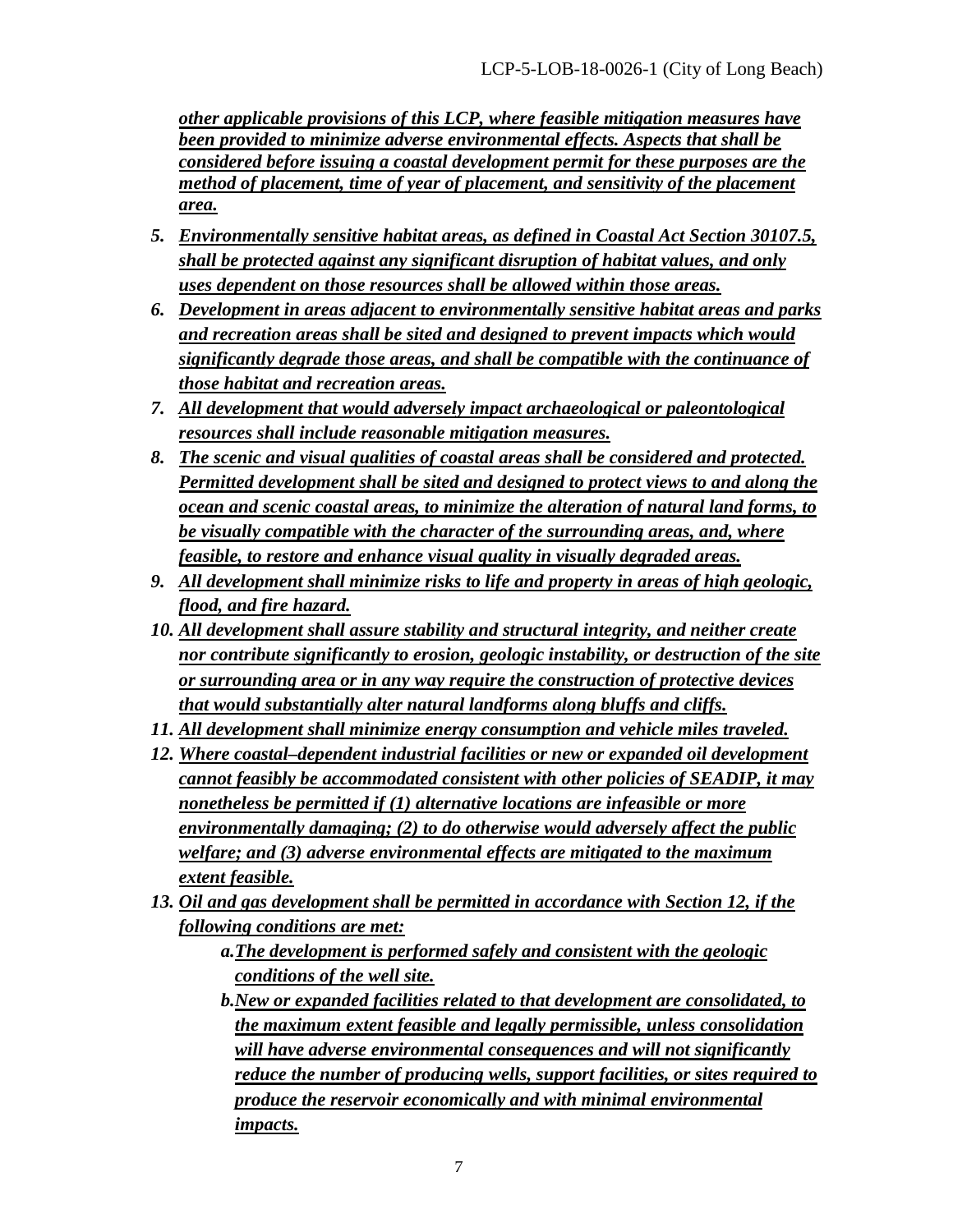- *c.The development will not cause or contribute to subsidence hazards unless it is determined that adequate measures will be undertaken to prevent damage from such subsidence.*
- *d.With respect to new facilities, all oilfield brines are reinjected into oilproducing zones unless the Division of Oil and Gas of the Department of Conservation determines to do so would adversely affect production of the reservoirs and unless injection into other subsurface zones will reduce environmental 42 risks. Exceptions to reinjections will be granted consistent with the Ocean Waters Discharge Plan of the State Water Resources Control Board and where adequate provision is made for the elimination of petroleum odors and water quality problems.*
- *14. Where appropriate, developers shall be required to initiate monitoring programs to record land surface and near-shore ocean floor movements in locations of new large-scale fluid extraction on land before operations begin and shall continue until surface conditions have stabilized. Costs of monitoring and mitigation programs shall be borne by liquid and gas extraction operators.*
- *15. Nothing in this LCP shall affect the activities of any state agency that is responsible for regulating the extraction, production, or transport of oil and gas.*

# *AB*. PROVISIONS APPLYING TO ALL AREAS

- 4. A minimum of thirty percent of the site shall be developed and maintained as usable open space (building footprint, streets, parking areas and sidewalks adjacent to streets shall not be considered usable open space) except in oil production areas where public safety and operational concerns require limiting access. Bicycle and pedestrian trails not included within the public right-of-way may be considered usable open space). All buildings shall be set back a minimum of twenty feet from all public streets and a wider setback may be required by individual subarea. Within this minimum twenty-foot setback area, a strip having a minimum width of ten feet and abutting the street shall be attractively landscaped.
- 8. All developments shall be open and inviting to the public except in industrial and oil production areas where public safety concerns require limiting access. Specifically, the public shall not be excluded from use of private streets and bicycle and pedestrian trails, although the public may be excluded from private yard areas, from private recreation areas designed for the use of residents of the development, and from private drives serving parking lots and garage structures reserved for residents and their guests.
- 13. Adequate landscaping and required irrigation shall be provided to create a park-like setting for the entire area. A landscaped parkway area shall be provided along all developments fronting on Pacific Coast Highway, Westminster Avenue2nd Street, Studebaker Road, Seventh Street and Loynes Drive.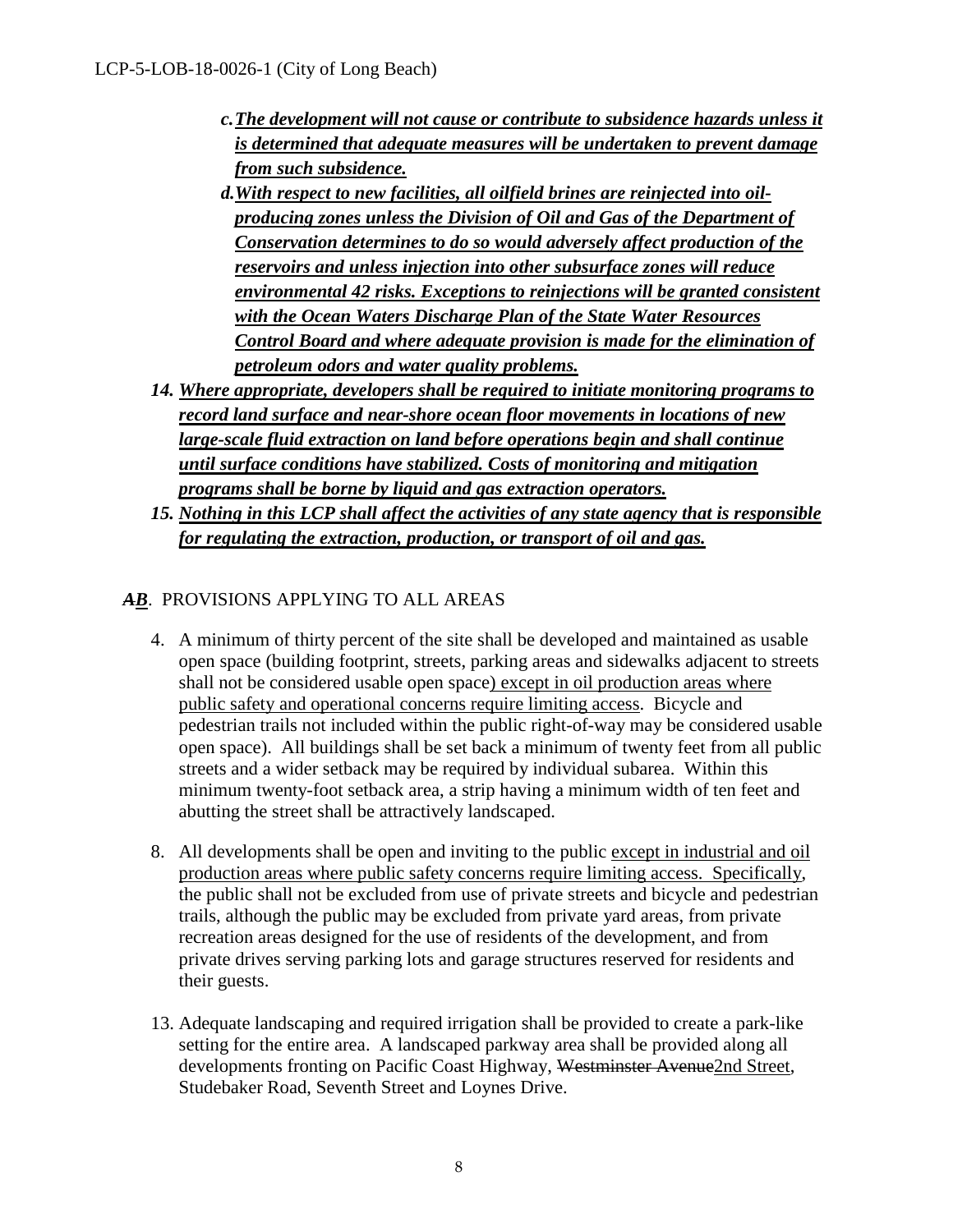14. No additional curb cuts shall be permitted on Pacific Coast Highway, Westminster Avenue2nd Street, Studebaker Road, or Seventh Street, unless it can be shown that inadequate access exists from local streets, or unless specifically permitted by Subarea regulations provided herein. This restriction shall not preclude the provision of emergency access from these streets as may be required by the City.

#### **B. Suggested Modification to the IP: SEADIP and City Oil Code Suggested Modification #2: Renumber existing Section B as Section C, renumber existing Section C as Section E and Add New Section D, as follows:**

# *D.* **PROVISIONS APPLYING TO OIL PRODUCTION AREAS**

# *1. Definitions*

*In addition to definition Section 12.04.040 of the Long Beach Municipal Code, the following definitions apply to oil production areas in SEADIP.* 

- *a. Oil and gas production facility. Any public or private processing, producing, storing, transmitting, or recovering facility for natural gas or petroleum.*
- *b. Consolidation. To significantly reduce the number of producing oil wells, support facilities, or sites required to produce the reservoir with minimal environmental impact.*
- *c. Consolidation Site. A site where consolidation is occurring.*
- *d. Site Restoration. To return a site to its condition prior to oil development, to the maximum extent practicable. At a minimum and unless otherwise specified, this shall include removing all equipment, trash, above-ground concrete and other waste materials, grading and re-contouring a site to match the surrounding land surface or appropriate reference site or historical period, where applicable, and planting with the appropriate, non-invasive California native species for the respective habitat types.*
- *e. Ecological Restoration. To promote, through direct management action, the recovery of an ecosystem that has been degraded, damaged or destroyed.*
- *2. New or expanded oil and gas production facilities shall be sited within a designated oil and gas Consolidation Site. Within the SEADIP area, the only sites so designated are:* 
	- *a. Subarea 25b (portion thereof) The Pumpkin Patch site*

*legally described as follows:* 

*Parcels 4, 5 and 6, as shown on Parcel Map No. 19212, as per map filed in book 260, pages 93 and 94 of parcel maps, in the office of the recorder of said County; except therefrom all oil, gas, petroleum and other hydrocarbon substances conveyed by various instruments both recorded and unrecorded all confirmed and clarified by deed from Fred H. Bixby Ranch Company, a California Corporation, recorded September 16, 1971 as instrument no. 3355, in Book D 5193 Page 959 of official records, which deed recites that the grantees, their heirs, successors and assigns shall have no right to enter upon the surface of the property or use the property or any portion thereof above a plane parallel to and 500 feet below the*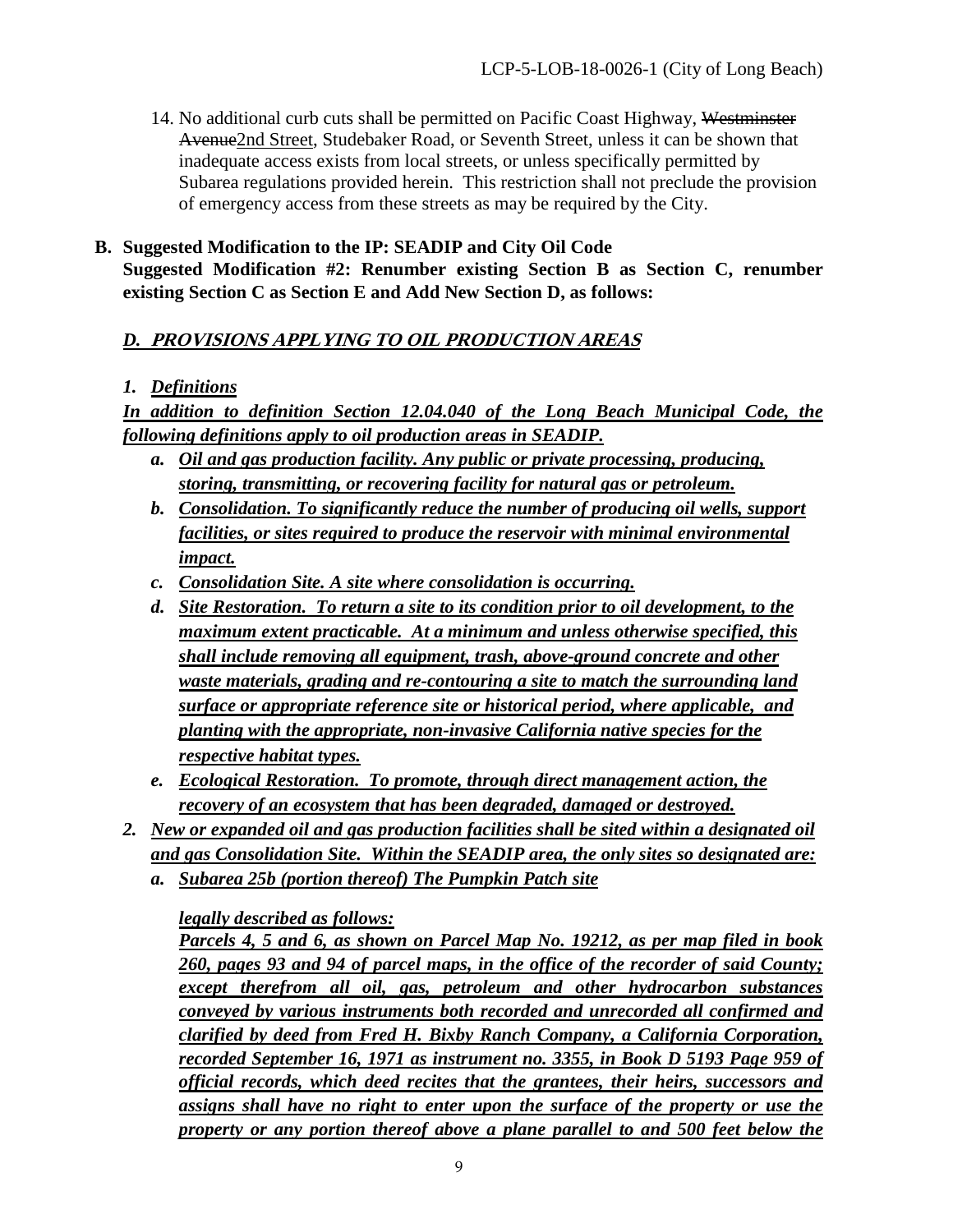*present surface thereof without the express approval in writing of the grantor. Subject to covenants, conditions, restrictions, reservations, easements and rightsof-way of record if any.* 

*b. Subarea 19 (portion thereof)The LCWA site* 

*Legally described as follows: A portion of Parcel 3 of City of Long Beach Lot Line Adjustment no. 9704-08, recorded December 12, 1997 as instrument no. 97- 1958951, official records of Los Angeles County, California, being a portion of the east one-half of section 2, township 5 south, range 12 west, in the Rancho Los Alamitos, as shown on partition map recorded in book 700, page 141 of deeds, in the office of the Los Angeles County Recorder, described as follows: Beginning at the southwest corner of said parcel 5, being the southwest corner of said east one-half of section 2, and being the centerline intersection of Westminster Avenue (100 feet wide) and Studebaker Road (100 feet wide); thence north 00° 10' 03'east, along the westerly line of said parcel 3, being the westerly line of said east one-half of section 2, and also being said centerline of Studebaker Road, a distance of 400.00 feet, thence south 89° 50' 17" east, a distance of 493.10 feet; thence south 64° 14' 06" east, a distance of 75.63 feet; thence south 00° 52' 38" west, a distance of 367.39 feet, to the southerly line of said parcel 3, being the southerly line of said east one-half of section 2, and also being said centerline of Westminster Avenue. Thence north 89° 60' 17" west along said southerly line and said centerline, a distance of 556.57 feet, to the point of beginning* 

- *3. New or expanded oil and gas production facilities may be permitted if in compliance with all of the following:*
	- *a. General policies:*
		- *i. Alternative locations are infeasible or more environmentally damaging.*
		- *ii. Denying a permit for the new facility would adversely affect the public welfare.*
		- *iii. Adverse environmental effects are mitigated to the maximum extent feasible.*
		- *iv. The development is designed, constructed and operated safely and consistently with geologic conditions of the well site.*
		- *v. New or expanded facilities serve to consolidate existing oil and gas production facilities to the maximum extent feasible and legally permissible. Consolidation of an existing oil and gas facility shall ultimately result in a minimum 75% decrease in land area.*
		- *vi. Any new wells within a new or expanded facility shall be sited on the smallest feasible footprint and sited below grade.*
		- *vii. The new or expanded facility shall implement adequate measures to prevent causing or contributing to subsidence hazards.*
		- *viii. With respect to new facilities, all oilfield brines are reinjected into oilproducing zones unless the Division of Oil and Gas, Geothermal Resources of the Department of Conservation determines to do so would adversely affect production of the reservoirs and unless injection into other*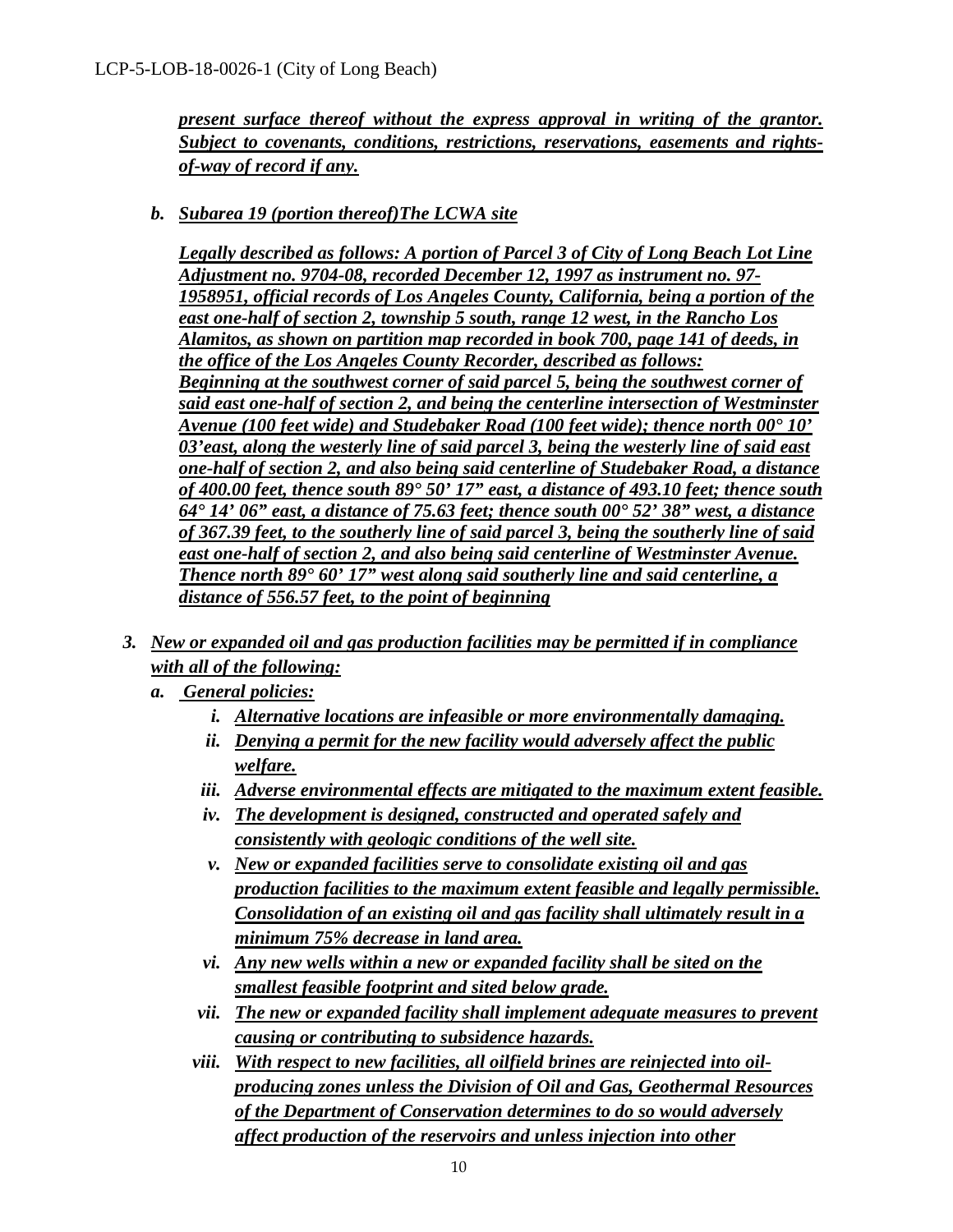*subsurface zones will reduce environmental risks. Exceptions to reinjections will be granted consistent with the Ocean Waters Discharge Plan of the State Water Resources Control Board and where adequate provision is made for the elimination of petroleum odors and water quality problems.* 

- *b. Oil and gas products produced at the site shall be transported from the facility by pipeline. Transportation by a mode other than pipeline may be permitted only if the City has determined use of a pipeline is not feasible by making one of the following findings;* 
	- *i. Temporary activities, including significant pipeline repairs are necessary and temporarily preclude the use of a pipeline;*
	- *ii. An emergency, which may include a national state of emergency, has precluded use of a pipeline;*
	- *iii. There is no existing pipeline for the material to be transported and construction of a new pipeline is infeasible; or*
	- *iv. There is no pipeline network with demonstrated capacity for certain material to be transported.*
- *c. Any application for new or expanded oil and gas production facilities shall include a Development Plan that includes, at a minimum, the following elements:* 
	- *i. A legal description of the oil and gas lease (mining rights) area and the surface operations area within which the applicant proposes to conduct petroleum operations;*
	- *ii. A plot plan showing the setback areas, surface location of the proposed well, existing and proposed tanks, wells, fences, and other facilities and appurtenant structures, and their relation to any existing hospital, sanitarium, religious assembly use, rest home, school or dwelling unit or guest room within the distances set forth in this title. A setback shall be provided which will allow all vehicles entering or leaving the drill site to stop or park without extending into the public street or right-of-way;*
	- *iii. A verified statement signed by the applicant certifying that he or she is duly authorized by the operator to make and file the application and that he or she has read the application and that it is true and correct to the best of his or her knowledge and belief;*
	- *iv. A detailed project description that includes a description of phasing and/or timing of development (i.e., drilling and operation of new wells, construction and operation of oil production facilities, etc.), decommissioning and abandonment activities, and site restoration activities.*
	- *v. An analysis of the proposed new or expanded oil and gas production facility's consistency with LCP policies.*
	- *vi. An analysis of impacts to paleontological, archeological, tribal and other cultural resources. This analysis shall include the results of an investigation to determine if paleontological, archeological, tribal and other*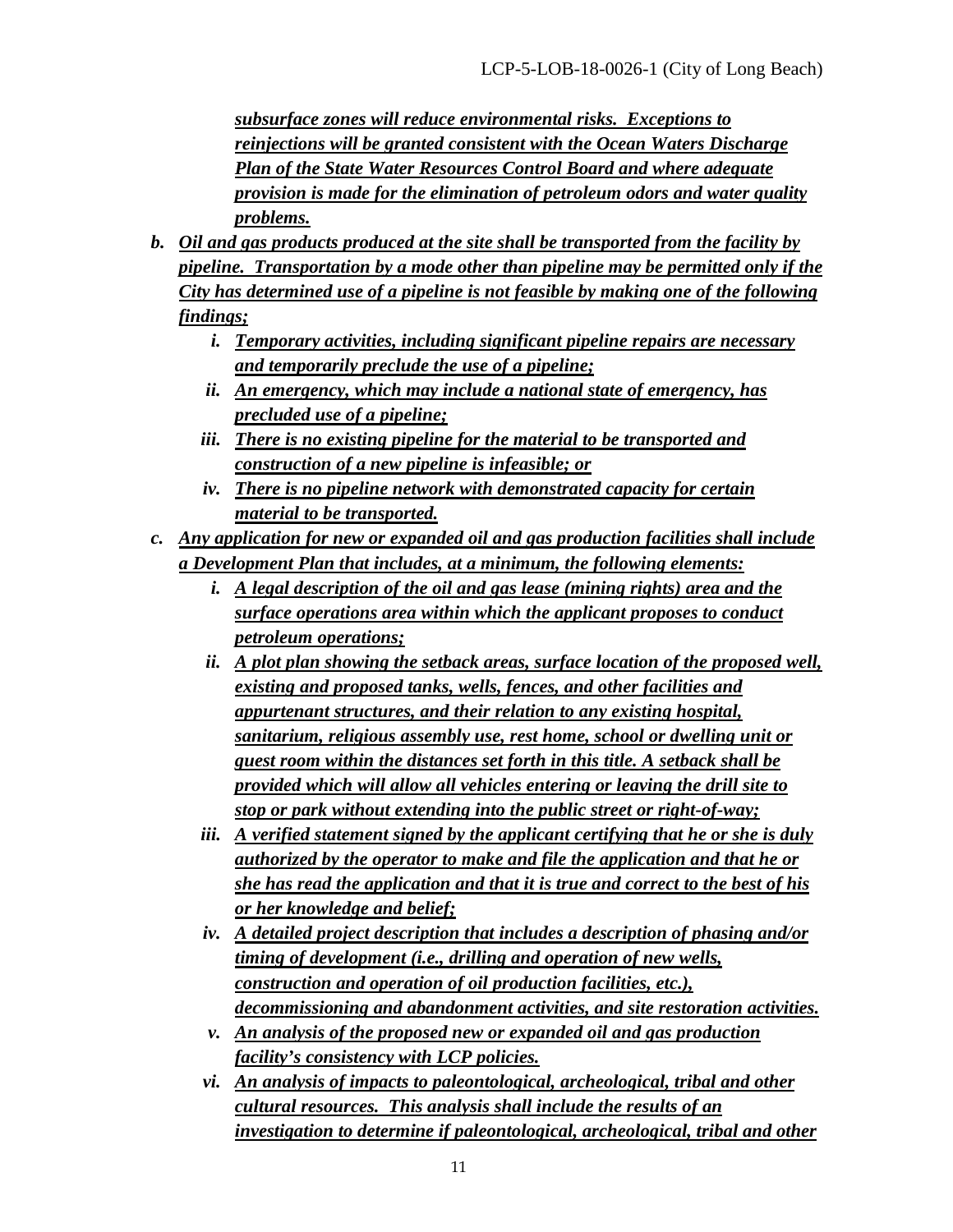*cultural resources are present in the project area and, if applicable, a monitoring and mitigation plan that describes how the project will avoid or minimize significant impacts to paleontological, archeological, tribal and other cultural resources.* 

- *vii. A sea level rise analysis that assesses the effect of sea level rise on the proposed facility.*
- *viii. In accordance with Policies in the City of Long Beach Oil Code, and incorporated in the LCP, identify measures to be used to prevent or reduce nuisance effects, such as noise, dust, odor, smoke, fumes, vibration, glare, traffic congestion, and to prevent danger to life and property.*
- *ix. Such other information as may be reasonably required to determine consistency with the LCP.*
- *x. A Consolidation Plan that addresses how the proposed development is consistent with policies requiring consolidation of oil and gas production facilities (i.e., Policies B.2. and B.3.a.v. above). Where decommissioned oil wells are located within an area that has the potential to undergo ecological restoration (i.e., wetland, habitat, etc), an ecological restoration plan shall accompany the Consolidation Plan.*
- *xi. A Decommissioning Plan that estimates the cost of planning, permitting and implementation of abandonment and removal of all facilities associated with the oil and gas production facility as well as site restoration. To ensure that abandonment is carried out, a performance bond or other acceptable financial security shall be posted by the operator prior to issuance of a Coastal Development Permit in an amount commensurate with the estimated costs of decommissioning as described above. The bond or other financial security shall be returned to the applicant upon successful abandonment and restoration of the site. This requirement is not intended to be duplicative of other state or federal requirements. If another government agency requires a bond or financial security for full decommissioning of all facilities, the applicant may provide evidence of obtaining said bond or financial security as a means to satisfy this requirement.*
- *d. Any application for new and expanded oil and gas production facilities shall provide an Oil Spill Prevention and Response Plan that includes:* 
	- *i. Identification of oil spill prevention measures to minimize the risk of an oil spill, including but not limited to, appropriate siting, design (e.g. automatic shutdown, leak detection, etc.), and operational procedures (e.g., schedules, methods, and procedures for testing, maintaining, and inspecting equipment, etc.) for all facilities;*
	- *ii. Oil spill risk and documented worst-case spill assessment, including identification of the coastal and marine resources at risk from oil spill impacts;*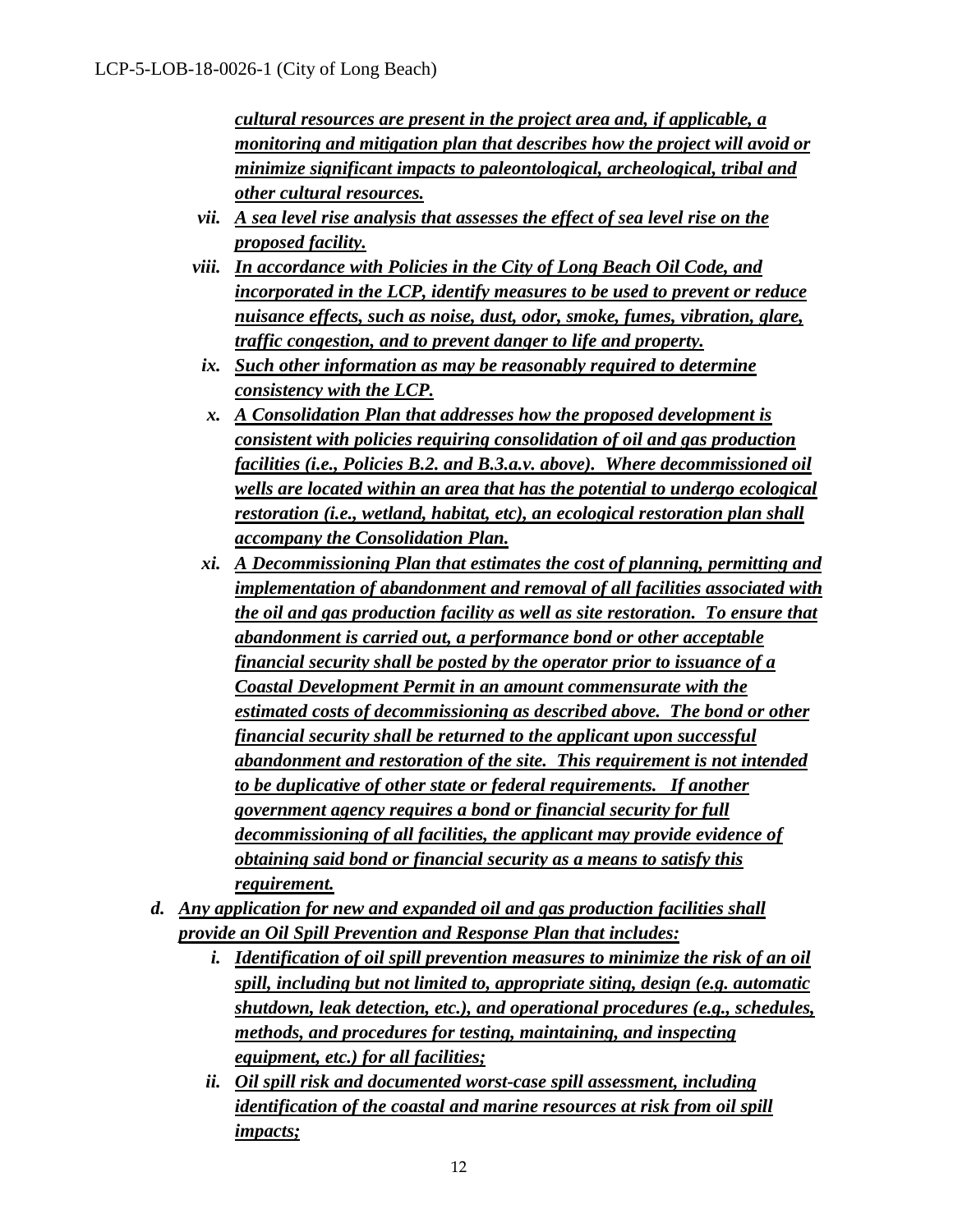- *iii. Response capability analysis of the equipment, personnel, and strategies (both on-site and under contract off-site) capable of responding to a worstcase spill;*
- *iv. Spill notification procedures;*
- *v. Spill preparedness training and emergency planning;*
- *vi. Evidence of financial responsibility/capability to pay for total costs of cleanup and ecological restoration of a worst-case spill.*
- *4. New pipelines serving oil and gas production facilities shall adhere to the following:* 
	- *a. A pipeline corridor shall be sited so as to avoid important coastal resources (e.g., recreation, habitat, archaeological areas) and minimize geologic hazards to the maximum extent feasible.*
	- *b. Above-ground pipelines shall only be approved in specific locations if it is demonstrated to be the safest and least environmentally damaging alternative. Otherwise, all pipelines shall be buried below the ground surface.*
	- *c. Equipment and activities shall be restricted to the pipeline corridor to the maximum extent feasible.*
	- *d. After completion of backfilling and compacting of the pipeline ditch, the site shall be returned to grade where practical and the excess soil shall be removed to an approved disposal site.*
	- *e. New pipeline construction and operation shall not alter existing surface drainage patterns in a manner that adversely affects receiving areas.*
	- *f. Where pipeline segments carrying oil and gas pass through important coastal resource areas (e.g., recreation, habitat, archaeological, or other areas of significant coastal resource value) automatic shutoff valves shall be used to minimize the amount of spilled liquids in the sensitive area. The potential for damage in those areas shall be minimized by considering spill volumes, duration, and trajectories in the selection of a pipeline corridor. In addition, appropriate measures for spill containment and cleanup (e.g., catch basins to contain a spill) shall be included as part of the required emergency response plan.*
- *5. Where appropriate, monitoring programs to record vertical land surface and nearshore ocean floor movements shall be initiated in locations of new large-scale fluid extraction on land or near shore before operations begin and shall continue for the duration of extraction activities. Costs of monitoring and mitigation programs shall be borne by liquid and gas extraction operators.*
- *6. Any operator seeking to perform a well stimulation treatment, defined in California Senate Bill 4, Section 3157 as "any treatment of a well designed to enhance oil and gas production or recovery by increasing the permeability of the formation," shall obtain a coastal development permit for these activities.*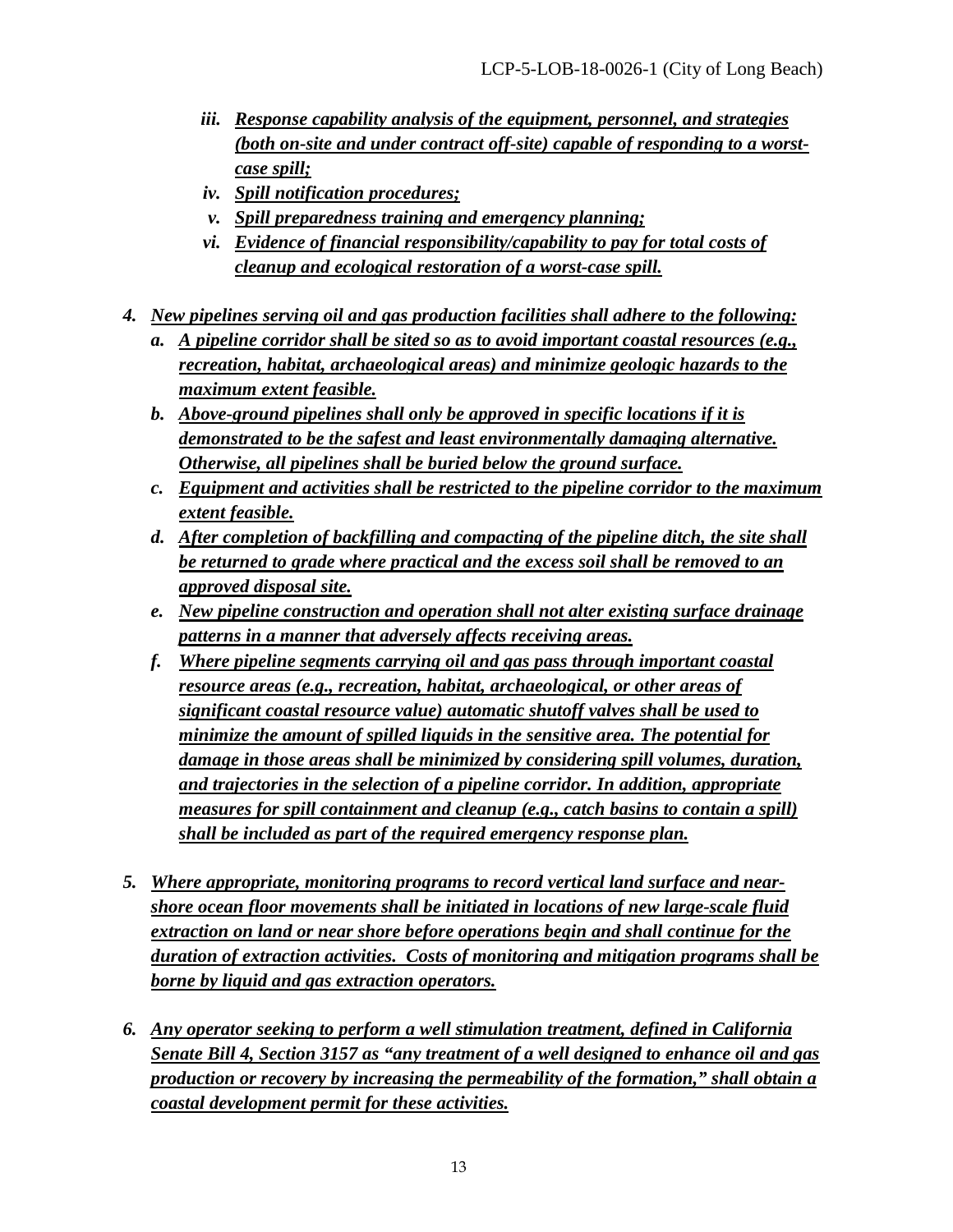- *7. Within 60 days of abandonment of facility operations, the operator shall submit an updated Abandonment Plan and Site Restoration Plan (see policy 3.c.ix above) to update reflected changes in proposed abandonment activities and costs associated with decommissioning.*
- *8. General Oil and Gas Facility Operations requirements:* 
	- *a. Lights. All lights shall be shielded or directed so as to confine direct rays to the drill site.*
	- *b. Vibration. Vibration from equipment shall be kept to a minimum level, and in cases where vibration levels exceed the vibration perception threshold as defined in Section 8.80.200(G) at the property boundary, vibration-dampening equipment of the best available technology shall be installed so as to reduce vibration to a minimum.*
	- *c. Painting of Installations. All surfaces of permanent installations within the site shall be painted a neutral color.*
	- *d. Flaring or Venting. Gas shall not be vented to the atmosphere, nor burned by open flame, unless prior approval therefor is obtained from the D.O.G.G.R. and the City.*
	- *e. Noise*
		- *i. No person, either as owner, agent, or operator, shall conduct any drilling, or redrilling operation at any well located within oil operating areas 5, 6, 7A, 7B, 8, 9, 12, 13, 16, 18, 19, 21, 22, 23, 24 and/or any Oil Consolidation site in any manner so as to create any noise which causes the exterior noise level when measured at the property line of any single- or multiple-family dwelling unit, guest room, commercial building, school, hospital, church, public library or public open space to exceed the noise level standards set forth in Table 1. The exterior noise level generated by the drilling or redrilling operation shall be continuously monitored to ensure conformance to the noise level standards. The costs of such monitoring shall be borne by the operator conducting such operation.*

| EXTERIOR NOISE LEVEL*                                                                     |                                                              |                                                                      |
|-------------------------------------------------------------------------------------------|--------------------------------------------------------------|----------------------------------------------------------------------|
| <b>Cumulative</b><br>Number of<br>Minutes in any<br><b>One-hour Time</b><br><b>Period</b> | <b>Noise Level</b><br>Daytime<br>$7:30$ a.m. to<br>9:30 p.m. | Standards,<br>dBA<br><b>Nighttime</b><br>9:30 p.m. to<br>$7:30$ a.m. |
| <u>30</u>                                                                                 | <u>50</u>                                                    | <u>45</u>                                                            |
| <u> 15</u>                                                                                | 55                                                           | <u>50</u>                                                            |
| 5                                                                                         | <u>60</u>                                                    | 55                                                                   |
|                                                                                           | 65                                                           | 60                                                                   |
|                                                                                           | 70                                                           | 65                                                                   |

*Table 1* 

*ii. If the existing ambient noise level, exclusive of existing drilling activity, at the nearest adjacent dwelling unit, guest room, commercial building, school,*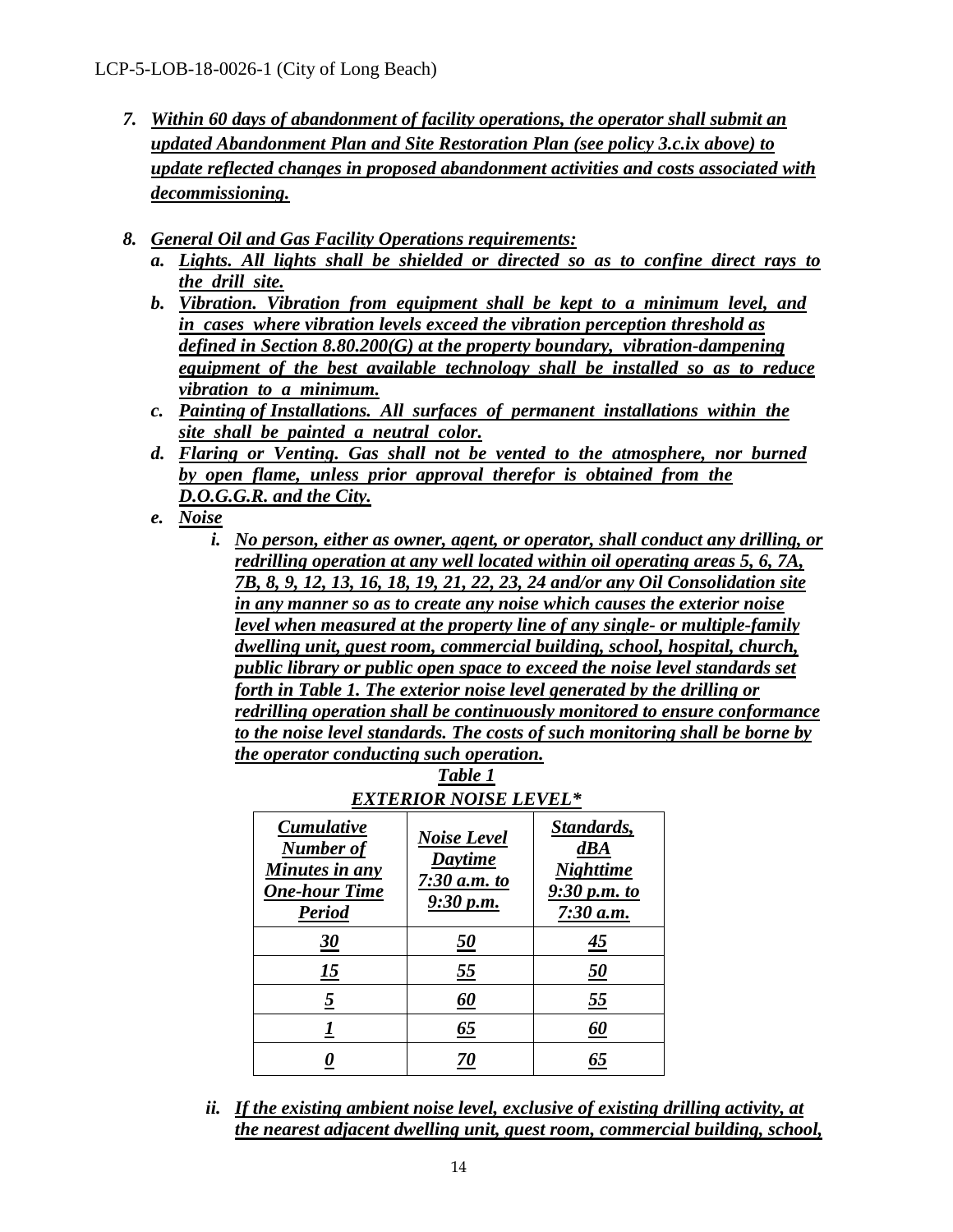*hospital, church, public library or public open space property line to the requested oil drilling site does not exceed the permitted nighttime noise levels in Table 1 for any period, then the following regulations shall apply:* 

- *1. The only activity permitted between the hours of seven p.m. (7:00 p.m.) and seven a.m. (7:00 a.m.) will be "on bottom" drilling, with single joint connections. During the same time frame, none of the following will be allowed:* 
	- *a. Hammering on pipe;*
	- *b. Racking of pipe;*
	- *c. Acceleration and deceleration of engines or motors;*
	- *d. Use of drilling assembly rotational speeds that cause more noise than necessary and could reasonably be reduced by use of a slower rotational speed;*
	- *e. Picking up or laying down drill pipe, casing, tubing or rods into or out of the drill hole.*
- *2. If the measured ambient level exceeds that permissible within any of the first four (4) noise limit categories in Table 1 above, the allowable noise exposure standard shall be increased in five (5) decibel increments in each affected category as appropriate to encompass or reflect the ambient noise level. In the event the ambient noise level exceeds the fifth (5th) noise limit category, the maximum allowable noise level under said category shall be increased to equal the maximum ambient noise level.*
- *3. If the difference between the noise levels with noise source operating and not operating is four (4) decibels or greater, then the noise measurement of the alleged source can be considered valid with a correction applied to account for the contribution of the ambient noise. The correction is to be applied in accordance with data shown in Table 2.*

| BACKGROUND NOISE CORRECTION                                                                                     |                                                                                                         |  |
|-----------------------------------------------------------------------------------------------------------------|---------------------------------------------------------------------------------------------------------|--|
| <i>Difference</i><br><b>Between Total</b><br><b>Noise</b><br>and Background<br><b>Noise Alone</b><br>(Decibels) | <b>Amount to be</b><br><b>Subtracted from</b><br><b>Total Noise</b><br><b>Measurement</b><br>(Decibels) |  |
| $4.0 - 4.5$                                                                                                     | <b>2.0</b>                                                                                              |  |
| $4.5 - 6.0$                                                                                                     | 1.5                                                                                                     |  |
| $6.0 - 8.0$                                                                                                     | <i>1.0</i>                                                                                              |  |
| $8.0 - 10.0$                                                                                                    |                                                                                                         |  |

*Table 2 BACKGROUND NOISE CORRECTION*

- *iii. Acoustical Blankets*
	- *1. No person, either as owner, agent or operator, shall conduct any drilling or redrilling operations on any well located within the oil operating areas 5, 6, 7A, 7B, 8, 9, 12, 13, 16, 18, 19, 21, 22, 23 and 24 and/or any oil consolidation site unless all derricks and all*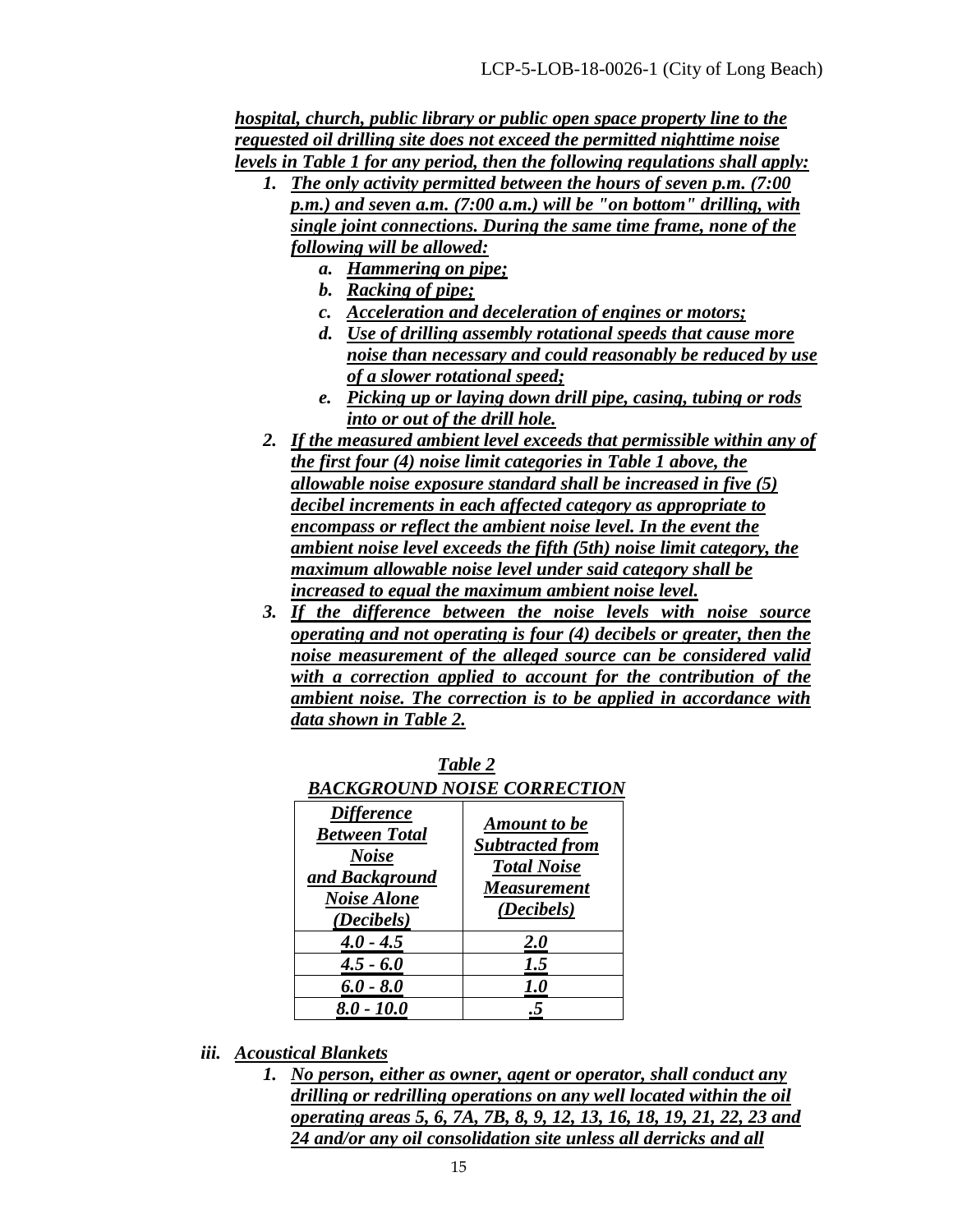*drilling machines which produce noise and which are used in connection with said drilling or redrilling operations are enclosed with soundproofing material as provided in Subsection 2 of this Section.*

- *2. When soundproofing is required by the provisions of Subsection 1 of this Section, such soundproofing shall comply with accepted A.P.I. standards and shall be subject to Fire Department regulations. All doors and similar openings shall be kept closed during drilling operations, except for ingress and egress and necessary logging and well completion operations. Alternate materials or methods of soundproofing may be used, provided that such alternative has been approved by the City Director of Development Services and the Fire Chief. The Director and the Fire Chief may approve any such alternative if they find that the proposed material and method is equal to soundproofing ability and fire-resistive qualities to the aforesaid specifications. Either may require the submission of evidence to substantiate any claims that may be made regarding the use of such alternative.*
- *iv. For the purpose of noise abatement, the Director shall have the authority to monitor the operation of oil field equipment used for drilling, redrilling, well servicing, remedial or maintenance work.*

**Suggested Modification #3: Rename heading: SUBAREAS 25 and 26 to SUBAREAS 25a and 26.** 

**Suggested Modification #4: Add new Section SUBAREA 25b(Pumpkin Patch) to new Section D, but retain existing policies included in existing SUBAREAS 25 and 26 that apply to the Pumpkin Patch site, as proposed to be amended by the City and as modified below:**

# *SUBAREA 25b (Pumpkin Patch)*

- **a.** Use: Business Park (Office Commercial and light Industrial); oil production and accessory uses. Commercial / Self-storage (defined by 21.15.570) is a prohibited land use.
- *b. New oil and gas production facilities may only be approved in this subarea in accordance with an approved Development Plan*.
- c. The City Planning Commission shall approve development of specific These Subareas are intended for office commercial, and light industrial, and oil production uses, which will provide mitigation to address project-related noise, odor, or air emissions through compliance with the California Environmental Quality Act *and the LCP* pollutants beyond the boundaries of their parcels.
- d. The Planning Commission may adopt specific performance standards or a specific list of permitted uses to guide developers and the Planning Commission.
- e. No outdoor storage of materials and equipment shall be permitted without being screened from public view. Loading and service areas shall not be permitted within required yard setback areas and all such loading and service areas shall be enclosed or screened so as not to be visible from the street.
- f. No more than 40,000 square feet of floor area for medical/dental offices, and no more than 16,000-20,000 square feet of floor area shall be restaurant use.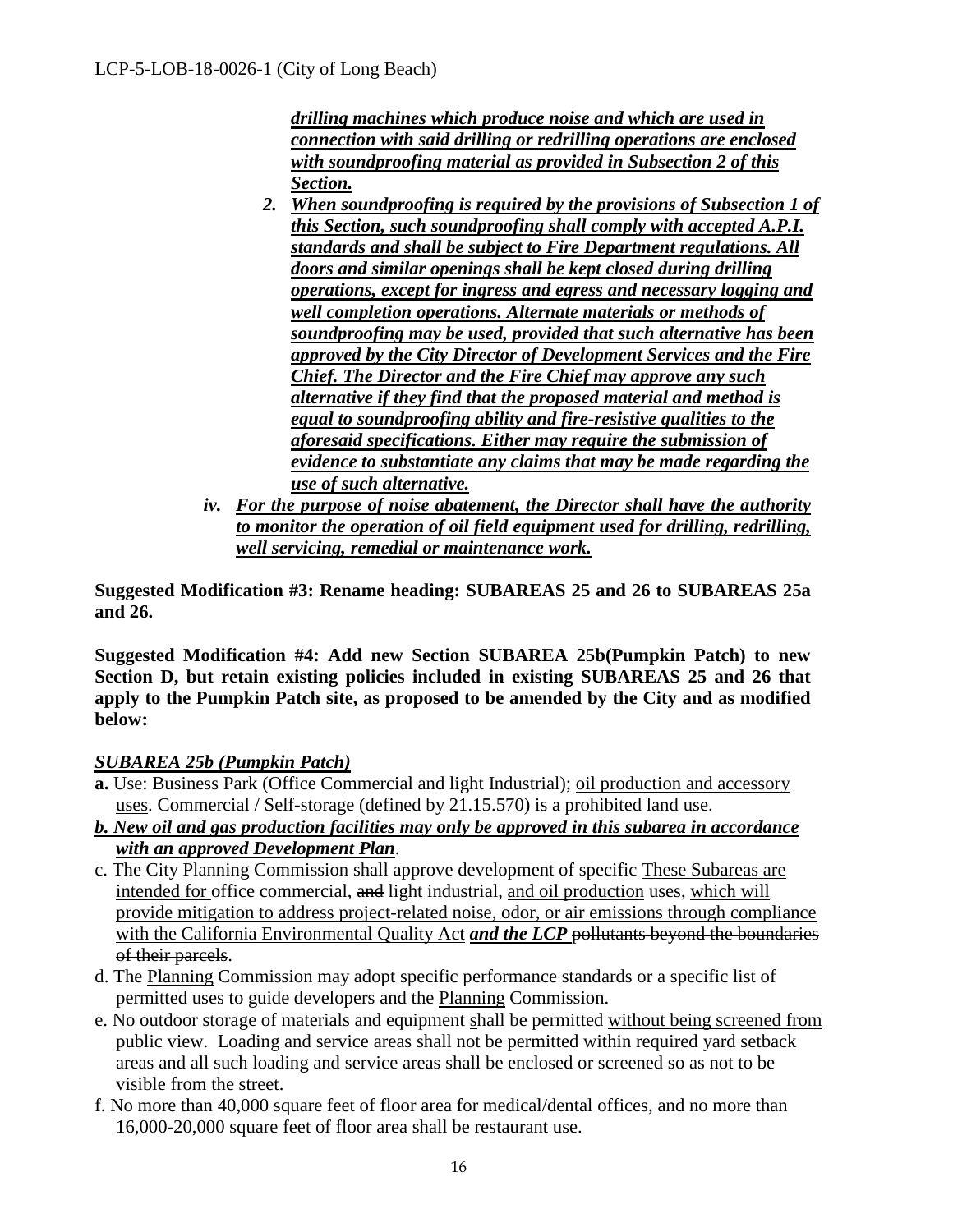- g. The Bbusiness park uses shall be predominantly office commercial uses, and no less than 75 percent of the area proposed for business park uses shall be devoted to office commercial use. No light industrial uses shall front on Pacific Coast Highway or Westminster Avenue.
- hg For new commercial uses, Nnot more than 35 percent of the area of each office commercial lot shall be occupied by a building or buildings. and not more than 50 percent of the area of each light industrial use shall be occupied by a building or buildings.
- ih. For new commercial development, Aall improved building sites shall have a minimum landscaped coverage of 15 percent of the area of each lot and shall be provided with an irrigation system. Boundary landscaping shall be provided on all internal property lines. Parking areas shall be landscaped with a minimum of one tree per each five parking stalls. The proposed retention basin in Area 25, if constructed, shall be developed in a park-like manner.
- i. Required yard areas: Thirty feet front; ten feet side (except 30 feet side when a side yard abuts Pacific Coast Highway **or Westminster** a street and except that the internal side yard may be 0 feet provided the main building on the same lot line on the abutting lot is set back 0 feet and both lots are developed at the same time).
- j A 30 foot-wide landscaped setback shall also be required along the San Gabriel River Channel property line to create a park-like setting for the bicycle trail along the river bank. (This substitutes for the park in the former Area 30).
- *lk*. The developer(s) of Area 25*b* shall contribute on a fair share basis to the construct a widening of Pacific Coast Highway in accordance with a plan approved by the Director of Public Works, an extension of Studebaker Road in accordance with a plan approved by the City, and dedicate the same to the City.
- *ml*. The developer*(s)* of Area 25*b* shall construct, in accordance with plans approved by the Director of Public Works, a bicycle trail along the south side of Westminster Avenue 2nd Street and along the north side of Pacific Coast Highway, south of Studebaker Road. The developer shall dedicate the same to the City.
- *nm*. The developer(s) of Areas 25*b* shall contribute on a fair share basis provide for the construction of any improvements necessary to cross the San Gabriel River Regional Bikeway from the east levee to the west levee of the river at Westminster Avenue 2nd Street. These should be limited to on-street pavement markings.
- *on*. The developers shall contribute on a fair share basis to participate in the cost of constructing the connection between Studebaker Road extension between Westminster Avenue and Pacific Coast Highway if approved by the City and Shopkeeper Road *in accordance with a plan approved by the City*., The amount of that participation to be calculated to be the length in feet of property fronting on each side of said roadway multiplied by the average cost per linear foot of constructing one lane of said roadway, to the satisfaction of the City Engineer.
- *po*. The developers of Areas 25 and 26*b* shall contribute on a pro rata basis to improve that portion of the San Gabriel River bank adjacent to their property with a pedestrian walk, bicycle trail and related landscaping, such development to continue one half of the distance under the Pacific Coast Highway bridge to join with similar facilities in Area 29. p. *Herbicide and pesticide use shall be prohibited.*

#### **Suggested Modification #5: Revise SUBAREA 19 as follows:**

#### SUBAREA 19

- a. Use: Industrial, Oil Production Uses
- b. This area is fully developed in accordance of with the provisions of the IG zone.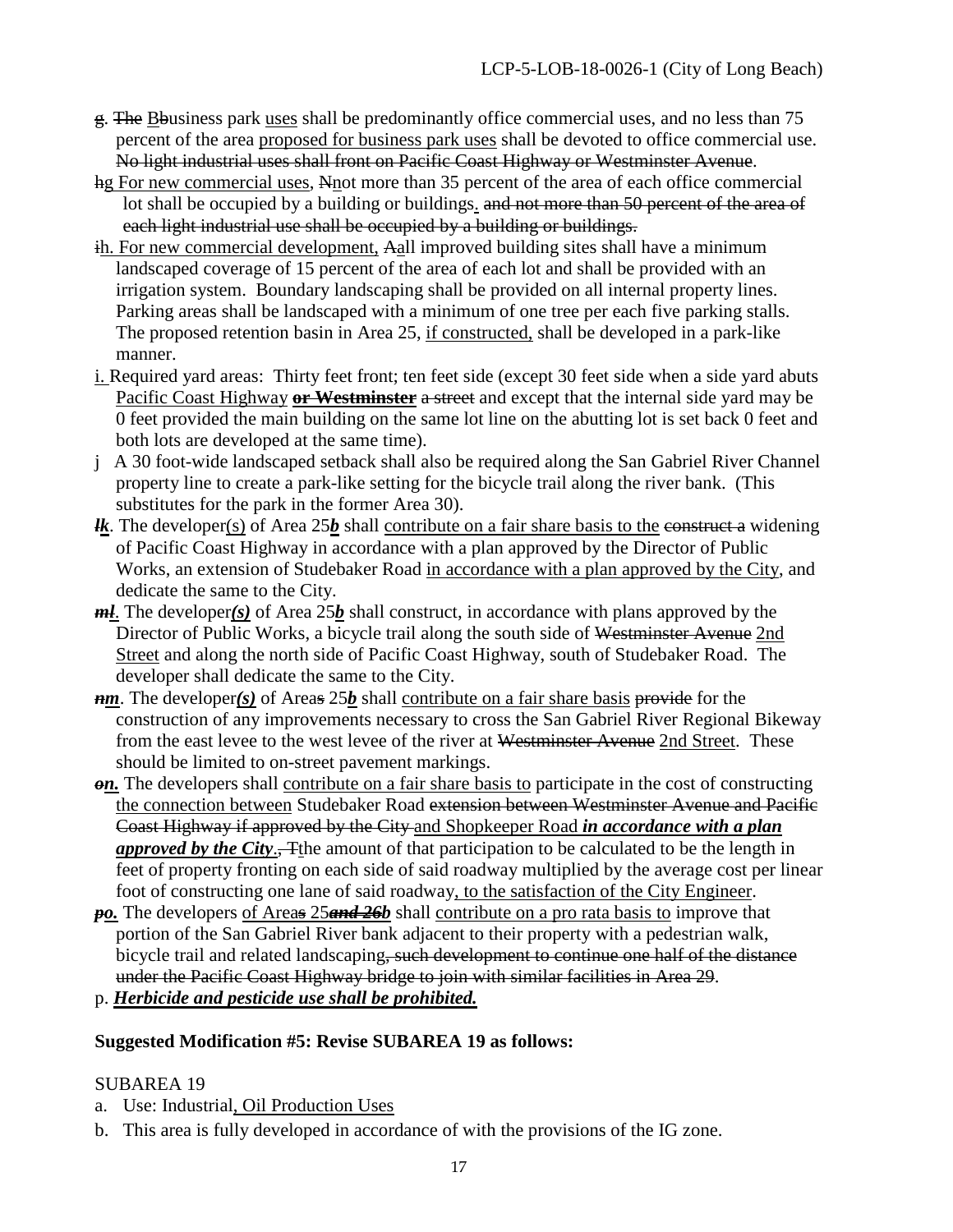- c. Commercial storage/self-storage (21.15.570) shall be allowed by Conditional Use Permit (21.52.219.5)
- *d. New oil and gas production facilities may only be approved in this subarea in accordance with an approved Development Plan.*
- *e. All industrial and oil production uses shall provide mitigation to address project-related noise, odor, or air emissions through compliance with the California Environmental Quality Act and the LCP.*
- *f. The Planning Commission may adopt specific performance standards or a specific list of permitted uses to guide developers and the Planning Commission.*
- *g. No outdoor storage of materials and equipment shall be permitted without being screened from public view. Loading and service areas shall not be permitted within required yard setback areas and all such loading and service areas shall be enclosed or screened so as not to be visible from the street.*
- *h. Herbicide and pesticide use shall be prohibited.*

# **Suggested Modification #6: Revise Title 12 – Long Beach Oil Code as follows:**

CHAPTER 12.08 - OIL OPERATING AREAS 12.08.100 - Area 8—Alamitos Heights and Flats.

Area 8 is that portion of the City described as follows:

Beginning at the intersection of the centerline of Santiago Avenue, 60 feet wide, and the southerly line of Colorado Street, 60 feet wide; thence east along the southerly line of Colorado Street to the boundary line of the City of Long Beach as established by Increment 11 of annexation to the City of Long Beach, filed with the Secretary of the State of California, December 17, 1923; … thence east along said south line of Colorado Street to the point of beginning.

#### Along with:

In the City of Long Beach, County of Los Angeles, State of California, and is described as follows:

Parcels 4, 5 and 6, as shown on Parcel Map No. 19212, as per map filed in book 260, pages 93 and 94 of parcel maps, in the office of the recorder of said County; except therefrom all oil, gas, petroleum and other hydrocarbon substances conveyed by various instruments both recorded and unrecorded all confirmed and clarified by deed from Fred H. Bixby Ranch Company, a California Corporation, recorded September 16, 1971 as instrument no. 3355, in Book D 5193 Page 959 of official records, which deed recites that the grantees, their heirs, successors and assigns shall have no right to enter upon the surface of the property or use the property or any portion thereof above a plane parallel to and 500 feet below the present surface thereof without the express approval in writing of the grantor. Subject to covenants, conditions, restrictions, reservations, easements and rights-of-way of record if any.

…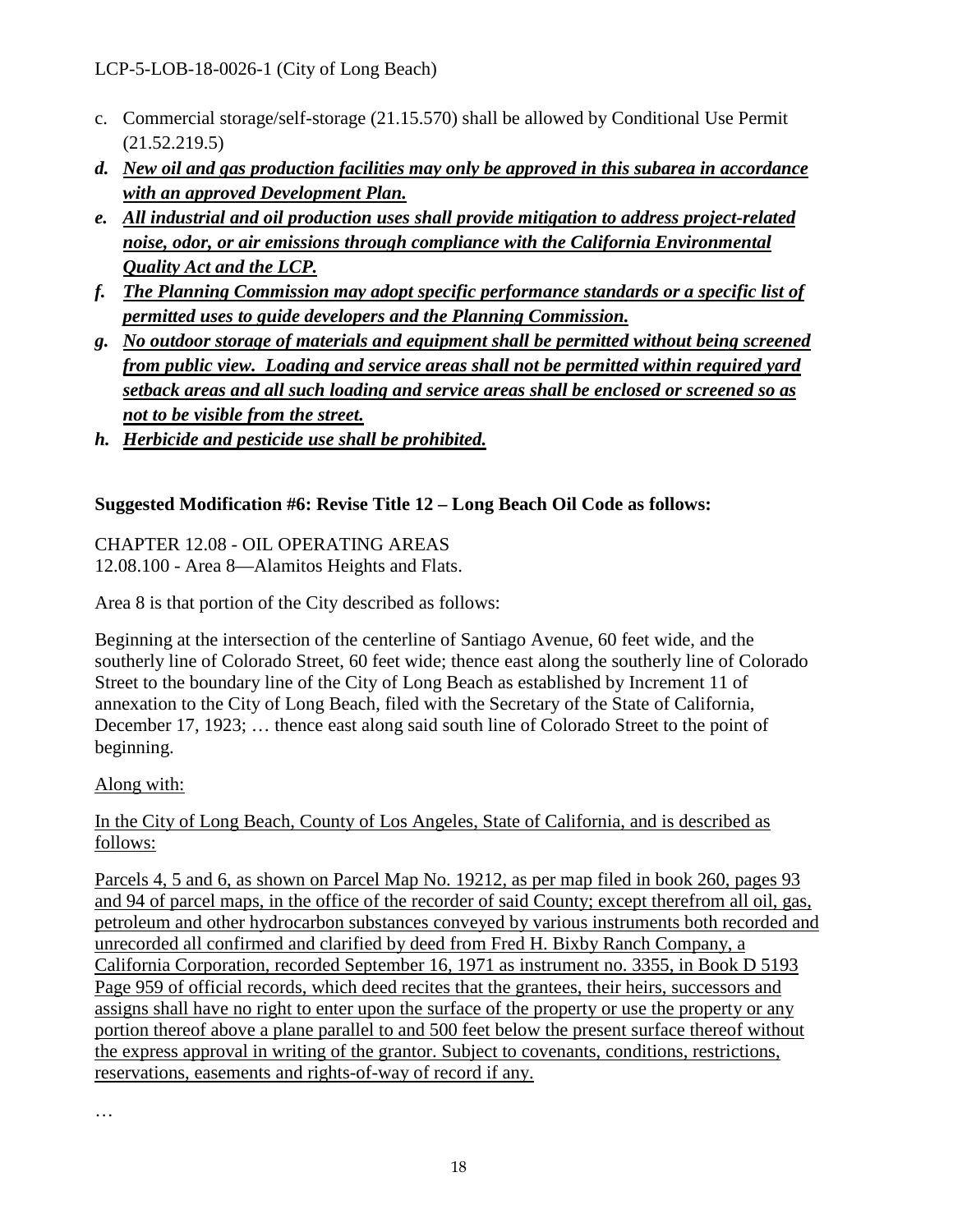# 12.08.25 - Area 25— 2nd St and Studebaker Road drill site.

Area 25 is that portion of the City described as follows:

A portion of Parcel 3 of City of Long Beach Lot Line Adjustment no. 9704-08, recorded December 12, 1997 as instrument no. 97-1958951, official records of Los Angeles County, California, being a portion of the east one-half of section 2, township 5 south, range 12 west, in the Rancho Los Alamitos, as shown on partition map recorded in book 700, page 141 of deeds, in the office of the Los Angeles County Recorder, described as follows:

Beginning at the southwest corner of said parcel 5, being the southwest corner of said east onehalf of section 2, and being the centerline intersection of Westminster Avenue (100 feet wide) and Studebaker Road (100 feet wide); thence north 00° 10' 03'east, along the westerly line of said parcel 3, being the westerly line of said east one-half of section 2, and also being said centerline of Studebaker Road, a distance of 400.00 feet, thence south 89° 50' 17" east, a distance of 493.10 feet; thence south 64° 14' 06" east, a distance of 75.63 feet; thence south 00° 52' 38" west, a distance of 367.39 feet, to the southerly line of said parcel 3, being the southerly line of said east one-half of section 2, and also being said centerline of Westminster Avenue. Thence north 89° 60' 17" west along said southerly line and said centerline, a distance of 556.57 feet, to the point of beginning.

# **Suggested Modification #7: Revise Oil Code Map as shown in [Exhibit 5](https://documents.coastal.ca.gov/reports/2018/8/w15a/w15a-8-2018-exhibits.pdf)**

# **III. FINDINGS**

The Commission hereby finds and declares:

# **A. DESCRIPTION OF THE LCP AMENDMENT REQUEST**

The City's proposed LCP amendment includes changes to the LUP and IP portions of the LCP contained in the special area plan for PD-1 (Planned Development District One), also known as SEADIP [\(Exhibit 4\)](https://documents.coastal.ca.gov/reports/2018/8/w15a/w15a-8-2018-exhibits.pdf). The proposed amendment also includes changes to the City's Oil Code (Title 12), which is part of the certified LCP to the extent that it is applicable in the certified portion of the City's coastal zone [\(Exhibits 3 and 5\)](https://documents.coastal.ca.gov/reports/2018/8/w15a/w15a-8-2018-exhibits.pdf). The main purpose of the LCP amendment is to allow oil and gas production uses in SEADIP Subareas 19 and 25 [\(Exhibit 6\)](https://documents.coastal.ca.gov/reports/2018/8/w15a/w15a-8-2018-exhibits.pdf), the location of an expanded and consolidated oil and gas production project proposed by Beach Oil Mineral Partners (BOMP) [\(Exhibit 7\)](https://documents.coastal.ca.gov/reports/2018/8/w15a/w15a-8-2018-exhibits.pdf).

The SEADIP Specific Plan has a long history. It was originally adopted by the City of Long Beach in 1977, prior to certification of the City's LCP. In 1980, the Commission incorporated part of the SEADIP document into the original LCP as both the implementing ordinances (IP) and Land Use Plan (LUP) for the southeast portion of the City. However, large geographic areas covered by SEADIP – the wetland areas -- were excluded from certification of the City of Long Beach LCP in 1980. The geographic areas not incorporated into the certified LCP include the formerly unincorporated portions of Los Angeles County (Los Cerritos Wetlands) and Parcel 11b [\(Exhibit 6\)](https://documents.coastal.ca.gov/reports/2018/8/w15a/w15a-8-2018-exhibits.pdf). The Commission therefore retains original jurisdiction over these wetland areas. Other City areas covered by SEADIP are located outside of the coastal zone and therefore are also not part of the certified LCP. Therefore, the City's SEADIP document includes both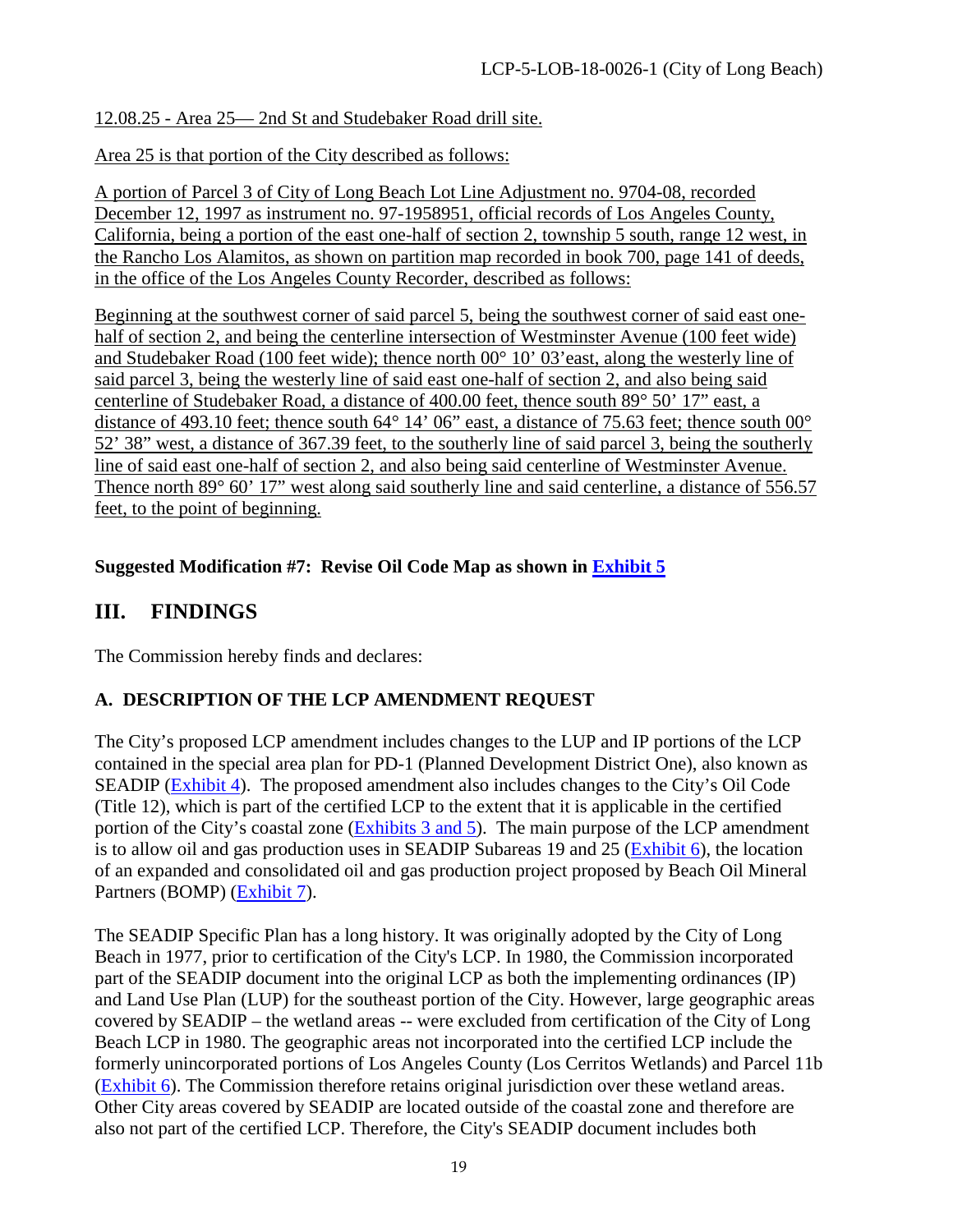certified and uncertified standards and geographic areas. This LCP amendment request would affect only the portion of SEADIP that has been certified by the Commission and only the geographic SEADIP area that is currently covered by the certified City of Long Beach LCP. The Los Cerritos Wetlands area, which was annexed from Los Angeles County into the City of Long Beach in November 1997, is not within the area covered by any certified LCP. This LCP amendment would not alter the boundaries of the currently certified City of Long Beach LCP.

As described above, SEADIP includes both LUP policies and implementing ordinances, although it was not written in a format that easily distinguishes between the two [\(Exhibit 4\)](https://documents.coastal.ca.gov/reports/2018/8/w15a/w15a-8-2018-exhibits.pdf). In general, the portion of SEADIP that includes the more over-arching policies and is therefore treated as the LUP is Subsection A: Provisions Applying to All Areas. The certified portion of SEADIP that includes more specific implementing standards for particular parcels, and is therefore treated as the IP is Subsection C: Specific Development and Use Standards. However, Subsection A does include some specific development standards that are generally considered part of the IP. In addition, only the portions of Subsection C that apply to Subareas in the Coastal Zone that are not considered part of the "Wetlands" are part of the LCP.

The City's proposed LCP amendment includes proposed changes to the LUP and IP portions of SEADIP. Specifically, the City's proposed LUP changes would result in relatively minor changes to policy language in Section A of SEADIP. These revisions would clarify how some of the existing policies (i.e., policies related to open space and public access requirements) would apply to new proposed oil production areas. The proposed revisions also correct the name of Westminster Avenue, which was changed to 2<sup>nd</sup> St. within the SEADIP area. See section II above for specific changes proposed by the City.

The City also proposes changes to the IP portion of SEADIP. The City's proposed IP changes would add oil production uses to two new sites within the SEADIP area. These sites are called the Pumpkin Patch site, part of SEADIP Subarea 25, and the Los Cerritos Wetlands Authority (LCWA) site, part of SEADIP Subarea 19 [\(Exhibits 6 and 7\)](https://documents.coastal.ca.gov/reports/2018/8/w15a/w15a-8-2018-exhibits.pdf). The City proposes to add "Oil Production Uses" as an allowable land use for Subarea 19. Proposed changes to subarea 25 are slightly more complicated because part of this subarea is considered wetlands and is therefore excluded from the LCP. The Pumpkin Patch site, where oil production uses are proposed, is the only portion of Subarea 25 that is part of the LCP. The City proposes amending language within the SEADIP section that describes specific development and use standards for Subareas 25 and 26 by adding "oil production and accessory uses" as an allowable use in Subarea 25. The City also proposes revisions that clarify or update existing policies to reflect current conditions within SEADIP. For example, Subarea 25 was originally intended for development as a Business Park with restaurants and hotels being additional allowable uses. Thus, most of the policies, including policies related to zoning requirements for buildings and open space and outdoor storage of materials, are geared towards commercial-type uses. Thus, the City's proposed changes clarify that some of the existing policies relate only to commercial development. In addition, the City proposes to revise the current policies to reflect that Subareas 25 and 26 were not developed by the same developer, and that Westminster Ave. became  $2<sup>nd</sup>$  St. in the vicinity of Subarea 25 and 26 (see Section II for specific language changes).

Finally, the City proposes changes to the Oil Code. The Oil Code includes policies intended to regulate drilling for the production of oil within the City. It was certified as part of the LCP in 1980. The City proposes to revise Section 12.08 of the Oil Code that includes descriptions of all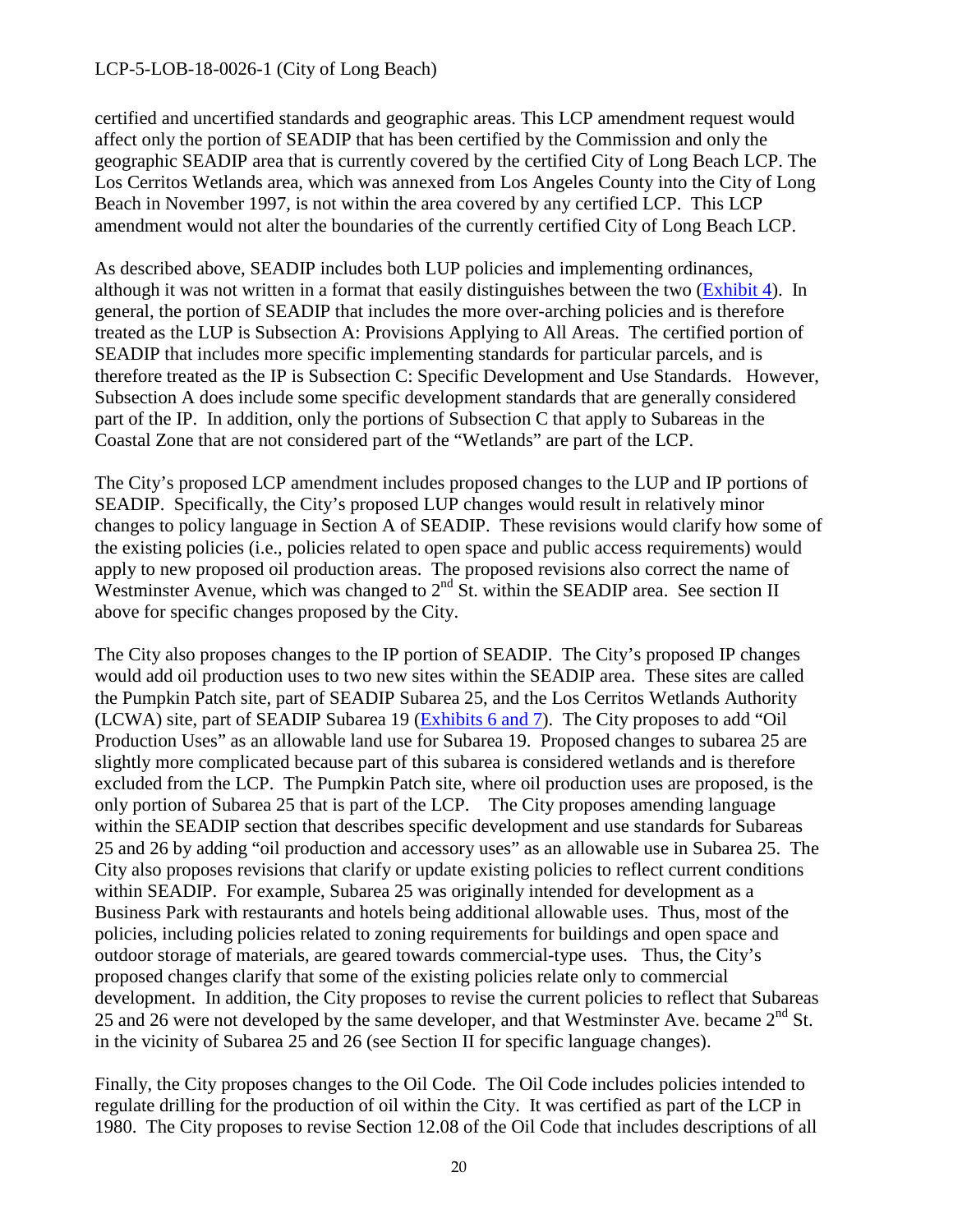Oil Operating Areas within the City. Specifically, the description included in Section 12.08.100 for Area 8 – Alamitos Heights and Flats would be amended to include the Pumpkin Patch site. In addition, a new oil operating area called the  $2<sup>nd</sup>$  St. and Studebaker Road drill site (i.e., the LCWA site) would be added as section 12.08.257. These changes would also be reflected on the Oil Map that is part of the City's Oil Code [\(Exhibit 5\)](https://documents.coastal.ca.gov/reports/2018/8/w15a/w15a-8-2018-exhibits.pdf).

The City Council submitted the LCP amendment request for Commission certification with City Council Resolution No. RES-18-0010 [\(Exhibit 1\)](https://documents.coastal.ca.gov/reports/2018/8/w15a/w15a-8-2018-exhibits.pdf). The proposed changes to SEADIP are set forth in City Ordinances No. ORD-18-0001 [\(Exhibit 2\)](https://documents.coastal.ca.gov/reports/2018/8/w15a/w15a-8-2018-exhibits.pdf) and No. ORD-18-0002 [\(Exhibit 3\)](https://documents.coastal.ca.gov/reports/2018/8/w15a/w15a-8-2018-exhibits.pdf).

# **B. DENY THE LUP AMENDMENT REQUEST AS SUBMITTED**

Amendment Request No. 1-18 would amend the certified LUP portion of SEADIP to revise language in Subsection A to reflect how existing policies apply to oil production facilities. The standard of review for the amendment to the Land Use Plan is whether the LUP meets the requirements of and is in conformity with the Chapter 3 of the Coastal Act.

Coastal Act Section 30230 states:

*Marine resources shall be maintained, enhanced, and where feasible, restored. Special protection shall be given to areas and species of special biological or economic significance. Uses of the marine environment shall be carried out in a manner that will sustain the biological productivity of coastal waters and that will maintain healthy populations of all species of marine organisms adequate for long-term commercial, recreational, scientific, and educational purposes.* 

Coastal Act Section 30231 states:

*The biological productivity and the quality of coastal waters, streams, wetlands, estuaries, and lakes appropriate to maintain optimum populations of marine organisms and for the protection of human health shall be maintained and, where feasible, restored through, among other means, minimizing adverse effects of waste water discharges and entrainment, controlling runoff, preventing depletion of ground water supplies and substantial interference with surface water flow, encouraging waste water reclamation, maintaining natural vegetation buffer areas that protect riparian habitats, and minimizing alteration of natural streams.* 

Coastal Act Section 30232 states:

*Protection against the spillage of crude oil, gas, petroleum products, or hazardous substances shall be provided in relation to any development or transportation of such materials. Effective containment and cleanup facilities and procedures shall be provided for accidental spills that do occur.*

Coastal Act Section 30233 states, in part:

*(a) The diking, filling, or dredging of open coastal waters, wetlands, estuaries, and lakes shall be permitted in accordance with other applicable provisions of*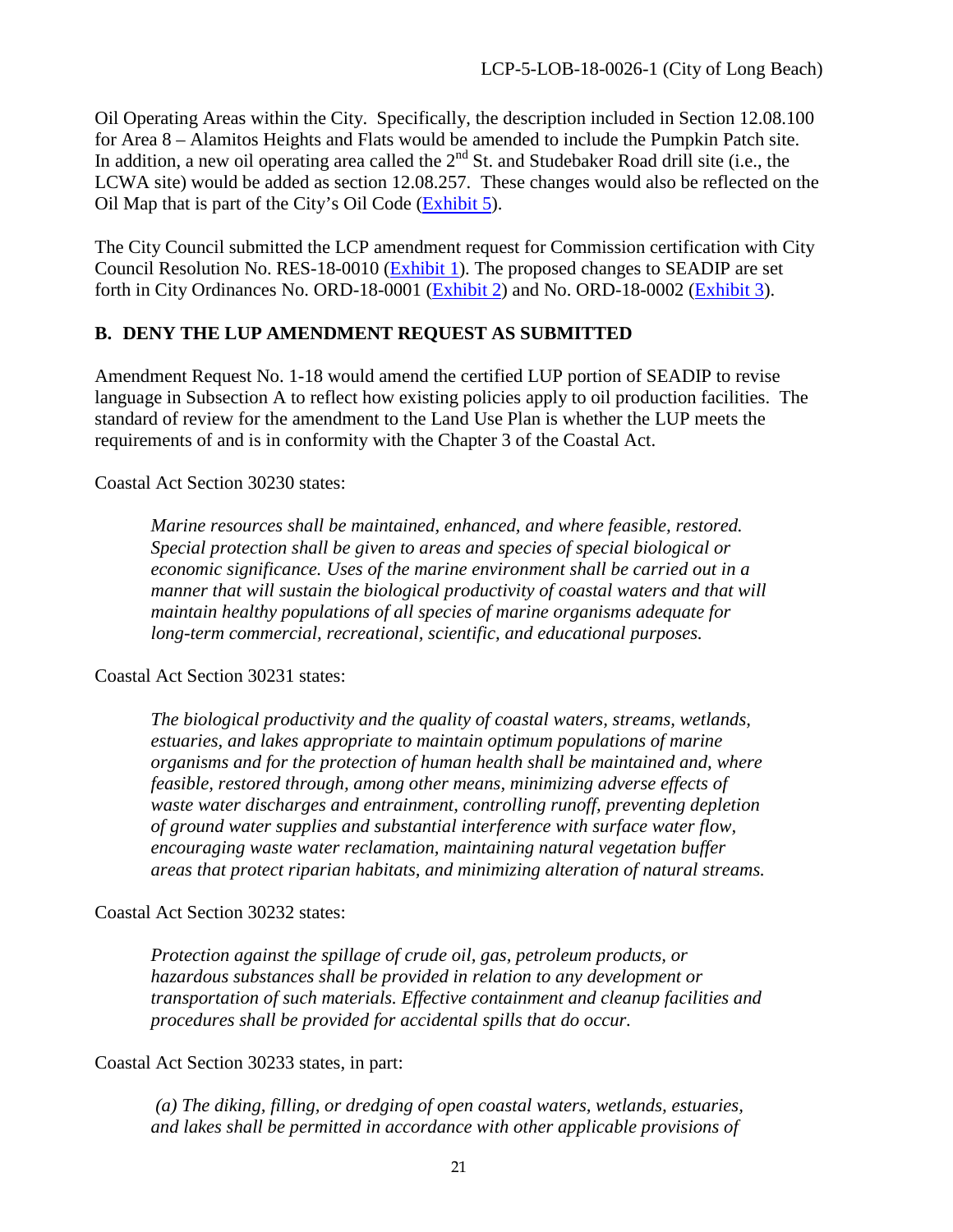*this division, where there is no feasible less environmentally damaging alternative, and where feasible mitigation measures have been provided to minimize adverse environmental effects, and shall be limited to the following:* 

- *(l) New or expanded port, energy, and coastal-dependent industrial facilities, including commercial fishing facilities.*
- *(2) Maintaining existing, or restoring previously dredged, depths in existing navigational channels, turning basins, vessel berthing and mooring areas, and boat launching ramps.*
- *(3) In open coastal waters, other than wetlands, including streams, estuaries, and lakes, new or expanded boating facilities and the placement of structural pilings for public recreational piers that provide public access and recreational opportunities.*
- *(4) Incidental public service purposes, including but not limited to, burying cables and pipes or inspection of piers and maintenance of existing intake and outfall lines.*
- *(5) Mineral extraction, including sand for restoring beaches, except in environmentally sensitive areas.*
- *(6) Restoration purposes.*
- *(7) Nature study, aquaculture, or similar resource dependent activities.*

*(b) Dredging and spoils disposal shall be planned and carried out to avoid significant disruption to marine and wildlife habitats and water circulation. Dredge spoils suitable for beach replenishment should be transported for these purposes to appropriate beaches or into suitable longshore current systems. (c) In addition to the other provisions of this section, diking, filling, or dredging in existing estuaries and wetlands shall maintain or enhance the functional capacity of the wetland or estuary…* 

*(d) Erosion control and flood control facilities constructed on watercourses can impede the movement of sediment and nutrients that would otherwise be carried by storm runoff into coastal waters. To facilitate the continued delivery of these sediments to the littoral zone, whenever feasible, the material removed from these facilities may be placed at appropriate points on the shoreline in accordance with other applicable provisions of this division, where feasible mitigation measures have been provided to minimize adverse environmental effects. Aspects that shall be considered before issuing a coastal development permit for these purposes are the method of placement, time of year of placement, and sensitivity of the placement area.* 

Coastal Act Section 30240 states:

*(a) Environmentally sensitive habitat areas shall be protected against any significant disruption of habitat values, and only uses dependent on those resources shall be allowed within those areas.* 

*(b) Development in areas adjacent to environmentally sensitive habitat areas and parks and recreation areas shall be sited and designed to prevent impacts which would significantly degrade those areas, and shall be compatible with the continuance of those habitat and recreation areas.*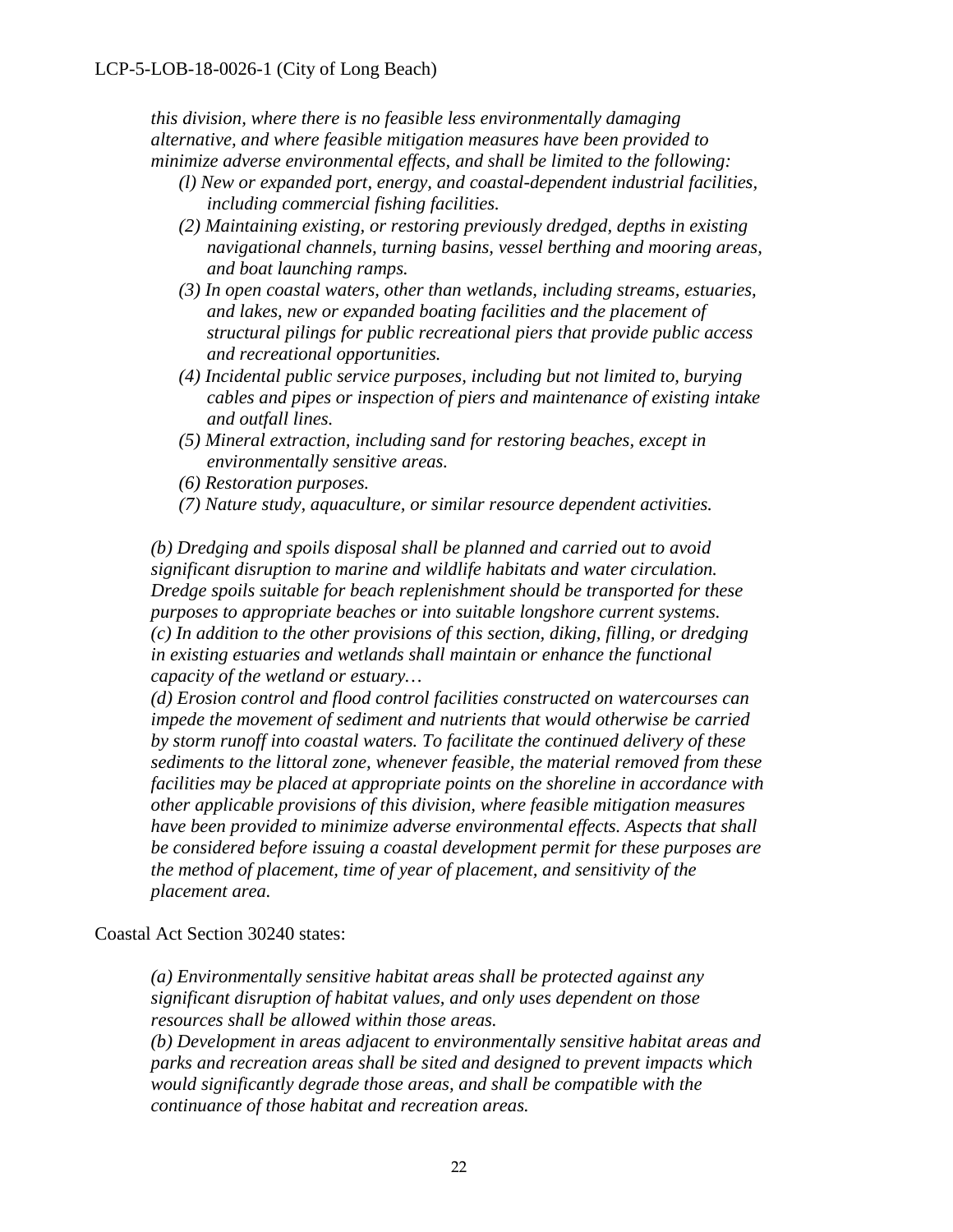Coastal Act Section 30244 states:

*Where development would adversely impact archaeological or paleontological resources as identified by the State Historic Preservation Officer, reasonable mitigation measures shall be required.*

Coastal Act Section 30251 states:

*The scenic and visual qualities of coastal areas shall be considered and protected as a resource of public importance. Permitted development shall be sited and designed to protect views to and along the ocean and scenic coastal areas, to minimize the alteration of natural land forms, to be visually compatible with the character of surrounding areas, and, where feasible, to restore and enhance visual quality in visually degraded areas. New development in highly scenic areas such as those designated in the California Coastline Preservation and Recreation Plan prepared by the Department of Parks and Recreation and by local government shall be subordinate to the character of its setting.* 

Coastal Act Section 30253 states:

*New development shall:* 

- *(1) Minimize risks to life and property in areas of high geologic, flood, and fire hazard.*
- *(2) Assure stability and structural integrity, and neither create nor contribute significantly to erosion, geologic instability, or destruction of the site or surrounding area or in any way require the construction of protective devices that would substantially alter natural landforms along bluffs and cliffs.*
- *(3) Be consistent with requirements imposed by an air pollution control district or the State Air Resources Control Board as to each particular development.*
- *(4) Minimize energy consumption and vehicle miles traveled.*

*…* 

Coastal Act Section 30260 states:

*Coastal-dependent industrial facilities shall be encouraged to locate or expand within existing sites and shall be permitted reasonable long-term growth where consistent with this division. However, where new or expanded coastal-dependent industrial facilities cannot feasibly be accommodated consistent with other policies of this division, they may nonetheless be permitted in accordance with this section and Sections 30261 and 30262 if (1) alternative locations are infeasible or more environmentally damaging; (2) to do otherwise would adversely affect the public welfare; and (3) adverse environmental effects are mitigated to the maximum extent feasible.*

Coastal Act Section 30262 states:

*(a) Oil and gas development shall be permitted in accordance with Section 30260, if the following conditions are met:*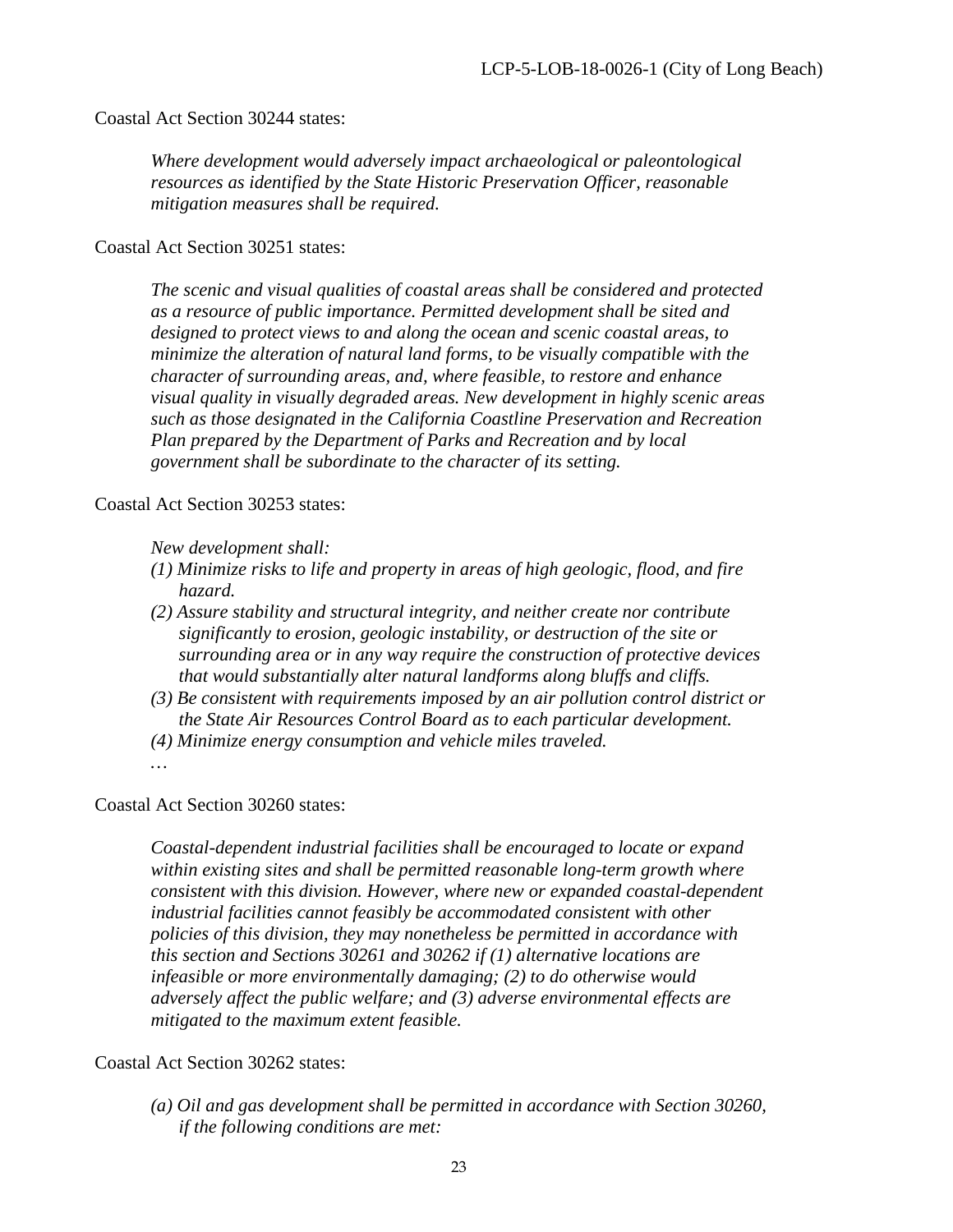- *(1) The development is performed safely and consistent with the geologic conditions of the well site.*
- *(2) New or expanded facilities related to that development are consolidated, to the maximum extent feasible and legally permissible, unless consolidation will have adverse environmental consequences and will not significantly reduce the number of producing wells, support facilities, or sites required to produce the reservoir economically and with minimal environmental impacts.*
- *(3) Environmentally safe and feasible subsea completions are used when drilling platforms or islands would substantially degrade coastal visual qualities unless use of those structures will result in substantially less environmental risks.*
- *(4) Platforms or islands will not be sited where a substantial hazard to vessel traffic might result from the facility or related operations, determined in consultation with the United States Coast Guard and the Army Corps of Engineers.*
- *(5) The development will not cause or contribute to subsidence hazards unless it is determined that adequate measures will be undertaken to prevent damage from such subsidence.*
- *(6) With respect to new facilities, all oilfield brines are reinjected into oilproducing zones unless the Division of Oil and Gas of the Department of Conservation determines to do so would adversely affect production of the reservoirs and unless injection into other subsurface zones will reduce environmental 42 risks. Exceptions to reinjections will be granted consistent with the Ocean Waters Discharge Plan of the State Water Resources Control Board and where adequate provision is made for the elimination of petroleum odors and water quality problems.*
- *…*
- *(b) Where appropriate, monitoring programs to record land surface and nearshore ocean floor movements shall be initiated in locations of new large-scale fluid extraction on land or near shore before operations begin and shall continue until surface conditions have stabilized. Costs of monitoring and mitigation programs shall be borne by liquid and gas extraction operators.*
- *(c) Nothing in this section shall affect the activities of any state agency that is responsible for regulating the extraction, production, or transport of oil and gas.*

The proposed LCP Amendment, as submitted, is not adequate to carry out the marine resources, protection against oil spills, wetlands, Environmentally Sensitive Habitat Areas (ESHA), cultural resource protection, protection of scenic and visual qualities, minimization of hazards, and oil and gas policies of Chapter 3 of the Coastal Act. The LCP amendment would allow new oil drilling on two sites within SEADIP but does not include most of the protections required under the Coastal Act to ensure that any new development, including oil and gas production facilities, are implemented in a manner that protects coastal resources. The following discussion explains in further detail how the proposed LCP Amendment is not adequate to carry out the Chapter 3 polices of the Coastal Act.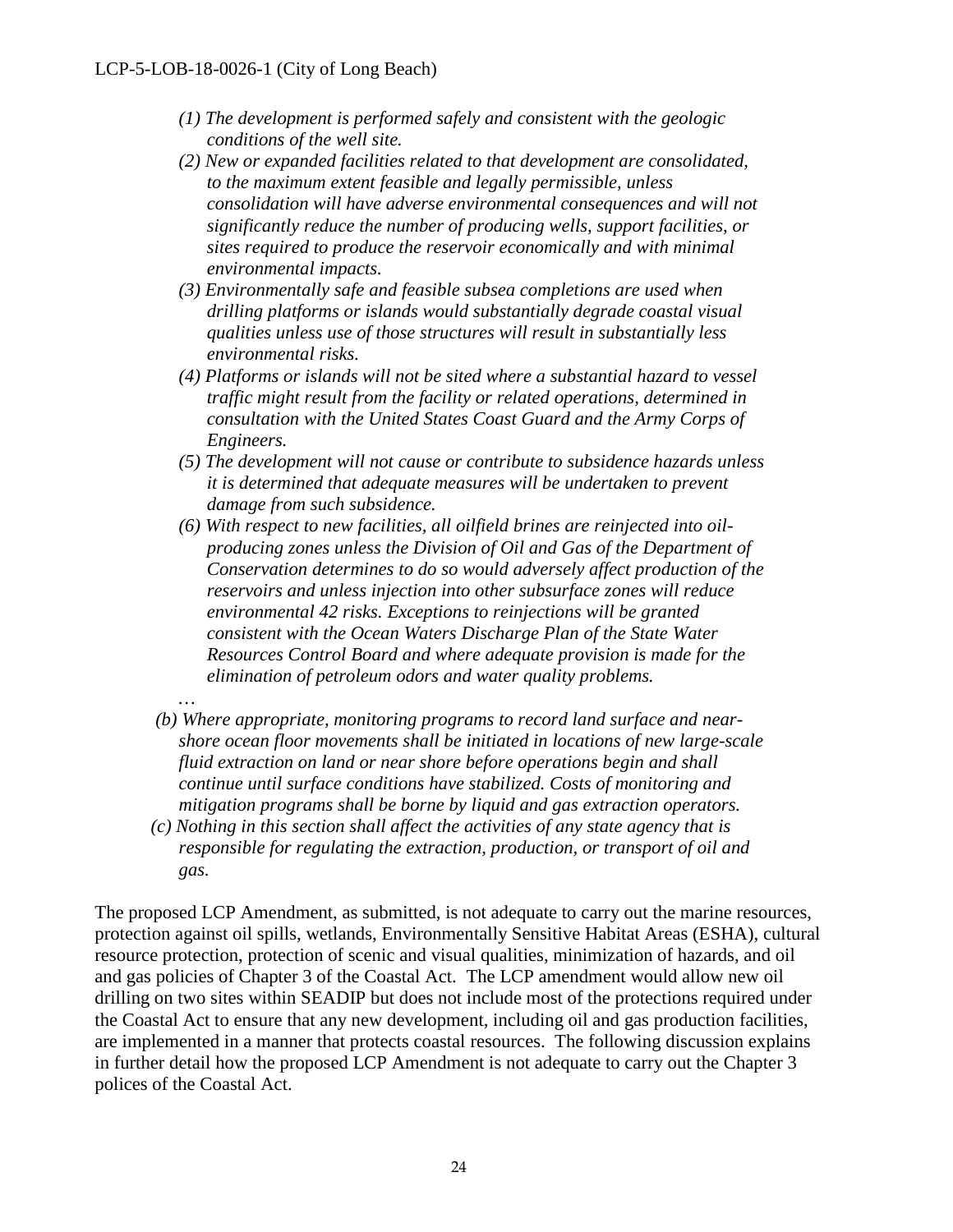#### **Background**

The City of Long Beach LCP was one of the first LCPs developed after the passage of the Coastal Act and was certified by the Commission on July 22, 1980. As stated in the LCP, "Long Beach has one of the most complex and highly urbanized shorelines in California." The LCP focuses on Coastal Act policies related to public access to the shoreline, recreation and visitorserving facilities, and balancing human use with ecological concerns within existing ecologically valuable areas such as Alamitos Bay, Colorado Lagoon and the Los Cerritos Wetlands. As described above in Section III.A., SEADIP, a Special Area Use plan for the southeast portion of the City was completed and adopted by the City in early 1977 and then subsequently incorporated into the LCP. When the LCP was certified, the Commission had concerns related to the City's plan for wetland areas within SEADIP. These issues were not resolved by the Commission hearing, and thus, the Commission excluded from its certification of the LCP the wetland areas within SEADIP. The Commission therefore retains original jurisdiction over these wetland areas.

The City embarked on a process to comprehensively update SEADIP in 2014. The Southeast Area Specific Plan (SEASP) was approved by the Long Beach City Council on September 19, 2017. This plan is currently in litigation, but, depending on the outcome of the litigation, may be submitted to the Commission as an LCP amendment, including policies related to the wetland areas, to the City's LCP. However, until that occurs, SEADIP remains in force as the governing policy document for development within SEADIP, including the portions of SEADIP certified under the LCP.

#### *Los Cerritos Wetlands Oil Consolidation and Restoration Project*

This proposed LCP amendment is largely driven by a project proposed by Beach Oil Minerals Partners (BOMP). The project, called the Los Cerritos Wetlands Oil Consolidation and Restoration Project ("project"), would relocate, consolidate and expand oil and gas extraction and processing operations from two existing oil fields within the SEADIP area to two nearby sites. The existing oil fields are called the Synergy site and the City site. The sites proposed for new oil and gas development, as described above, are the Pumpkin Patch site (SEADIP Subarea 25) and the LCWA site (SEADIP Subarea 19) [\(Exhibit 7\)](https://documents.coastal.ca.gov/reports/2018/8/w15a/w15a-8-2018-exhibits.pdf). In addition, BOMP proposes to decommission the existing oil and gas operation and implement a comprehensive wetlands restoration project at the existing Synergy oil field through the creation of a wetland mitigation bank. Finally, the proposed project would result in the long-term abandonment of oil wells on the City site.

The entire project site is located within the Coastal Zone. The Pumpkin Patch Site and the LCWA site are located within the portion of SEADIP that is part of the City of Long Beach's certified Local Coastal Program (LCP). The Synergy site and the City site are also located within the boundary of the SEADIP, but within a portion of the Plan that was not certified by the Commission and is under the direct jurisdiction of the Commission. Because this project covers land within both the City's and the Commission's jurisdiction, the applicant intends to apply to the Commission for a consolidated coastal development permit to authorize the project.

The City approved a final EIR, Zoning Code Amendment, Site Plan Review, Oil Map Amendment and Certificate of Compliance authorizing the project on January 16, 2018. At the same time, the City passed a City resolution and ordinance approving the land use changes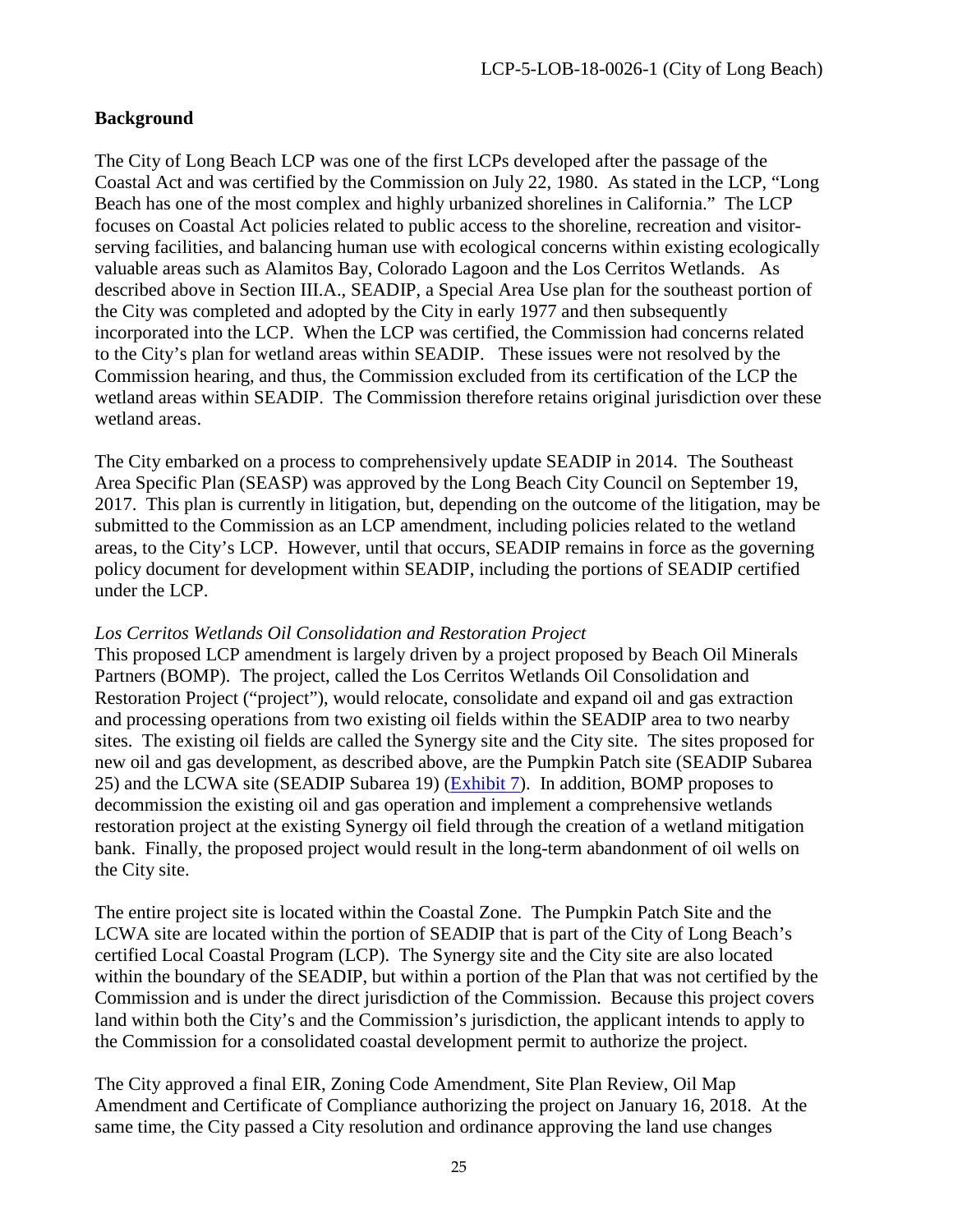within SEADIP and authorizing submittal of these changes in the form of an LCP amendment to the Commission. However, because of the jurisdictional patchwork that exists within SEADIP, the LCP amendment only covers two of the four sites included in the project, specifically, the sites proposed for oil development. The wetland component of the proposed project is within the Commission's jurisdiction, so none of the proposed amendments to SEADIP would affect these areas.

#### **Coastal Act Policies**

The LUP portion of SEADIP includes policies addressing public access, recreation and open space, public views, and landscaping and setback requirements. These types of policies are also the focus of the LCP as a whole. Other Coastal Act policies, including policies protecting wetlands, marine resources, cultural resources and others, are not explicitly incorporated in SEADIP or the LCP. The purpose of the proposed amendment is to allow new oil and gas facilities on two sites where oil and gas is currently not allowed. However, without inclusion of Coastal Act protections of coastal resources including biological resources, cultural resources, minimization of hazards, and policies specific to oil and gas facilities, new development could be approved under the LCP that results in potentially significant adverse impacts.

#### *Biological Resources*

The SEADIP area is located within and adjacent to wetlands and environmentally sensitive habitat areas. The certified portion of SEADIP does not include adequate policies protecting marine resources, wetlands or Environmentally Sensitive Habitat Areas (ESHA), consistent with Coastal Act Sections 30230, 30231, 30232, 30233 and 30240. The two sites contemplated for future oil and gas development, although currently industrial or commercial in nature, are located adjacent to existing wetlands and in close proximity or immediately adjacent to the San Gabriel River which connects to Alamitos Bay, the rest of the Los Cerritos wetlands and the Pacific Ocean. The Pumpkin Patch site includes an existing wetland on the northeast end of the parcel. However, with exception of one policy requiring a habitat corridor between  $2<sup>nd</sup>$  St and the San Gabriel River, SEADIP does not include any policies or ordinances requiring the protection of marine resources, wetlands or ESHA. Thus, if the amendment were approved as submitted, a developer could propose new development that eliminated or adversely affected wetlands or ESHA or the San Gabriel River that would be approvable under the LCP. The proposed amendment, by allowing new oil and gas development without including policies ensuring that such development adequately protects biological resources is inconsistent with Sections 30230, 30231, 30232, 30233 and 30240 of the Coastal Act.

#### *Cultural Resources*

SEADIP, as amended by the City, does not include any policies requiring the minimization of impacts to cultural resources, as required by Coastal Act Section 30244. Yet, the SEADIP area is rich in tribal and cultural resources. Approximately 2 miles from the two proposed oil development sites, on land now part of Cal State Long Beach, is the village site of the Tongva people, who would also become known as the Gabrieliño people after the Spanish colonization of California. The village site was called Puvugna and is significant to many native peoples as the place where Chungichnish, a lawgiver and deity, provided instruction to the Tongva. There is extensive evidence that the entire SEADIP area is sensitive for paleontological, archeological and tribal resources, potentially including Sacred Lands, Tribal Cultural Landscapes and Traditional Cultural Property, designated as Native American resources by the Native American Heritage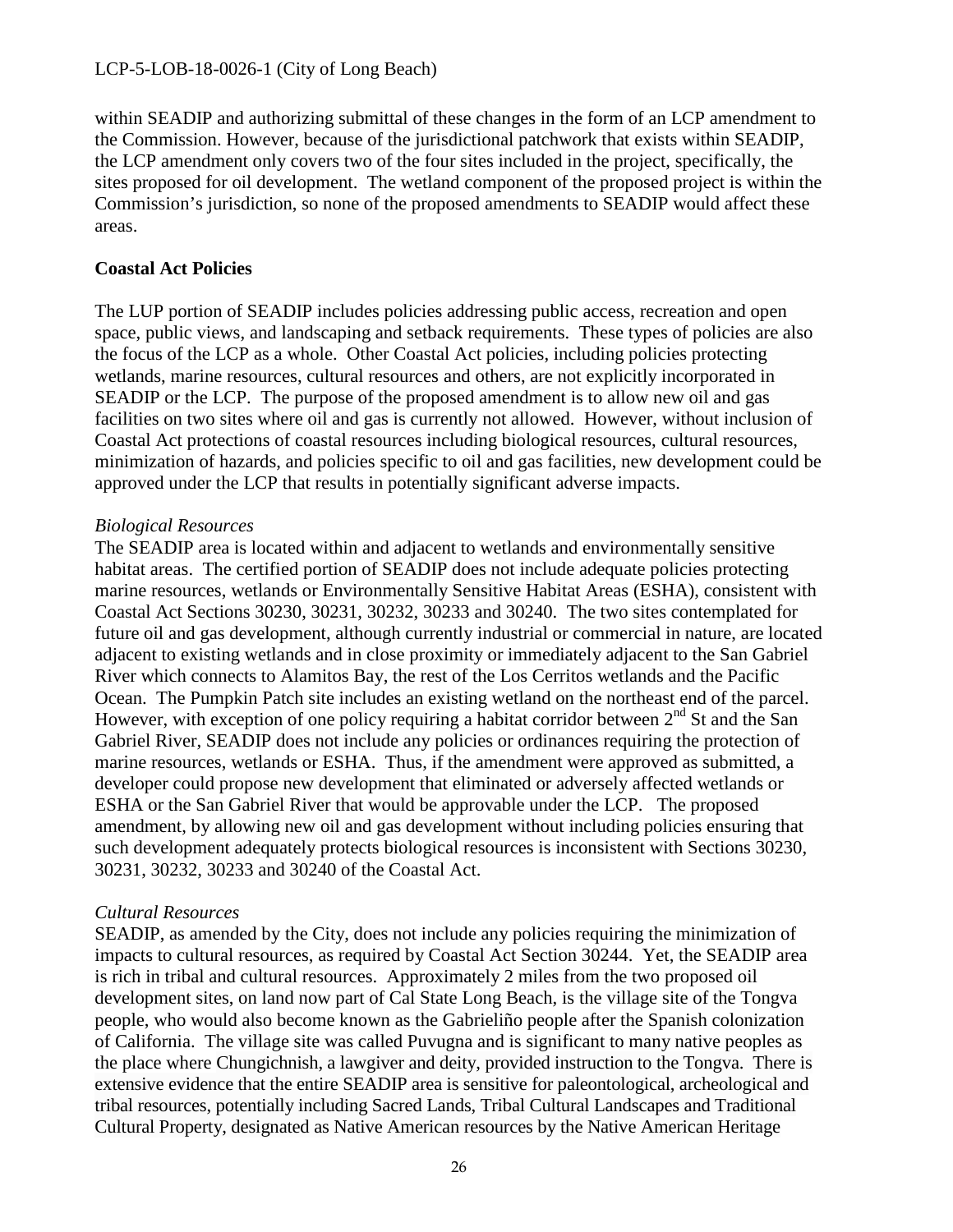Council (NAHC). The City's final EIR for SEASP identified sixty-six resources within the SEASP area through a records search, including a human skull that was discovered in the 1960s in close proximity to the proposed oil and gas production areas (City of Long Beach 2017, pers. comm Robles 7/19/18). However, despite the known history of the general areas, and the potential for discovery of unknown resources, the City's proposed amendment does not include any policies protecting cultural, archeological or tribal resources. Without these protections, new oil development proposed under the LCP, if amended as proposed by the City, could lead to the destruction or harm of tribal, archeological and other cultural resources, which is inconsistent with Section 30244 of the Coastal Act.

#### *Hazards*

The proposed amendment also lacks policies requiring the minimization of hazards from floods, fire, erosion and geologic or seismic activity. This is despite SEADIP's location near multiple waterways, including the San Gabriel River, the Los Cerritos Channel, Marine Stadium and Alamitos Bay, and the Newport-Inglewood fault, which bisects the SEADIP area. According to the EIR for the project giving rise to the LCP amendment, the two anticipated oil and gas production sites are not located in the 100-year flood zone, but they are within a tsunami inundation zone. Furthermore, as sea level rises, flooding is likely to become more prevalent in the SEADIP area.

SEADIP areas are also located in close proximity to an active fault. According to the EIR for the project giving rise to the LCP amendment, the Pumpkin Patch site is located approximately 1000 feet southwest of the fault zone, and the LCWA site is located 200 feet northeast of the fault zone [\(Exhibit 8\)](https://documents.coastal.ca.gov/reports/2018/8/w15a/w15a-8-2018-exhibits.pdf). The EIR states that the fault has a  $0.71$  to  $0.95$  percent probability of generating an earthquake with a magnitude equal to or greater that 6.7 over the next 30 years. According to one recent study, the Newport-Inglewood fault and the Rose Canyon fault are actually one continuous fault zone that could produce a magnitude 7.4 earthquake (Sahakian et. al, 2017). Another study presented evidence that historical earthquakes on the Newport-Inglewood fault caused very strong shaking, resulting in a rapid drop in the land surface in a section of Seal Beach of 1.5 to three feet in a matter of seconds (Leeper et. al, 2017). Siting an oil and gas facility in close proximity to this fault system requires careful consideration of the risks associated with seismic activity. However, the LUP, as amended by the City, does not include any policies that require minimization of hazards comparable to those described above, rendering it inconsistent with Section 30253 of the Coastal Act.

#### *Oil and Gas Facilities*

Although the LCP does include policies related to oil and gas development, most notably policies contained in the City's oil code, these policies were not designed to be in conformity with the Coastal Act policies related to oil and gas development. Instead, the stated purpose of the City's Oil Code, which is generally viewed as part of the IP, was to regulate oil and gas facilities in conformance with the California Fire Code, Division of Oil, Gas and Geothermal Resources regulations, and other State Statutes. These policies address many important topics, including permitting, noise, vibration, lighting, fencing, landscaping, and abandonment of wells. However, the LCP, in general, and the LUP portions of SEADIP, specifically, do not contain overarching policies related to oil and gas development that are meant to carry out Coastal Act requirements associated with oil and gas development. Furthermore, it is unclear from the City's proposed amendment if all of the existing Oil Code policies, and specifically those pertaining to noise, lights, vibration, pipelines, landscaping and other topics found in Sections 12.12.060 –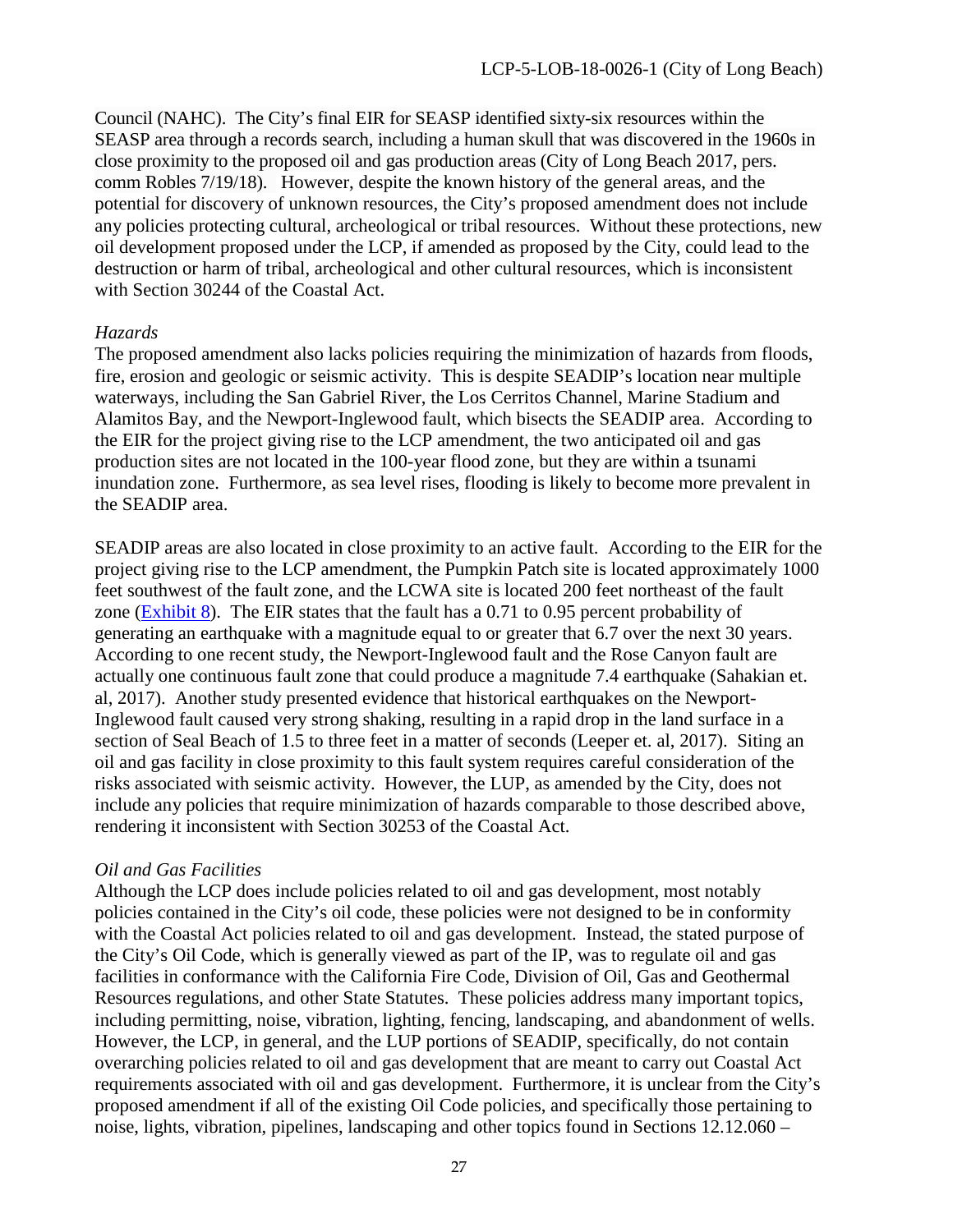12.12.080, would apply to both areas for new oil and gas development contemplated under the LCP.

The Coastal Act both acknowledges existing oil and gas facilities within the Coastal Zone and allows for new and expanded facilities under a number of conditions. For example, Section 30262 of the Coastal Act requires, among other things, that: (1) Development be performed safely and consistent with geologic conditions, (2) New or expanded oil and gas facilities must be consolidated to the maximum extent feasible and legally permissible, (3) Oil and gas development will not cause or contribute to subsidence hazards unless measures are implemented to prevent damage, and (4) Oil field brines are re-injected into oil-producing zones consistent with DOGGR requirements. Furthermore, through its reference to Coastal Act Section 30260, Section 30262 allows new oil and gas development if (1) alternative locations are infeasible or more environmentally damaging, (2) to do otherwise would adversely affect the public welfare; and (3) adverse environmental effects are mitigated to the maximum extent feasible.

The City's proposed changes to SEADIP would allow for new oil and gas development. Based on the acreage available at these sites, and the smaller well footprints available through directional drilling, the scale of any future development could be significant. Yet, the LCP is silent on the need to address any of the potential environmental impacts and risks associated with new oil and gas development at these sites. The LUP's lack of policies related to oil and gas development could lead to new development that is inconsistent with the policies of the Coastal Act.

#### *Conclusion*

 $\overline{a}$ 

The City's proposed LCP amendment would allow for oil and gas development on Subareas 19 and 25 without any of the checks and protections required by the Coastal Act. Thus, for the reasons described above, the amendment, as submitted, is inconsistent with the Coastal Act.

It is important to note that it was clearly not the intent of the City to create a situation where oil and gas development is not required to address impacts to coastal resources. The City's final EIR for the project includes many of the protections outlined above, although these protections were derived from California Environmental Quality Act and other City requirements, not LCP requirements. Instead, the LCP's lack of relevant LUP policies is directly related to the fact that SEADIP is outdated and was developed before the LCP was certified. The Commission anticipates that many of the shortcomings apparent in SEADIP as it relates to coastal resource protection will be addressed in SEASP. In the meantime, City staff has worked cooperatively with Commission staff over the last few months to develop suggested modifications that address the concerns raised above. These modifications are contained in Section II above and analyzed further in the following section.

#### **C. CERTIFY THE LUP AMENDMENT WITH SUGGESTED MODIFICATIONS**

Staff's Suggested Modification #[1](#page-27-0) adds a new Section  $A<sup>1</sup>$  to the LUP Coastal Act that includes policies related to marine resources, maintenance and restoration of the biological productivity of

<span id="page-27-0"></span><sup>&</sup>lt;sup>1</sup> The existing Section A (Provisions Applying to All Areas) would be renumbered "Section B," the existing Section B (Responsibility for Construction and Maintenance of Wetlands and Buffers) would be renumbered "Section C," and the existing Section C (Specific Development and Use Standards) would be renumbered "Section E."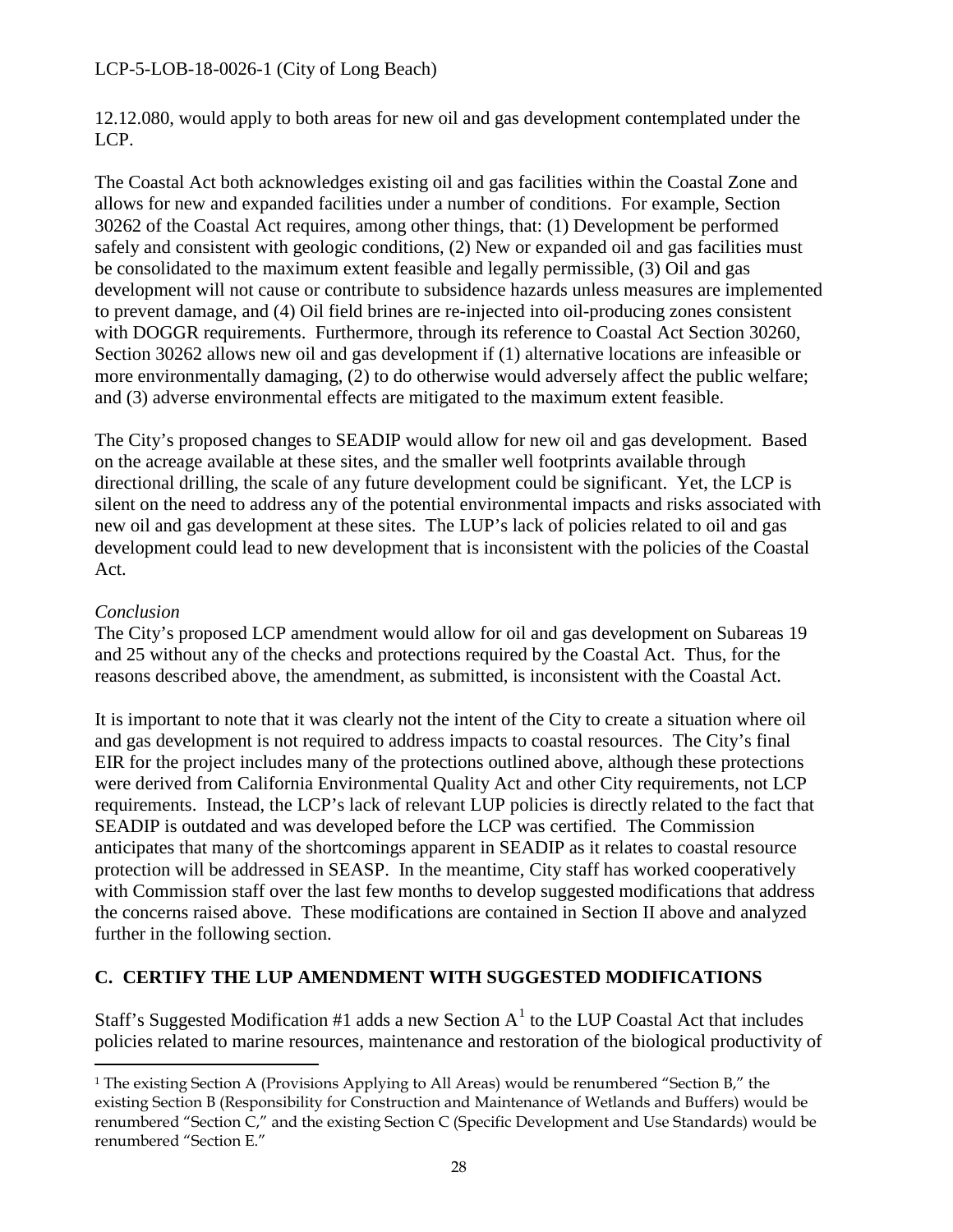coastal waters and wetlands, protection against oil spills, wetlands, ESHA, cultural resources, minimization of hazards, and oil and gas development (see Section III.A. for specific policy language). As proposed, the LUP Amendment allows new oil development without also including policies that would protect wetlands, ESHA, marine resources, and archeological resources, or ensure that new development is sited, designed, and conditioned to address potential coastal hazards. The Coastal Act policies incorporated into the LUP through staff's Suggested Modification #1 remedy the flaws in the proposed LUP amendment by requiring that new oil development allowed after certification of this amendment conform with the Coastal Act policies that protect the coastal resources that could be adversely affected by such development. Although other policies, such as policies protecting public access, recreation and fishing, are critical to the Commission's mission, they are not applicable to the specific sites and land use changes proposed in the City's current LUP amendment. With the adoption of Suggested Modification #1, the LUP Amendment will meet the requirements of and conform to the Chapter 3 policies of the Coastal Act.

# **D. DENY THE IP AMENDMENT REQUEST AS SUBMITTED**

Amendment Request No. 1-18 would amend the certified Implementation Plan portions of SEADIP to (1) add oil production uses as an allowable land use to Subareas 19 and 25; (2) make clarifications about the applicability of existing IP policies to new oil and gas facilities, (3) make needed location corrections, and (4) revise the City's Oil Code and Oil Map to add the Pumpkin Patch and LCWA sites as new Oil Operating Areas. The standard of review for the amendment to the Implementation Plan is the Land Use Plan. The proposed IP amendment must conform with, and be adequate to carry out, the provisions of the certified LUP (taking into account the proposed LUP amendment as modified by the suggested modifications approved by the Commission).

# **Land Use Plan Policies**

With the addition of Suggested Modification #1, the LUP includes policies providing protection for marine resources, wetlands, ESHA, and cultural resources, as well as policies that protect against oil spills, minimize hazards, and that specifically regulate oil and gas facilities (see Section II). The City's IP amendment request adds oil production uses as an allowable use within Subareas 19 and 25 and makes a few other minor changes, but it includes very few policies that would regulate the new oil development that would be allowed by this amendment. With a few exceptions related to setbacks, landscaping and requirements that the developers financially contribute to widening Pacific Coast Highway and construction of a bicycle trail, the IP portion of the LCP does not include any policies that describe how the LUP policies will be implemented for any new development, including oil production facilities.

For example, although the LUP, as amended, requires development to protect against oil spills, the proposed IP amendment does not require that proposals for new oil facilities include an oil spill prevention and response plan or any other policy that would require adequate safeguards to prevent and minimize the impacts of a potential spill. The proposed IP amendment also does not adequately describe the circumstances in which new oil development could be allowed, despite LUP policies that require a number of specific findings to be made before such development can be authorized.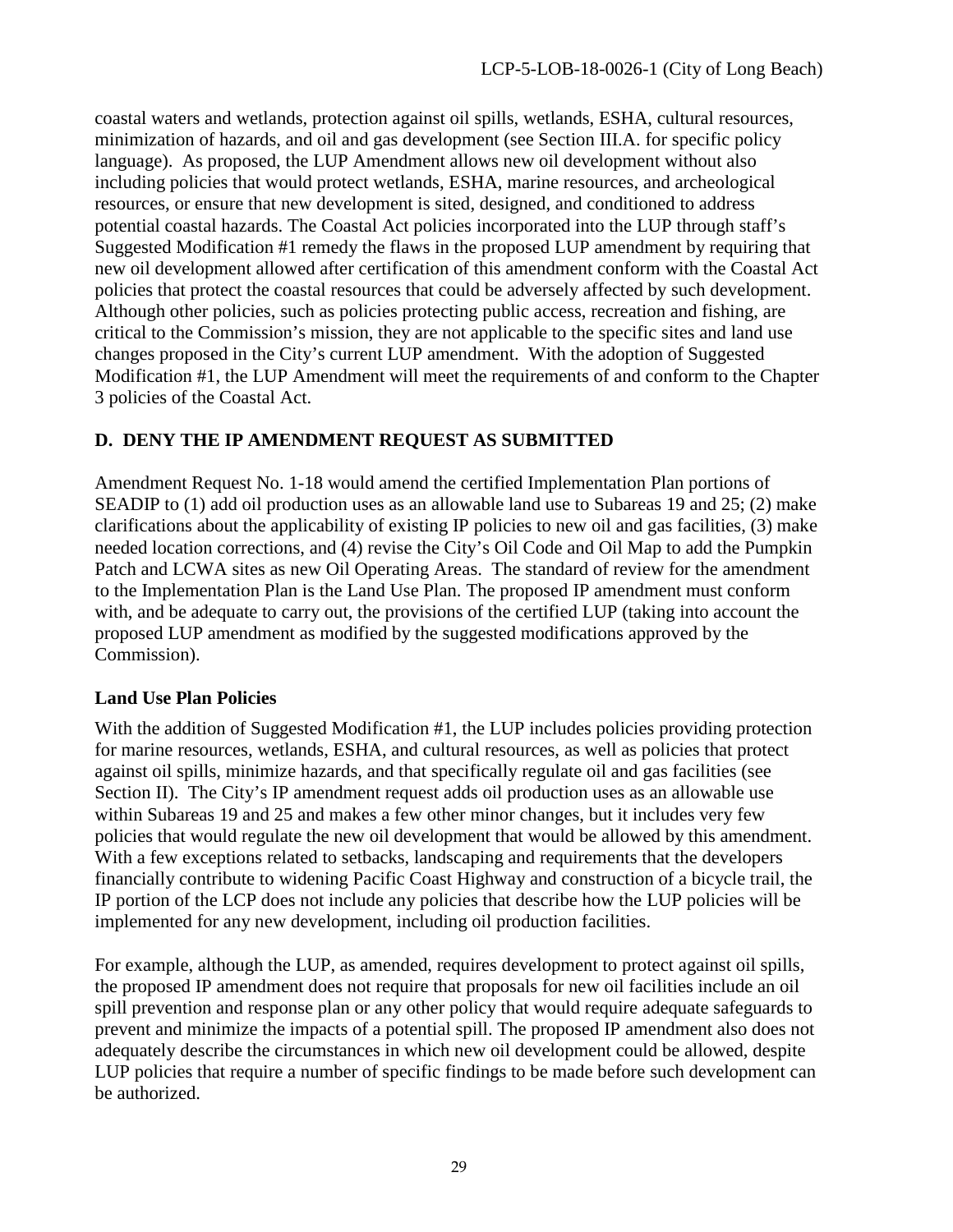The LCP Amendment must conform with and be adequate to carry out the policies of the certified LUP. As proposed, the IP lacks any specific policies related to the protection of marine resources and wetlands, ESHA, cultural resources, minimization of hazards, and policies specific to oil and gas facilities Therefore, the IP Amendment does not carry out the policies set forth in the LUP and must be denied as submitted.

#### **E. CERTIFY THE IP AMENDMENT WITH SUGGESTED MODIFICATIONS**

As described above, the IP portion of SEADIP, as amended by the City, is not sufficient to carry out the policies related to marine resources, protection against oil spills, wetlands, ESHA, cultural resources, minimization of hazards, and policies specific to oil and gas facilities included in the LUP. Modifications to SEADIP are necessary to ensure that coastal resources are protected. With adoption of Suggested Modifications #2-5, the City's IP would be amended to include numerous new policies designed to ensure that any new oil development that would be allowed by this LCP amendment, would be authorized in a manner that would ensure protection of potentially affected coastal resources. As such, staff recommends the Commission adopt Suggested Modifications #2-5, discussed in detail below:

#### **Proposed IP Policies Related to Oil and Gas Development**

Suggested Modification #2 to the IP portion of SEADIP would add a new section, Section D, titled "Provisions Applying to Oil Production Areas." The overall purpose of this section is to provide specific policies that ensure that new and expanded oil and gas development within SEADIP will be implemented in a manner that is consistent with LUP policies (1) through (15) in Section A. This is accomplished, in part, through the designation of oil and gas consolidation areas. Suggested Modification #2 adds policies that require that all new or expanded oil and gas production facilities be sited within a consolidation area, and SEADIP Policy D.2 identifies Subareas 19 and 25b as consolidation areas. As described above, the Pumpkin Patch site is located within Subarea 25. However, Subarea 25 also includes the City site [\(Exhibits 6 and 7\)](https://documents.coastal.ca.gov/reports/2018/8/w15a/w15a-8-2018-exhibits.pdf), a wetland with an existing oil operation that is not included in the City's LCP. Given the variety of existing and planned land uses for Subarea 25, it is critical to specify that new or expanded oil production uses would be allowable only on the Pumpkin Patch site and not in other portions of Subarea 25 and to define these areas. Thus, Suggested Modification #4 creates a new Subarea, Subarea 25b, to correspond to the Pumpkin Patch site [\(Exhibit 9\)](https://documents.coastal.ca.gov/reports/2018/8/w15a/w15a-8-2018-exhibits.pdf), and Suggested Modification #2 (SEADIP Section D.2) defines this and the LCWA site as oil and gas consolidation areas. If future developers and/or the City intend to propose new oil and gas development within SEADIP but outside one of these areas, the City will be required to propose an LCP amendment.

Suggested Modification #2 also includes several policies (SEADIP Sections D.2 and D.3) with which any new or expanded oil and gas production facility must comply. In general, these policies implement LUP policies A.12 and A13 that require appropriate siting of oil and gas facilities, consolidation of new or expanded oil and gas facilities and other requirements related to hazards, siting and reinjection of oilfield brines. More specifically, SEADIP Sections D.2 and D.3 allow for approval of new or expanded oil and gas facilities within the designated oil consolidation areas only when a number of conditions are met. To be approved, a new or expanded oil and gas operation must demonstrate that alternative locations are infeasible or more environmentally damaging, denying a permit for the new facility would adversely affect the public welfare, and adverse environmental effects are mitigated to the maximum extent feasible.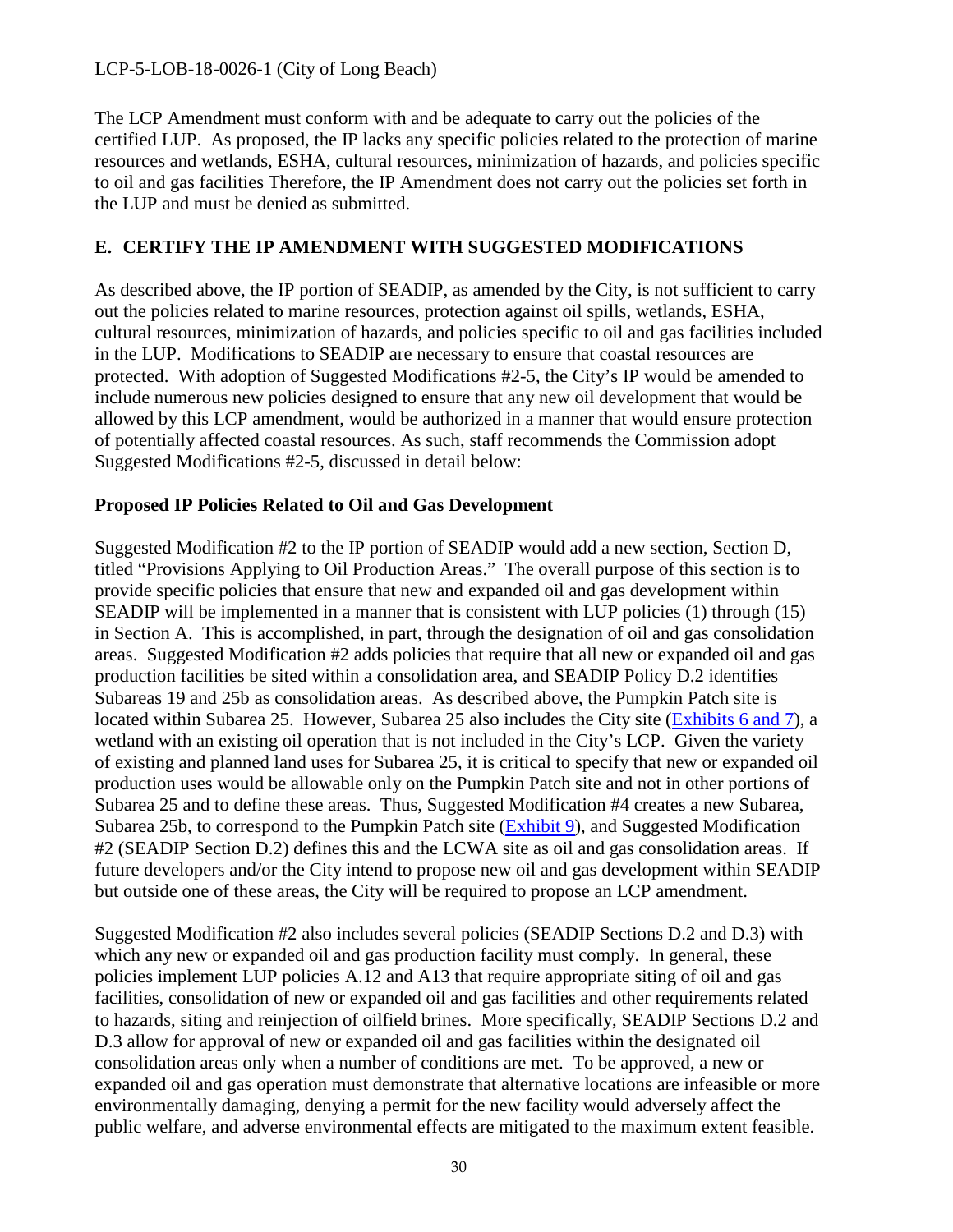In addition, Suggested Modification #2 (SEADIP Section D.3) requires that a new or expanded oil and gas production facility must demonstrate that the project results in the consolidation of existing oil and gas facilities to the maximum extent feasible and legally permissible. At a minimum, consolidation of an existing facility must ultimately result in a decrease in land area used for oil and gas facilities of 75%. This requirement was developed in consultation with the City and is meant to be a reduction floor that is achieved for each new proposed project. For example, if a new oil and gas facility is proposed on one of the designated consolidation sites with the intent of consolidating an existing 100 acre site, the total area available to the new facility plus any remaining facilities on the existing site, is a maximum of 25 acres. New drilling methods and technology, including slant drilling, allows for siting of multiple wells with varying trajectories and bottom elevations within a small surface footprint. Thus, new oil and gas facilities should be able to achieve the 75% land area reduction while maintaining or increasing..0 oil production capacity. In fact, it should be noted that the policy requires that new facilities be consolidated to the maximum extent feasible and not less than a 75% reduction in area. There may be situations where consolidation resulting in a greater than 75% reduction in land area is feasible and therefore required.

Furthermore, Suggested Modification #2 also includes requirements (Policies D.3 and D.5) for new oil and gas production facilities related to siting and safety of the development. Any new facilities must be designed, constructed and operated safely and consistently with the geologic conditions of the site. The development must also reinject oilfield brines into oil-production zones and implement any other measures necessary to adequately address subsidence hazards. These policies also require operators to monitor vertical land surface and near-shore ocean floor movements. Additionally, in parallel with the requirements to consolidate, any new wells must be sited on the smallest feasible footprint and sited below grade. SEADIP Section D.6 requires any operator seeking to perform a well stimulation treatment (as defined in SB 4) to obtain explicit approval from the City for these activities in the form of a CDP or CDP amendment.

Suggested Modification #2 (SEADIP Section D.3.b) also includes a requirement that oil and gas products be transported by pipeline. The policy does include exceptions in cases where repair and maintenance is necessary, an emergency precludes use of a pipeline, or there is no existing pipeline network available and construction of a new pipeline is infeasible. For example, there is no existing pipeline network for natural gas liquids (NGLs), a common by-product of oil and gas processing. Instead, NGLs are commonly transported by truck. Under the new section, truck transport of NGLs would be permitted as long as it meets the exception described in the proposed SEADIP Section D.3.b.iii.

In addition to policies describing how new oil and gas facilities should be sited, designed and operated, Suggested Modification #2 includes application requirements for new or expanded oil and gas production facilities. SEADIP Policy D.3 requires that applicants submit a Development Plan and an Oil Spill Prevention and Response Plan. The Development Plan must include, at a minimum, a legal description of the oil and gas lease area and surface operations areas, a plot plan, detailed project description, an analysis of the proposed facility's consistency with LCP policies, an analysis of impacts to cultural and tribal resources, a sea level rise analysis, a plan to reduce nuisance effects and other information necessary to evaluate the project's consistency with the LCP. Another important component of the Development Plan is a Consolidation Plan that describes how the proposed development is consistent with the LCP policies requiring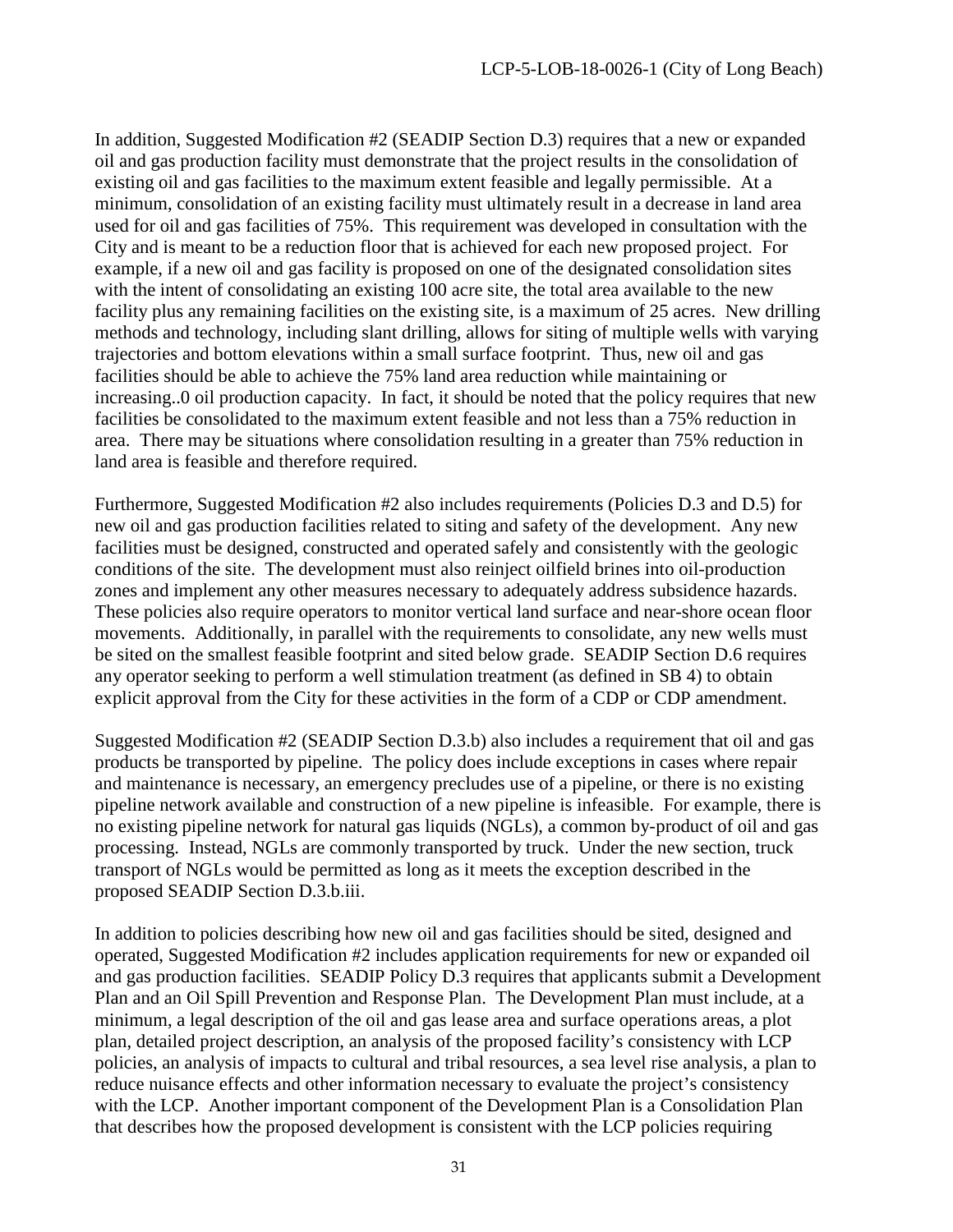consolidation and requires a project proponent to submit an ecological restoration plan, when the proposed project includes decommissioned wells in an area that has restoration potential. Finally, the Development Plan also must include a Decommissioning Plan that includes a cost estimate to implement full decommissioning and requires the operator to post a performance bond or other financial security for the full estimated cost of decommissioning to ensure the full cost of decommissioning is covered by the project.

The Oil Spill Prevention and Response Plan required by SEADIP Section D.3 must identify the worst case spill scenario and demonstrate that the applicant has appropriate prevention, operational and response procedures, personnel and equipment in place to effectively contain and cleanup the worst case spill. The applicant must also provide evidence of financial capability to pay for the total cost of cleanup and restoration of a worst-case spill.

Suggested Modification #2 also includes SEADIP Section D.4, which is required to conform with LUP Policies A.3 and A.9. This policy requires new pipelines to be sited to avoid coastal resources and minimize hazards. New pipelines are also required to be sited below ground unless there is an environmentally preferable alternative. Furthermore, project applicants are required to minimize the pipeline construction footprint, restore the site appropriately postconstruction, and avoid altering existing drainage patterns in a manner that adversely impacts receiving areas. In areas of significant coastal resource value, all new pipelines must also include automatic shutoff valves.

Suggested Modification #2 also incorporates several policies from the City's Oil Code directly into SEADIP. This ensures that these policies apply to all oil and gas facilities within SEADIP. These policies require outdoor lighting to be shielded and directed to confine light rays to the site, vibration to be kept to a minimum and vibration-dampening equipment installed as necessary, painting of facility surfaces in a neutral color, and limiting noise levels at the exterior property boundary to specific thresholds (see SEADIP Policy D.8.e for threshold values).

In addition to the new proposed section D: Provisions Applying to Oil Production Areas, Suggested Modifications #4 creates a new subheading for Subarea 25b, and Suggested Modification #3 amends the existing subheading to correspond to this change. Suggested Modifications #4 also amends existing policies to ensure development in this subarea is consistent with LUP policy A.13. Suggested Modifications #4 and #5 add a new policy to these subareas requiring new oil and gas production facilities be approved in accordance with an approved Development Plan. Also, in recognition of the proximity of these two sites to existing and future planned wetlands, the Suggested Modification #4 and #5 include a new policy prohibiting the use of herbicides or pesticides.

#### **Consistency with LUP Policies**

Staff's proposed policies ensure that any new or expanded oil and gas production facilities are consolidated and are sited, designed and operated in accordance with SEADIP's LUP policies. The following discussion describes in detail how Suggested Modifications #2-5 would bring the IP into conformance with the LUP policies related to biological resources, cultural resources, minimization of hazards and oil and gas facilities.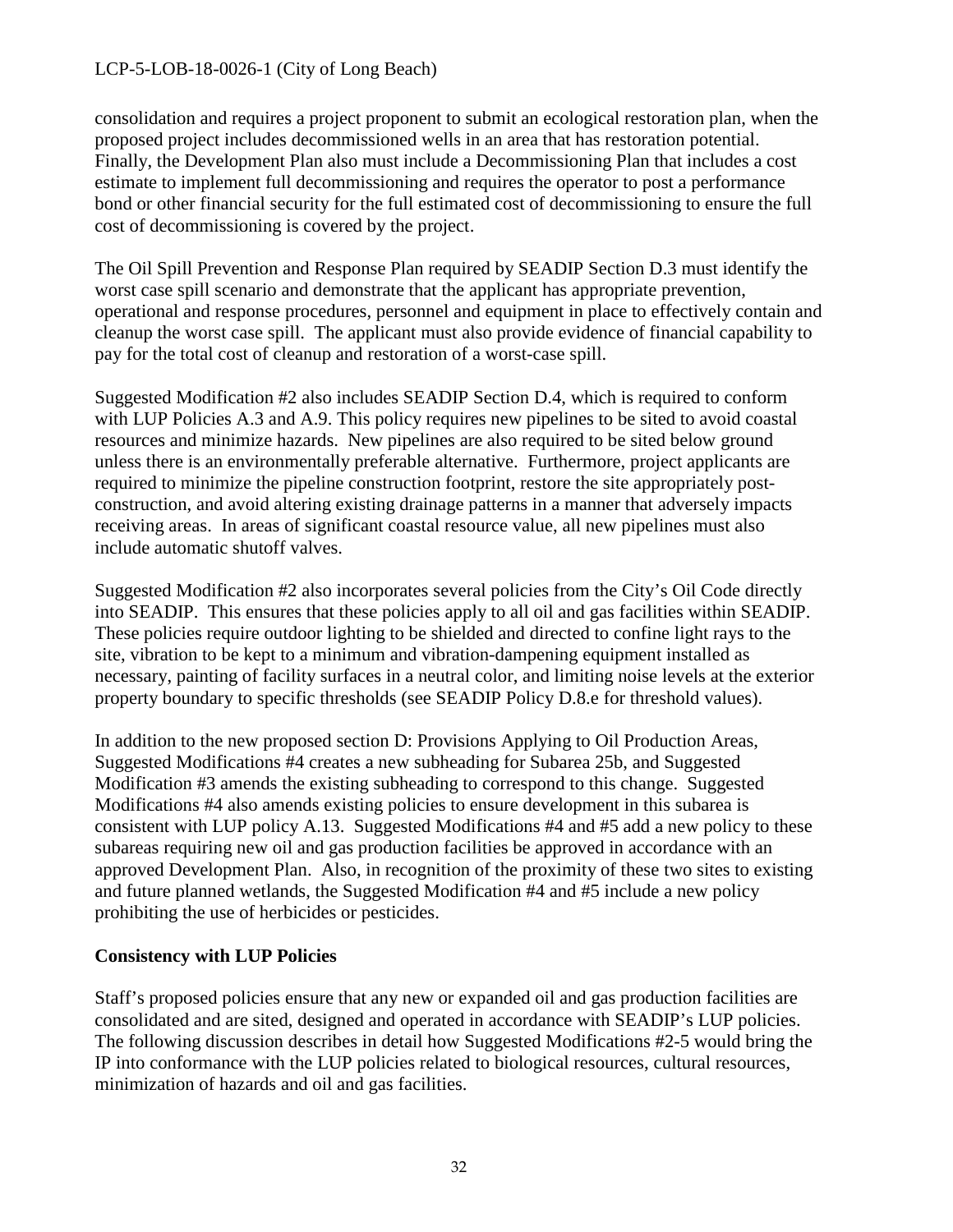#### *Biological Resources*

Suggested Modifications #2, #4, and #5 include policies that ensure any oil and gas development approved within SEADIP would be implemented in a manner that protects existing biological resources and encourages the restoration of existing oil and gas sites. For example, SEADIP Sections D.3 and D4 require siting of new facilities, including pipelines, to consider less environmentally damaging alternative sites. These policies also require that any environmental impacts, including impacts to marine resources and wetlands, be mitigated to the maximum extent feasible. These policies are particularly important given the presence of existing wetlands and planned restoration areas located in relatively close proximity to the areas in which the LCP amendment would allow new oil development. In addition, proposed IP policies encourage the consolidation of existing facilities, all of which are in wetlands. This, in turn, benefits sensitive habitat by enabling ecological restoration, thus potentially expanding important biological resource areas in this highly urbanized environment.

Suggested Modification #2 (SEADIP Section D.8) also include requirements related to lighting, noise and vibration that will limit adverse impacts on wildlife in nearby wetlands and open water habitat. As described above, these requirements in SEADIP Section D.8 were derived from the City's Oil Code and were originally implemented to protect residential areas. However, by incorporating these requirements into SEADIP, they will now be applied to all oil and gas facilities within SEADIP, not just those located near residential areas. Thus, wildlife and habitat in the vicinity of any new oil and gas sites will also receive the benefits from limiting lighting, and noise and vibration levels, which is required by LUP Policies A.4, A.5 and A.6. It should be noted that any new oil and gas facility will be required to comply with all LUP policies, including policies protecting ESHA, areas adjacent to ESHA, and wetlands. If a project-specific analysis finds that the noise and vibration thresholds included in the IP are insufficient to protect these coastal resources, a project proponent may be required to implement more stringent limits on lighting, noise or vibration to mitigate this impact. Suggested Modifications #4 and #5 also include a prohibition on the use of herbicides and pesticides at sites on which oil development is allowed (i.e., the Pumpkin Patch and LCWA sites). This policy is designed to protect the wetlands and open water areas near or immediately adjacent to the consolidation sites, consistent with LUP Policies A.2 and A.4.

Finally, Suggested Modification #2 (SEADIP Section D.3 and D.4) include policies designed to minimize the likelihood of an oil spill and to ensure that the oil spill risk associated with a new oil production facility is adequately described and addressed. These policies are critical for all oil and gas facilities, but particularly critical for those located in close proximity to wetlands and coastal waters. For example, SEADIP Section D.3.b requires all oil and gas products to be transported by pipeline, except in a limited number of cases including emergencies and temporary events, thus reducing environmental impacts associated with air emissions and the potential for oil spills associated with trucking.

In order to carry out LUP Policy A.3, Suggested Modification #2 (SEADIP Section D.3.d) also requires that any application for a new oil and gas production facility include an Oil Spill Prevention and Response Plan. This Plan requires a project proponent to quantify the reasonable worst case spill scenario and demonstrate that the operator has the capability to address the spill quickly. This will help reduce impacts to surrounding wetlands and sensitive coastal resources in the event of an oil spill. Finally, Suggested Modification #2 (SEADIP Section D.4) includes a requirement that any pipeline constructed in the vicinity of important coastal resources, including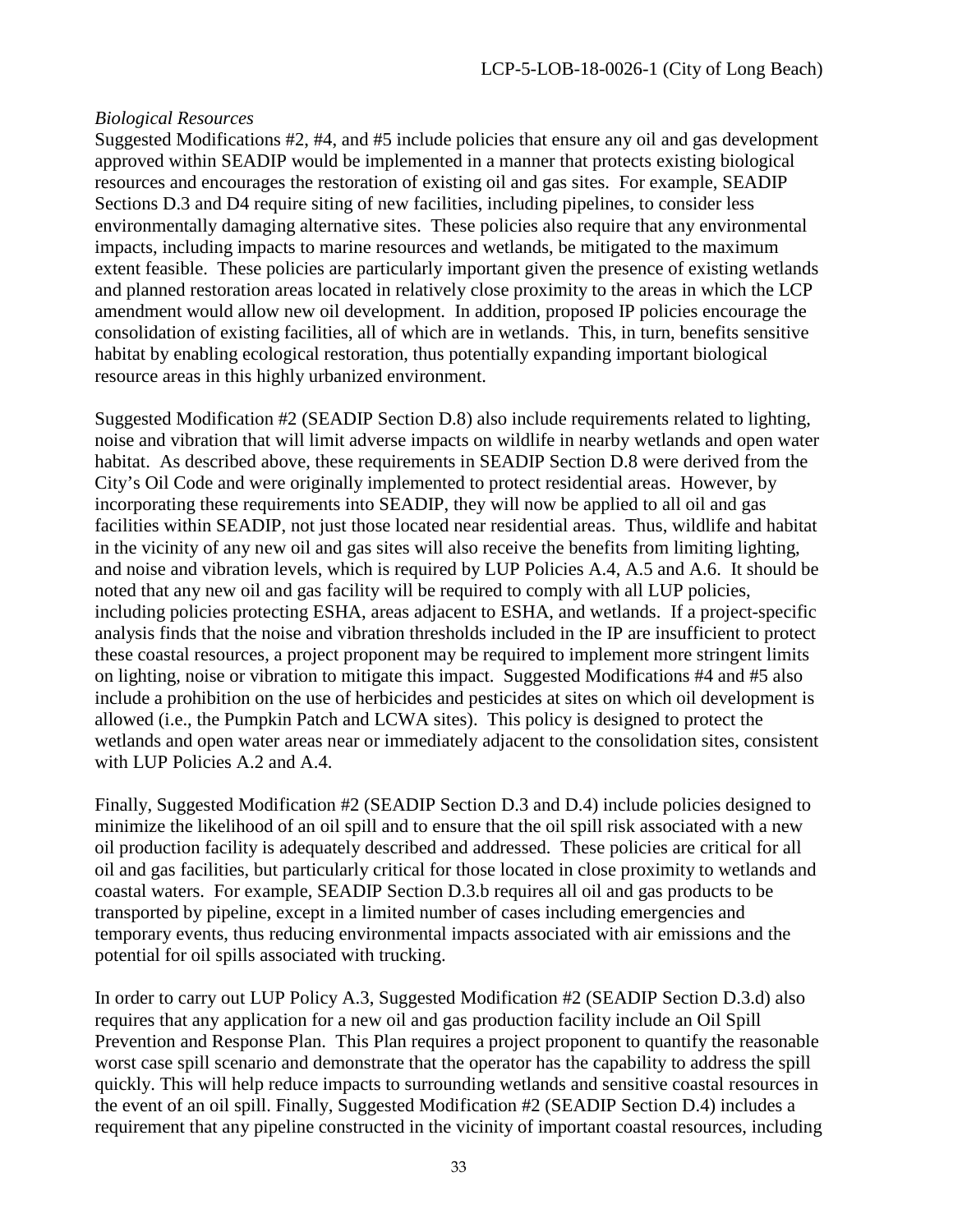wetlands, ESHA and marine resources, install automatic shutoff valves. The intent of these policies is to minimize the likelihood of a spill, but also to limit the size of any spill that does occur and ensure that the operator is capable of cleaning up the spill and repairing any damage. These policies are necessary to ensure that the IP conforms with and is adequate to carry out LUP Policies A.1 through A.6.

#### *Cultural Resources*

Suggested Modification #2 includes policies (SEADIP Section D.3 and D.4) to ensure that new oil and gas development within SEADIP is sited, designed and operated in a manner protects existing cultural resources as required by LUP Policy A.7. SEADIP Section D.3.c.vi requires that any application for a new or expanded oil and gas production facility include an analysis of the project's potential impacts to tribal and cultural resources. The policy specifies that the analysis include the results of an investigation to determine if paleontological, archeological, tribal and other cultural resources are present in the project area. If applicable, the analysis must also include a monitoring and mitigation plan that describes how the project will avoid or minimize significant impacts to paleontological, archeological, tribal and other cultural resources. In addition, SEADIP Section D.4, related to new pipelines, requires that siting of these facilities avoid cultural resource areas to the maximum extent feasible. Furthermore, if pipelines are constructed near a cultural resource site, then automatic shutoff valves will be required to minimize the impact of an oil spill. With these policies in place, new or expanded oil and gas production facilities will be sited and designed in a manner that is consistent with cultural resource protection policies in the LUP.

During the development of the suggested modifications, staff reached out to several tribal members for the purpose of consultation and coordination on the proposed LCP amendment. Staff contacted 22 individuals, sixteen of whom were on the Tribal Consultation List provided by the NAHC in a letter dated July 16, 2018. Several tribal members responded that the project was outside their ancestral territory and they did not wish to consult further. Other tribal members described the entire SEADIP area as a significant tribal cultural landscape and raised concerns that proposed oil and gas production activities would adversely impact sacred sites and ancestral remains. One tribal representative expressed that the project being proposed by BOMP should be conditioned to require adequate investigations of tribal resources in the project area as well as mitigation and monitoring requirements. Some tribal members also stated that the process felt "rushed," and they requested additional time to review the LCP amendment and project. In addition to tribal individuals and representatives on the NAHC list, staff also spoke to several tribal members who were not on the NAHC list but expressed a cultural connection to the SEADIP area.

SEADIP Sections D.3 addresses the concerns related to the cultural sensitivity of the Pumpkin Patch and LCWA sites by ensuring that prior to development of any oil and gas production facilities on these sites, the applicant must conduct an analysis of such project's impact on tribes. Suggested Modification #2 (SEADIP Section D.3.c.vi) requires that this analysis must include an investigation to determine if cultural resources are present and a monitoring and mitigation plan describing how impacts to cultural resources will be avoided or minimized. The EIR for BOMP's proposed project included a section describing the City's tribal cultural resource analysis. Part of the tribal cultural resource analysis included a Sacred Lands File request to the NAHC and consultation with 11 tribal individuals or organizations that were either identified by the NAHC on the Tribal Consultation List or requested that the City consult them regarding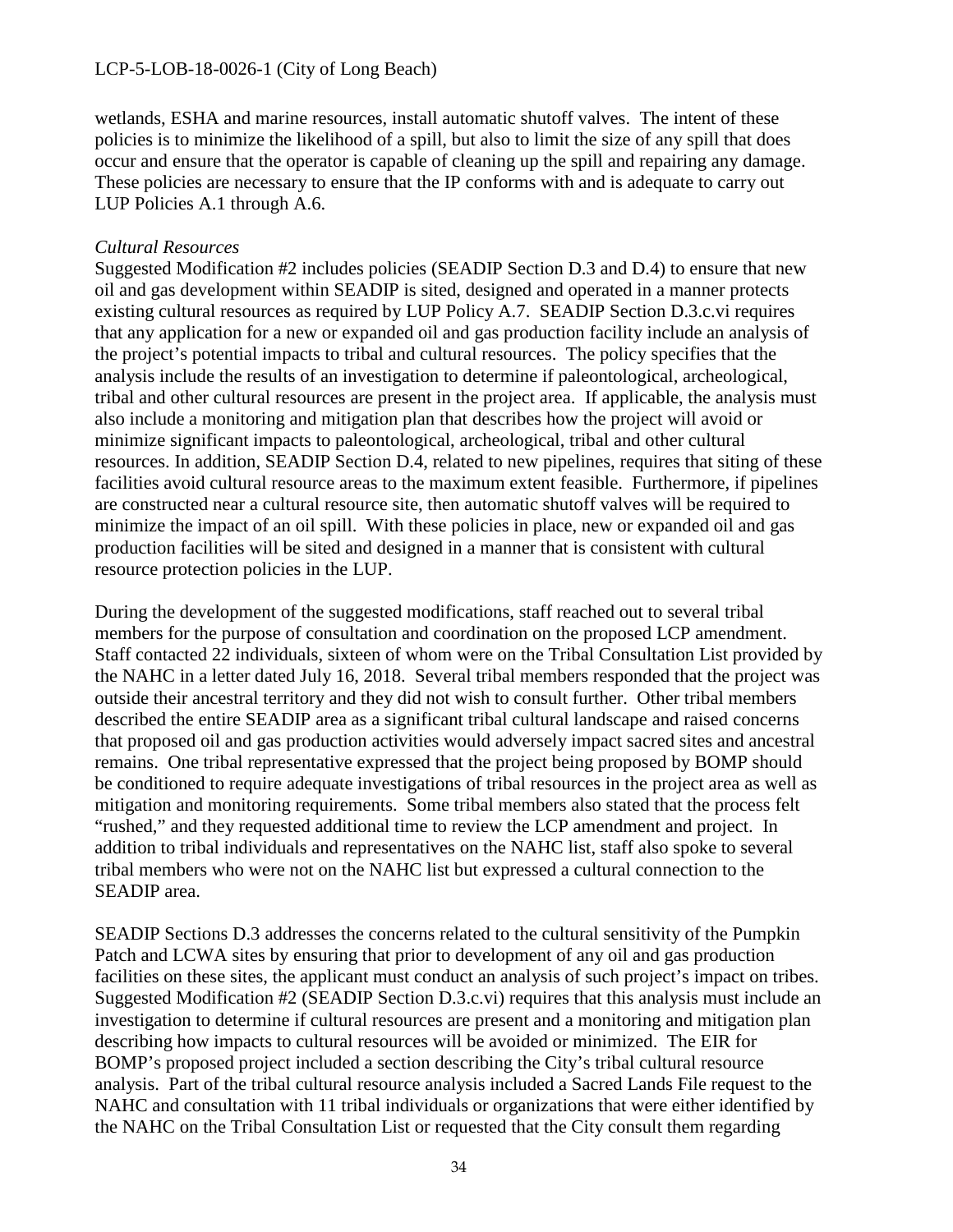projects in the area. During the City's tribal consultation, many of the same concerns described above were raised to the City, which it addressed by including a requirement for Native American Monitoring during any earth-moving construction activities. With respect to concerns that the process was rushed, the City began their tribal consultation process over two years ago in May of 2016. The City's process also included several public hearings, additional update letters sent to tribal members, and meetings with the Gabrieleno Band of Mission Indians – Kizh Nation (the one tribal organization contacted by the City that requested further consultation) on the proposed project and LCP amendment. Furthermore, if the Commission approves the LCP amendment, tribal members will have additional opportunities to provide further comments on any potential future oil and gas development during the CDP review and hearing process.

#### *Hazards*

Suggested Modification #2 (SEADIP Sections D.3, D.4 and D.5) also include policies, in order to conform with LUP policies A.9, A.10 and A.13, that would require any new development within SEADIP to minimize adverse impacts from geologic, hydrologic and other hazards. This includes risks associated with floods, fire, seismic activity, erosion and sea level rise. SEADIP Section D.3 requires any oil and gas development to be designed, constructed and operated safely and consistently with geologic conditions of the well site. In addition, SEADIP Section D.4 specifically requires that pipelines be sited to minimize geologic hazards and include automatic shutoff valves in significant coastal resource areas. SEADIP Section D.3 addresses subsidence concerns, including a general policy requiring new facilities to implement measures to avoid or eliminate impacts associated with subsidence. Suggested Modification #2 also includes a policy requiring oil and gas facility operators to fund a subsidence monitoring program in areas where fluid extraction is occurring (see SEADIP Section D.5). Furthermore, any application for a new oil and gas production facility would need to include an analysis of the project's consistency with LUP policies (including LUP policies A.9, A.10 and A.13 which relate to minimization of hazards), as well as a sea level rise analysis. Given the location of the proposed oil and gas consolidation sites adjacent to coastal waters and the Newport-Inglewood fault zone, these types of analyses will be critical in determining both short and long term impacts associated with any new proposed oil and gas development. These policies (SEADIP Sections D.3, D.4 and D.5) are required to ensure that the IP conforms with and is adequate to carry out LUP policies A.9, A.10 and A.13 and will ensure that any new oil and gas production facility is required to adequately minimize risks associated with hazards.

#### *Oil and Gas Development*

As described in detail earlier in this section, Suggested Modification #2 incorporates several policies designed to implement the LUP policies specifically related to oil and gas development (LUP policies A.12 and A.13). SEADIP Sections D.2 and D.3 specifically address the requirement in LUP policy A.12 that all new or expanded oil and gas facilities are consolidated, by identifying oil and gas consolidation areas within SEADIP and require that all new oil and gas facilities be sited within a consolidation area. SEADIP Section D.3 also provides a definition for consolidation and requires that new oil and gas facilities consolidate existing facilities, resulting in a minimum 75% decrease in facility areas. Furthermore, in conformance with LUP policy A.12, SEADIP Section D.3 would require a new oil and gas facility to demonstrate that: (1) alternative locations are infeasible or more environmentally damaging, (2) denying a permit for the new facility would adversely affect the public welfare, and (3) adverse environmental effects are mitigated to the maximum extent feasible. These policies ensure that any new oil and gas development proposed in the SEADIP area would need to demonstrate that siting the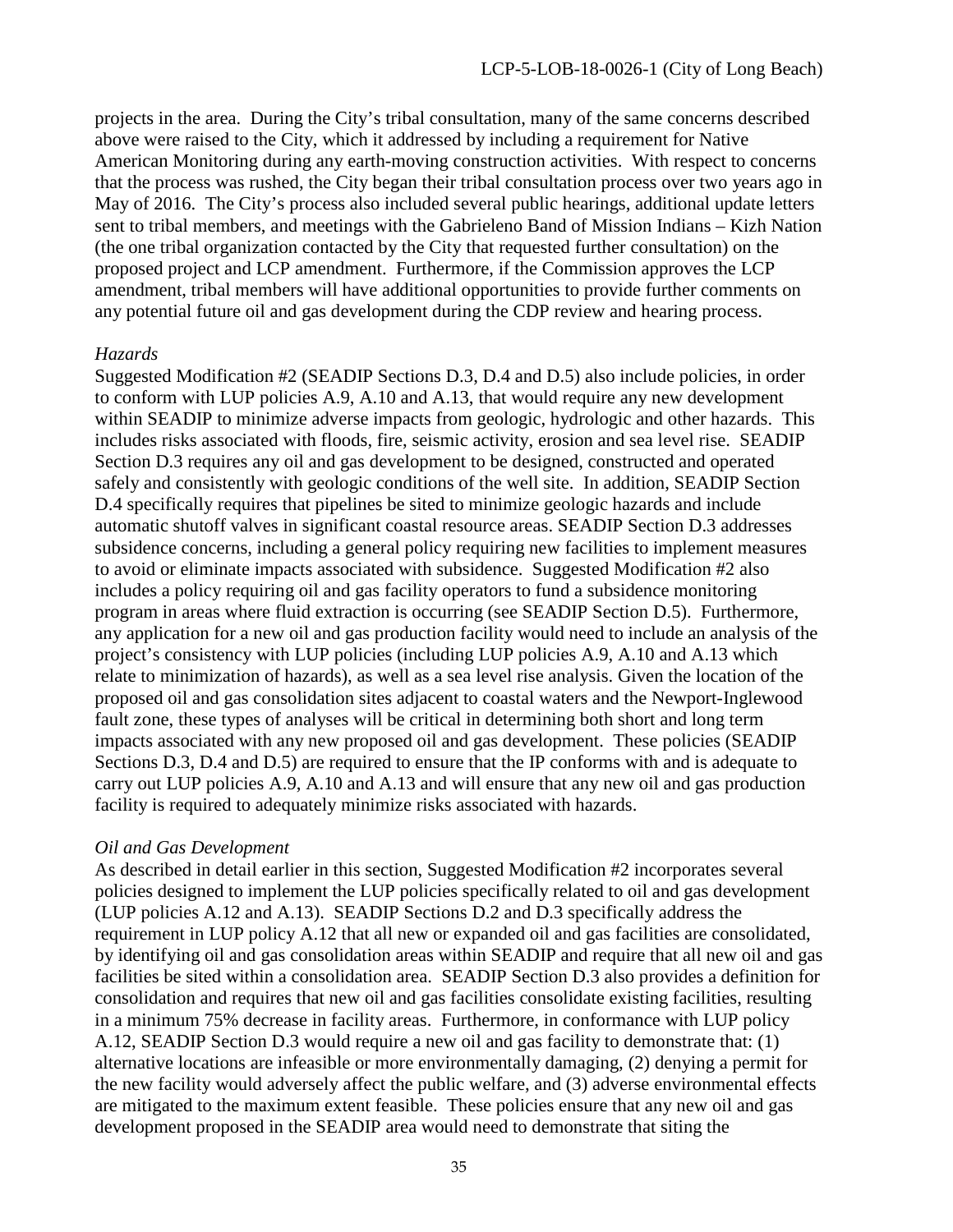development on an environmentally preferable site (including outside of SEADIP) is infeasible, and that any adverse environmental impacts resulting from the project would have to be fully mitigated. Furthermore, SEADIP Section D.3 requires that any new or expanded oil and gas production facility is designed, constructed and operated safely and consistently with the geologic conditions of the site, and implements measures to address subsidence and reinjects oilfield brines (consistent with DOGGR regulations). Thus, as modified, the IP portion of SEADIP provides specific requirements necessary to implement LUP policies A.12 and A.13 related to oil and gas development.

Suggested Modification #2 also includes policies intended to both decrease the likelihood of an oil spill and minimize impacts from an oil spill, as required by LUP policy A.3. Suggested Modification #2 (SEADIP Section D.3) requires that all oil and gas be transported by pipeline except during necessary repair and maintenance, emergency situations or for particular byproducts, such as NGLs, where a pipeline network is not available. Transport by pipeline eliminates the potential for oils spills related to tanker truck operations and collisions. Although pipeline transport of oil and gas products is generally preferred, pipelines are also vulnerable to leaks and spills. Furthermore, other facilities and equipment, including wells, tanks and processing equipment are also susceptible to leaks and spills of oil or oil products. To address this concern, SEADIP Section D.3 requires new oil and gas facilities to submit an Oil Spill Prevention and Response Plan that identifies the worst case spill scenario, and demonstrates that the applicant has appropriate procedures, personnel and equipment in place to prevent a spill and to effectively contain and cleanup a spill should it occur. Further SEADIP Section D.4 requires that pipelines be sited to avoid sensitive coastal resources and minimize geologic hazards to the maximum extent feasible. In cases where sensitive coastal resources can't be avoided, SEADIP Section D.4 requires that the pipeline include automatic shutoff valves to minimize the potential size of a spill and that the potential damage to these areas be minimized by considering spill volumes, duration and trajectories in selecting a pipeline corridor. These policies ensure that the IP is consistent with and adequate to carry out LUP policy A.3 requiring that new development protect against the spillage of oil, as well as LUP policies A.1, A.2, A.4, A.5, A.6, A.9 and A.10 protecting biological resources, cultural resources and requiring that new or expanded oil and gas development minimize hazards.

Even with these protections in place, the risk and consequences of an oil spill remain a concern for new oil and gas production facilities. Oil spills are rare, but when they occur, the effects on coastal resources can be devastating. As described above, Suggested Modification #2 (SEADIP Sections D.3 and D.4) adds several Coastal Act protections to SEADIP to reduce the likelihood that a spill would occur on the two sites designated for new oil and gas development, and to reduce potential impacts should a spill occur. In addition, should this LCP amendment be approved, in order to comply with the LCP as amended, the City would be required to condition a CDP for any new oil and gas production facilities to provide adequate prevention and spill containment measures. However, despite the significant protections included in the suggested modifications to SEADIP, or other protections added on a project-specific level, it is impossible to completely eliminate the risk of an oil spill.

Several factors should be considered when assessing the potential for an oil spill at the proposed oil and gas production facility sites. Some of these factors may increase the risk that an oil spill will occur at these sites, while others could affect the potential severity of impacts associated with an oil spill. The first factor is the proximity of the proposed oil production sites to the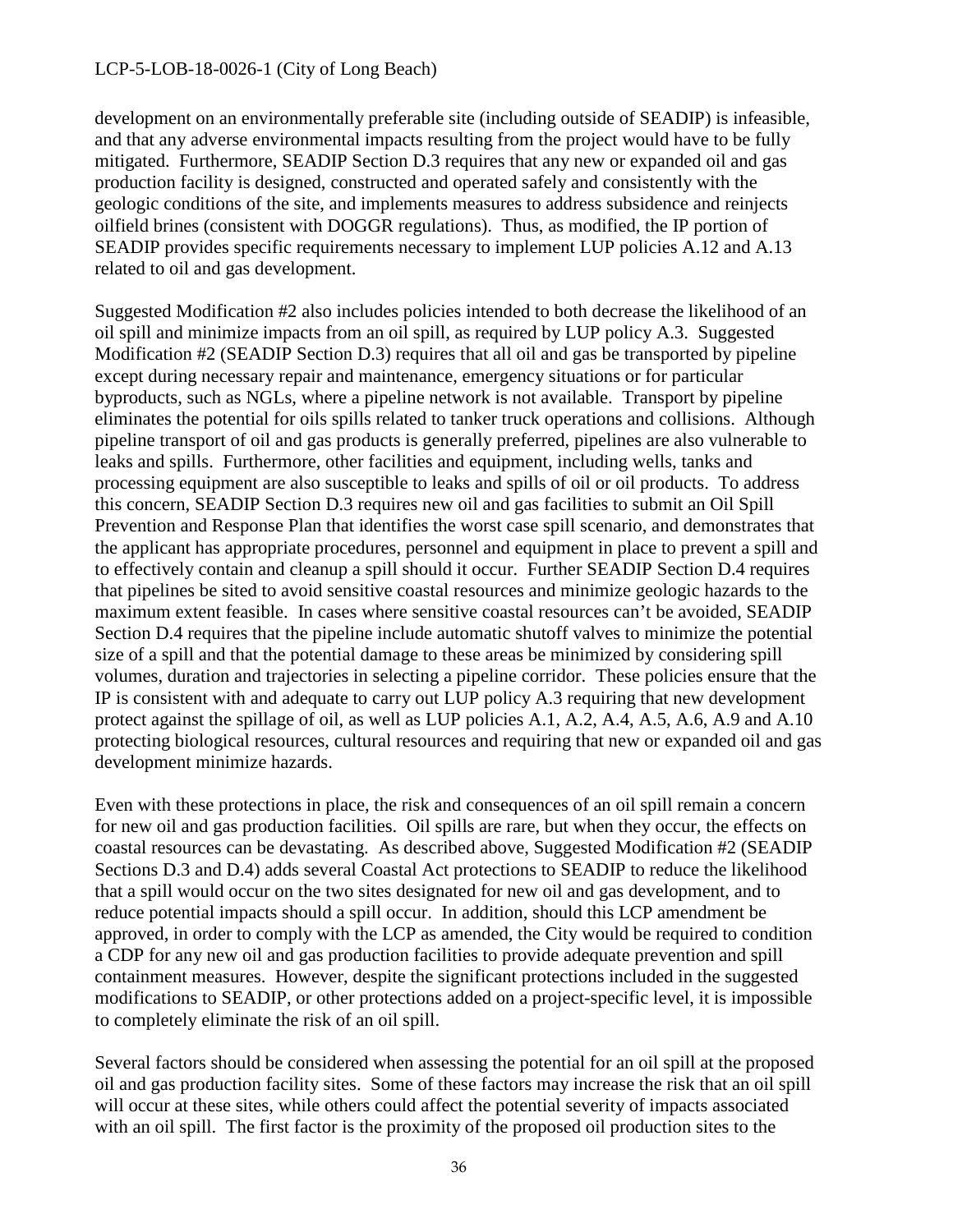Newport-Inglewood fault. Section III.B. describes concerns related to the potential severity of a rupture on the Newport-Inglewood and Rose Canyon fault system. The second factor is the potential scale of development the LCP would allow on these two sites. The LCP does not include any limit on oil and gas production at either of the two proposed sites. Slant drilling technology has made it possible to achieve high production levels from a relatively small drill site, especially when compared to older oil extraction equipment and techniques used in the existing oil operations within SEADIP. For example, the current oil operations on the Synergy and City sites produce about 300 barrels per day from 34 wells (with a total capacity of 2,500 barrels per day). With new drilling technology, BOMP is proposing to produce 24,000 barrels per day from approximately 60 wells<sup>[2](#page-36-0)</sup>, an increase in production of almost 8000%. Higher throughputs require larger tanks and larger pipelines, which increase the possible size of a potential spill. The third factor is the proximity of the two sites to existing wetlands and areas planned for future wetland restoration, and the San Gabriel channel with a direct connection to the Pacific Ocean. If a major spill were to occur at one or both of these locations that breached the boundaries of the drill site, direct impacts to wetlands and coastal waters would be likely. Finally, the two sites are located in a general area of cultural significance for several tribes, thus increasing the potential that an oil spill could result in direct or indirect impacts to tribal resources.

The City's proposed LCP amendment can only be approved if the oil and gas development that could be authorized after certification would be sited, designed, and conditioned to be consistent with the requirements of Chapter 3 of the Coastal Act. The potential risks associated with new oil and gas development, including the potential for oil spills, must be considered. This decision is further complicated by the fact that only part of the project prompting this amendment is included in the City's LCP jurisdiction. The LCP amendment therefore only directly addresses the new oil and gas development that could be proposed within the areas subject to the City's jurisdiction, while development such as decommissioning of the existing oil fields and restoration of the wetlands is within the Commission's jurisdiction. As part of this amendment, suggested modifications are proposed to add the necessary requirements and protections to ensure that any applicant that seeks to propose new oil and gas production within the City's jurisdiction would be required to conduct a rigorous analysis of all potential impacts to coastal resources, and to site and design a project such that the environmental and cultural impacts of that development are minimized and that any impacts are fully mitigated.

It is also important to note that not allowing oil and gas consolidation on the Pumpkin Patch and LCWA sites means that existing oil operations at the Synergy and City sites (both located within degraded wetlands within the Commission's retained jurisdiction) could continue, with an ability to repair and maintain existing facilities. How long oil and gas production at the existing sites would continue is unknown and dependent on many factors such as the price of oil. The comparative risk of and consequences of a spill from existing operations as compared to a new consolidated oil and gas development project at the Pumpkin Patch and LCWA sites has not been assessed. However, much of the equipment, including wells, drilling equipment, pipelines and tanks at the existing operations, are old and thus potentially more susceptible to damage during a seismic event or under other hazardous conditions. In addition, pipelines and other equipment within these sites do not incorporate more modern safety-related technology including

<span id="page-36-0"></span> $\overline{a}$  $2^2$  This assumes that half of the 120 wells proposed for both sites will be active, oil producing wells.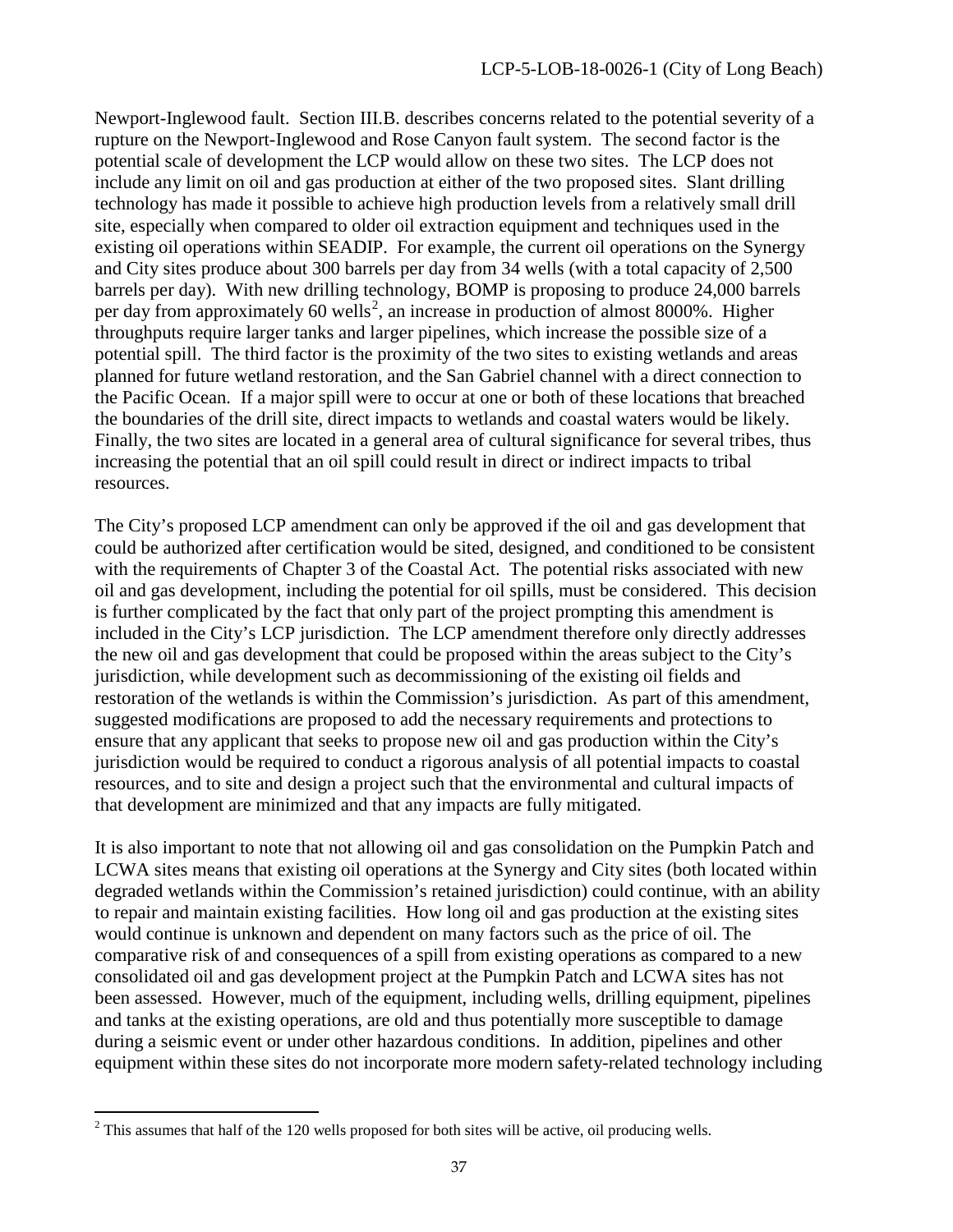automatic shutoff valves and internal pipeline monitoring equipment, further increasing the risk of a spill occurring.

BOMP's proposed consolidation project includes new state-of-the art equipment that could result in less risk of an oil spill occurring as compared to existing operations. However, the BOMP project also includes greater oil and gas production volumes over time as compared to its existing operations, which, according to the EIR for the proposed project, results in a significantly increased worst case spill volume. If that project is approved, the LCP, if amended with the suggested modifications, would require any CDP for new oil and gas development to be conditioned to require the applicant to implement all the oil spill prevention and response protections described above, including state-of-the art prevention and leak detection measures and systems, to decrease the likelihood and consequences of an oil spill. In addition, as required by the LCP, the applicant would be required to demonstrate a capability to effectively contain and clean up a spill as well as mitigate any adverse environmental impacts, including potential impacts associated with an oil spill, to the maximum extent feasible. Thus, although the risk of an oil spill cannot be eliminated, the LCP, as amended by Suggested Modification #2, would minimize the likelihood of an oil spill from any new oil and gas development and ensure that if a spill does occur, a facility operator has adequate procedures, personnel and equipment in place to contain, cleanup and mitigate the adverse effects of a spill.

#### *Conclusion*

For the reasons stated above, the IP portion of SEADIP, if modified as recommended by staff, would be adequate to carry out LUP policies A.1 through A.15

# **F. CALIFORNIA ENVIRONMENTAL QUALITY ACT (CEQA)**

The California Environmental Quality Act (CEQA) exempts local governments from the requirement of preparing CEQA documentation in connection with development of its local coastal program. (Pub. Res. Code  $\S$  21080.9; 14 CCR  $\S$  15265(a)(1).) The Commission notes that the City made CEQA findings and certified an Environmental Impact Report and Mitigation Monitoring and Reporting Program for the project proposed by BOMP in association with their January 16, 2018 Resolution approving the Update to the Coastal Land Use Plan.

However, CEQA does apply to the certification of an LCP by the Coastal Commission. (14 CCR § 15265(b).) The Commission's LCP review and approval program has been found by the Resources Agency to be functionally equivalent to the CEQA process. (14 CCR § 15251(f).) Thus, under CEQA Section 21080.5, the Commission is relieved of the responsibility to prepare CEQA documentation for certification of an LCP. Nevertheless, the Commission is required in an LCP submittal or, as in this case, an LCP amendment submittal, to find that the LCP, or LCP, as amended, does conform with relevant CEQA provisions, including the requirement in Section  $21080.5(d)(2)(A)$  that the amended LCP will not be approved or adopted as proposed if there are feasible alternative or feasible mitigation measures available that would substantially lessen any significant adverse impact which the activity may have on the environment. See also, CEQA Guidelines Sections 13542(a), 13540(f), and 13555(b).

As submitted, the proposed City of Long Beach LCP Amendment is not consistent with the marine resources, wetlands, ESHA, cultural resource, hazard, or oil and gas facility land use development policies of the Coastal Act. Suggested modifications have been added as described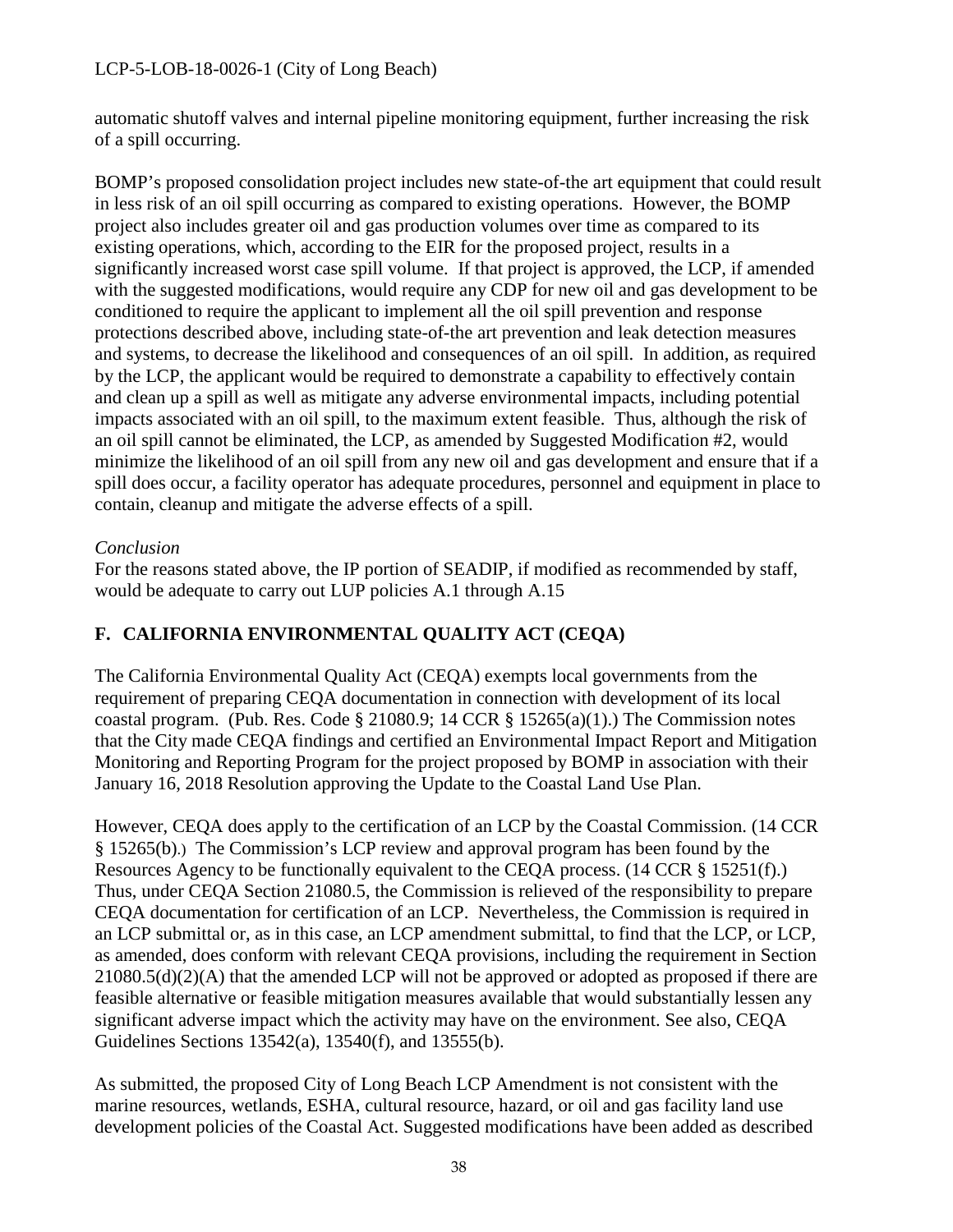in this staff report. If modified as suggested, no significant adverse impacts to coastal resources will result from the LCP Amendment. The Commission has reviewed and evaluated the proposed amendment, and finds that potential coastal resource impacts have been mitigated, and that the amendment does not have the potential to result in significant individual or cumulative impacts to coastal resources protected by the Coastal Act. There are no further feasible alternatives or feasible mitigation measures available which would substantially lessen any significant adverse effect which the amendment may have on the environment. The Commission therefore finds the proposed LCP amendment is consistent with the California Environmental Quality Act.

In addition, any specific impacts associated with individual development projects would be assessed through the environmental review process required by the Coastal Act at that time. Therefore, an individual project's compliance with CEQA is assured at the project-level through Commission review of application for coastal development permits consistent with the Chapter 3 policies of the Coastal Act.